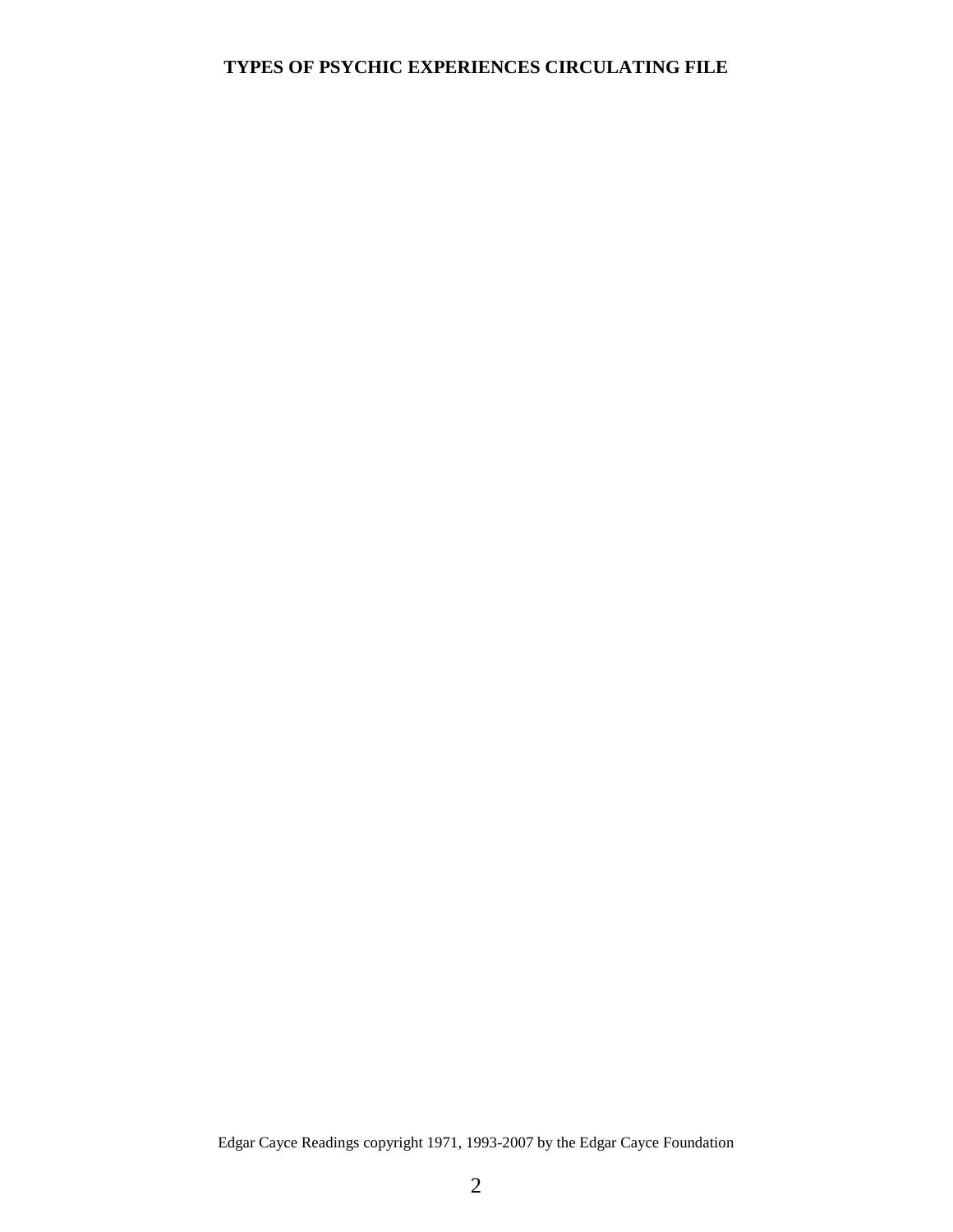# **Types of Psychic Experiences**

| Contents: |                                                                                                                                                                                                                                                                                                        | Pages: |
|-----------|--------------------------------------------------------------------------------------------------------------------------------------------------------------------------------------------------------------------------------------------------------------------------------------------------------|--------|
|           | A. Miscellaneous Psychic Experiences                                                                                                                                                                                                                                                                   | 5      |
|           | B. Telepathy                                                                                                                                                                                                                                                                                           | 19     |
|           | C. Auras and Their Significance                                                                                                                                                                                                                                                                        | 35     |
|           | D. The Etheric Body                                                                                                                                                                                                                                                                                    | 40     |
|           | E. Astral Projection                                                                                                                                                                                                                                                                                   | 46     |
|           | F. Articles:                                                                                                                                                                                                                                                                                           |        |
|           | 1. "Psychic Phenomena and the Bible"<br>by George Lamsa                                                                                                                                                                                                                                                | 52     |
|           | 2. "Communication with Edgar Cayce, Fact or Fiction?"                                                                                                                                                                                                                                                  |        |
|           | by Hugh Lynn Cayce                                                                                                                                                                                                                                                                                     | 55     |
|           | G. Related Circulating Files:<br>1. Mediums, Borderland Experiences and Warnings<br>2. Intuition, Visions, and Dreams<br>3. Psychic Development and It's Dangers<br>4. The Principles of Psychic Science<br>5. Body and Soul<br>H. Other Related Material (available through A.R.E. Press):            |        |
|           | Books:<br>Edgar Cayce Library Series (first two items below):<br>Psychic Development, Vol. 8<br>Psychic Awareness, Vol. 9<br>Auras<br>The Unfettered Mind<br>(Varieties of E.S.P. in the Edgar Cayce Readings.)<br><b>Religion &amp; Psychic Experiences</b><br><b>Understand and Develop Your ESP</b> |        |

l

<sup>\*</sup> Circulating Files & Research Bulletins are available from A.R.E. membership services at (800) 333-4499 or: http://www.edgarcayce.org/circulating\_files.asp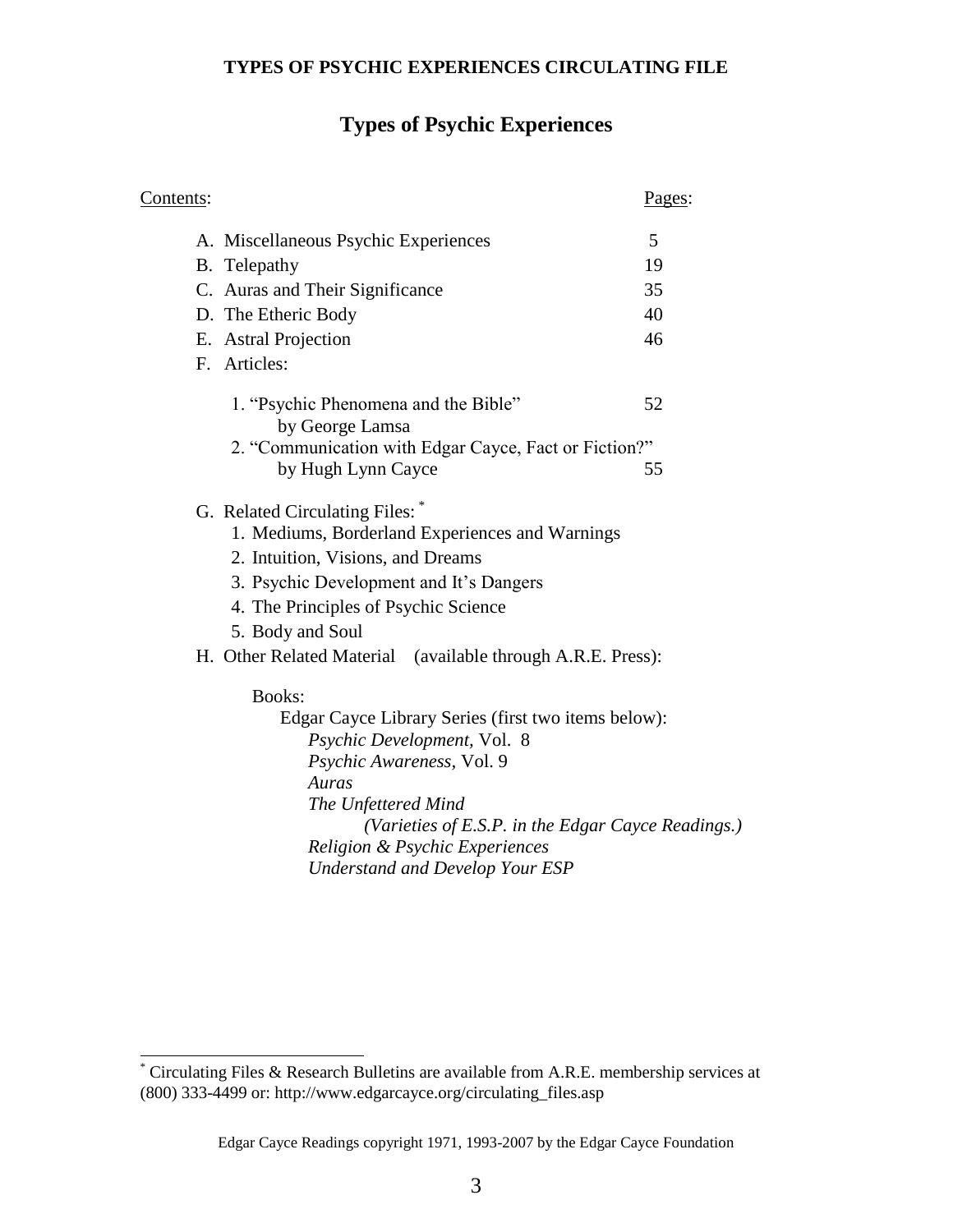# **Miscellaneous Psychic Experiences**

### **262-96, Norfolk Study Group #1, 5/24/36**

As has been intimated in the outline, there will come the experiences to each (who seeks, in truth), during the study as in the preparation of the lesson, unusual experiences; to each according to your own attunement. To each has been given, ponder these well within thine own heart before giving expression even of same to others. Meet with thy Master as respecting same. He has promised to guide, to guard, to direct thee in thine uprisings, in thine downsittings. For to each many experiences will come.

#### **262-40, Norfolk Study Group #1, 3/5/33**

(Q) [585]: On March 2nd, whose voice did I hear speak to me, and what was the message?

(A) As is felt within self that there is a manifestation of a force, a power from without, this then is builded into that as the self through its experience gives such an influence and power concerning the consciousness of self. To be sure, this was a manifestation - but rather than being specific, rather than being an entity activity from without, it is rather the awakening within of the abilities to so associate and so connect and communicate with those influences from without. Then, as given of old, if there will be held and magnified within the consciousness of self that that desired, that voice, that presence that would aid in bringing the various consciousnesses to self, must be from the universal influences, or from His messenger, then may this be magnified in self and for self. Be mindful that it is not clothed in some other power.

### **262-40, Norfolk Study Group #1, 3/5/33**

(Q) [69]: Please tell me to whom was I talking the morning of Feb. 3rd and just why am I getting this experience.

(A) As given, be not afraid when it is said, "It is I." Rather, then, the experiences that are necessary for making aware within the consciousness of self how the inner self may be controlled by those powers, those influences, that an entity, an individual, entertains. Be not unmindful that ye entertain strangers that come to thee in thine consciousness, that reaches to the inner self and to the cosmic spheres; for angels are often entertained. Then, clothe and feed them only upon the words and the activities of the spirit of truth, and through same may come those experiences that have been long sought; for the time is near at hand. [262-41, Par. 8-A]

(Q) Is this information that I have been receiving the past four nights coming from some source other than my subconscious?

(A) To be sure, and these are worth entertaining.

(continued on the next page)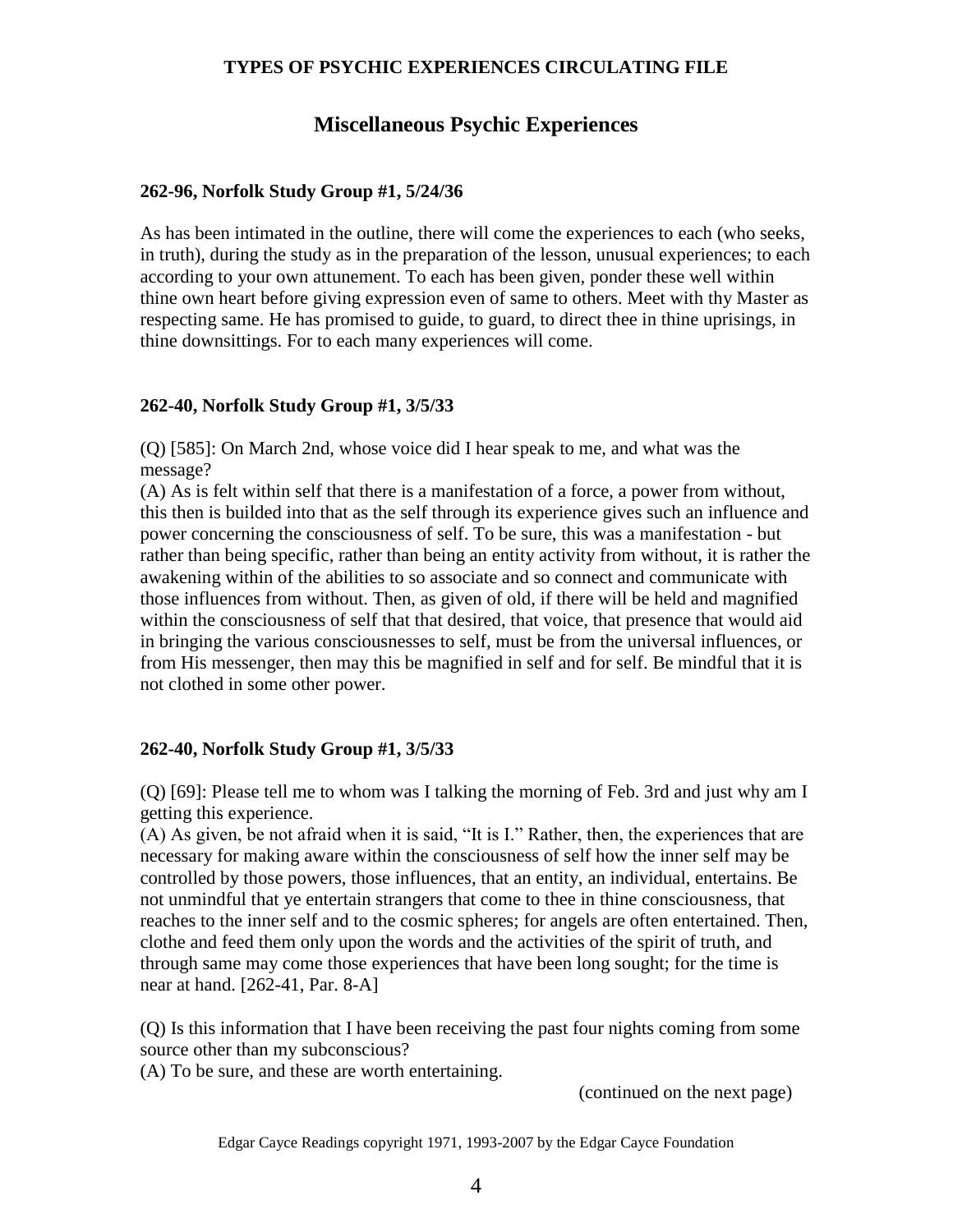(Q) Please tell me who is doing the talking?

(A) Who would the body have? Who would the inner forces entertain?

For, "Seek and ye shall find" is spoken of the soul, spoken of those that would be the guides, the influences in the experiences, and is bound close with that which is being the study in the present, THE LORD THY GOD IS ONE. Do not accredit it to lower forces than His emissaries.

# **281-27, "Glad Helpers" Prayer Group, 6/11/36**

(Q) [540]: Please interpret the experience I had on Friday night, May 29th, in which I saw colors and heard a voice speak within me.

(A) Much might be given as to colors, as to voice, as to the experience that came to thee. As has been given, these experiences come as warnings, as strength, as might, as power, that ye may be comforted in those experiences that at times would overwhelm thee and make thee doubt even thine own self. Know, then, that the lights, the voice, are as the power of the Christ in thine life, ATTUNING thee that thou may be a greater help, a greater blessing to others; at the same time encouraging thee, lifting thee up to a more perfect knowledge of the glories of the Lord as He worketh in and through thee.

The lights are as the spirit of TRUTH; the voice as the oneness with Him, that must be maintained if thy strength would maintain thee.

# **585-9, Female, 12/17/41**

(Q) Please explain the significance of the flame colored light that [308] and I saw last Wednesday as we were watching the sky.

(A) In the experience of those who have put their trust in Him, there has ever been those significant indications of an answer that he is mindful. Then, as was indicated, let it be an assurance that He knows, He understands, He hears, He IS aware.

# **281-22, "Glad Helpers" Prayer Group, 11/1/34**

(Q) [540]: On Sept. 13th, after reading a letter that I had received from an individual on the prayer list, in thinking about this person, I saw many lights flashing around my head. Please tell me the meaning of this.

(A) As to each individual there are those symbols that present to the consciousness the activities of the spiritual influences in the material and individual life, so are those experiences in THY OWN self. Not as to what others have set that this or that means, or imports, but as the light is to thee that strength, that sureness of purpose that comes in knowing that through the light HIS presence abides with thee, so was it shown thee through the spirit of truth that thou CAN be - and ARE - a help to others - IN His name!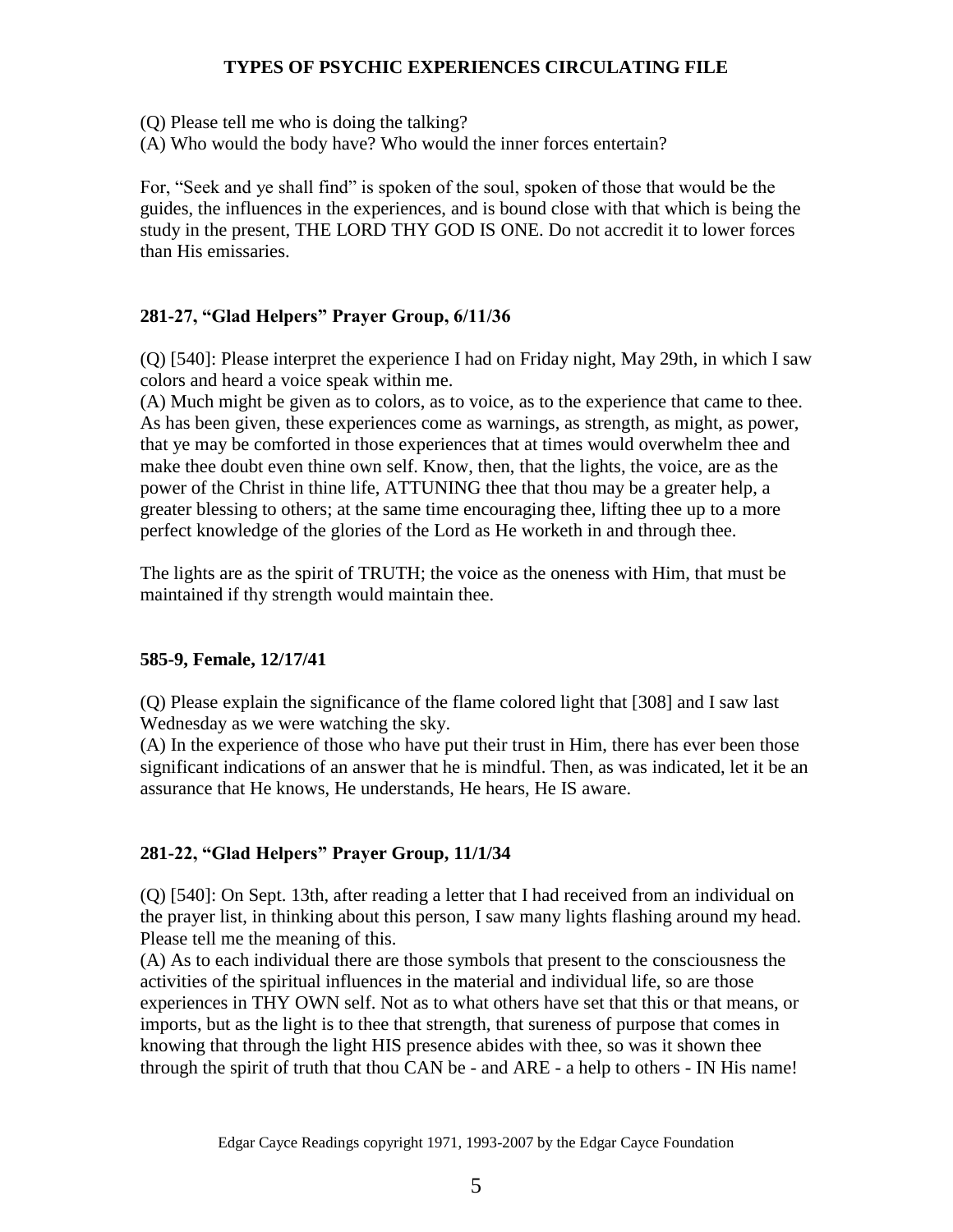### **281-4, "Glad Helpers" Prayer Group, 3/10/32**

(Q) In a vision I saw a loaf of whole wheat bread. One end was cut off so that the cells in the bread were very prominent. A great light shone from within the bread, illuminating every cell and reflecting a very large [aura,](http://www.are-cayce.org/ecreadings/glosnmed.html#AURA) which entirely surrounded the bread. Please interpret.

(A) This emblematical, as understood; stands for the essence of life itself in its cell force, showing forth in its activity that of the radiant life of Him who gave, "I AM the bread of life; he that eateth me shall NOT hunger," and, as is visioned, that each makes for its own radiation that combined in one gives that full illumined life that BRINGS understanding, and retains and builds, and gives - TRULY - the life everlasting. See?

### **262-56, Norfolk Study Group #1, 10/15/33**

(Q) [585]: Please explain what was meant by a passing shadow of the [Christ,](http://www.are-cayce.org/ecreadings/glosnmed.html#CHRIST) as given in one of our readings in answer to a question on one of my experiences.

(A) This has been explained. Then, let's interpret it from another angle. As one is passing there may be a flash of a shadow from a plane, a cloud, a bird, or that which makes one more aware of the light; though one may itself be wholly in the light. Hence, as given, the thought, the intent of the mental mind of self at the experience was made aware of the Master's passing by the shadow - as explained, see? One becomes aware by comparison in the material plane. One may be in the brightness of the noonday sun and scarce aware that this is true, save by that which makes the awareness of same in the material-mental consciousness.

### **262-40, Norfolk Study Group #1, 3/5/33**

(Q) Please explain how I may spend self in the love for His ways.

(A) By that even as visioned. Let the light that shines without be lighted by that light which is created from within, making the activities of the inner self and the outer self in accord; or let that seen of others be impelled by the light from the love of the Giver of life, light, immortality.

### **262-39, Norfolk Study Group #1, 2/21/33**

(Q) Please explain vision experienced during reading [262-38] suggesting how this may be accomplished.

(A) As there is evidence of that being awakened in many of the group of the presence of the Creative Forces in the activities of many in the group, would it not be worth the while then to prepare self in such a manner that the Master - as He [spoke](http://www.are-cayce.org/ecreadings/glossmed.html#POKE) WITH thee - might, through thee, speak the lesson of Love that He so well represented and presented in His experience as the man of Galilee? (continued on the next page)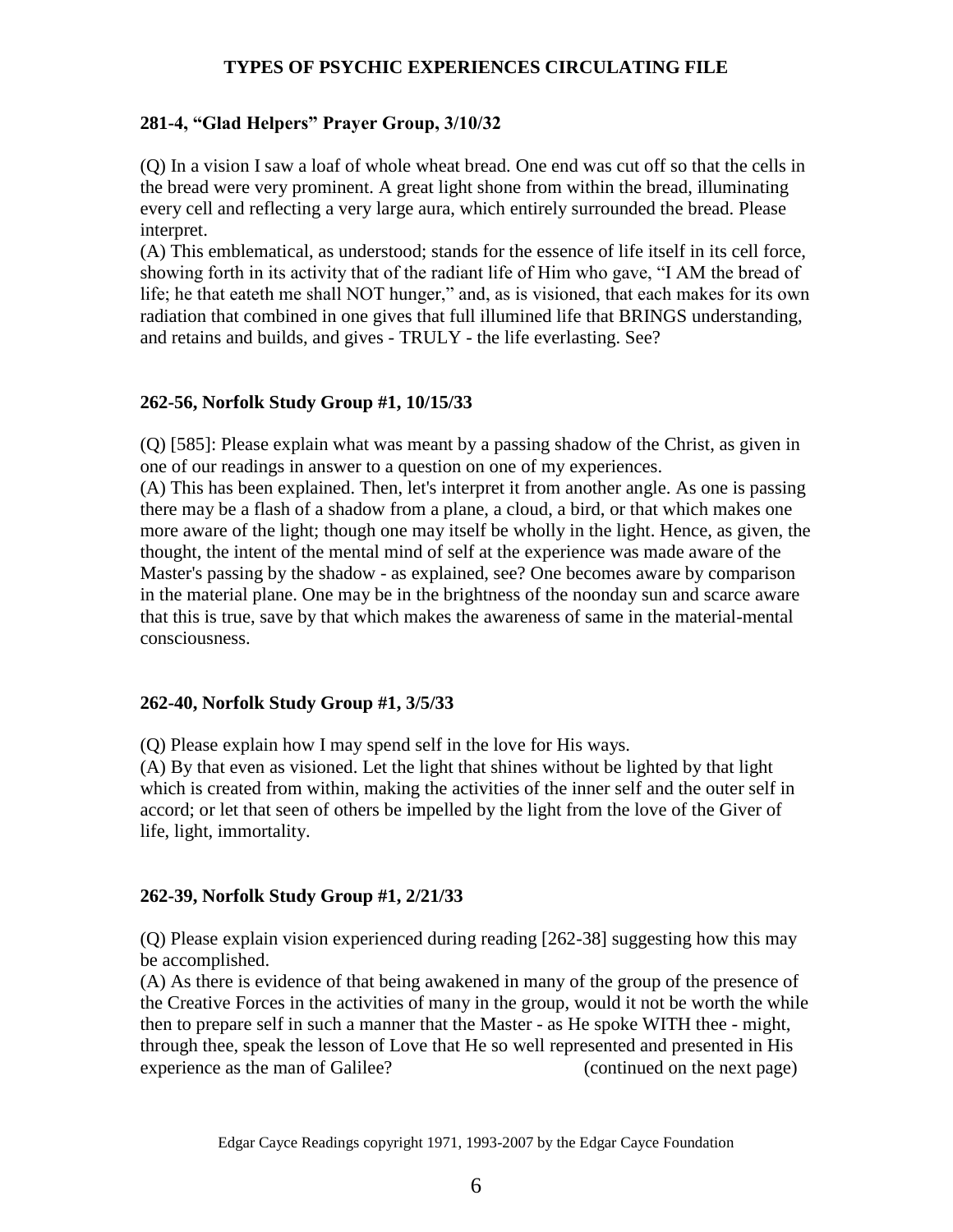Is it not worthwhile, then, [CLEANSING](http://www.are-cayce.org/ecreadings/glosnmed.html#CLEANSING) the body, in thought, in all manners as NECESSARY, to raise the flesh vibrations to such an extent that there may be no harm to same in the experiences that may be had by all during the periods of preparation on such a lesson?

Has not there been the promise that through thee, in part, may come one that may be a blessing to many, that MANY may speak with those higher forces, higher sources, as face to face? Is it not well, then, that the body be cleansed, be purified, be renewed, that there may be that power, that vigor necessary, that there may come that IN power, in might, as RESPECTING that influence as comes in the life with the union of the expressions that may bring same to pass?

Then, how may this be accomplished? Thou knowest that as is well with thine [soul.](http://www.are-cayce.org/ecreadings/glosnmed.html#SOUL) Thou knowest that as is well to be accomplished in the body, in the flesh, that there may be the power, the might, the glory that may come to others.

Be faithful, as given, to the trust which has been given into thine hands; for the glory that comes with faithfulness is as but short to the CROWNS of glory that will be with HIS presence in this - even this - material world!

# **262-101, Study Group Work Committee for the Association, 10/4/36**

(Q) Please interpret the [dreams](http://www.are-cayce.org/ecreadings/glosnmed.html#DREAMS) had by [540] of 2638 Harrell Ave., Norfolk, Va., on Aug. 27 & 28th regarding the blessing that could come to Study Groups - directed to Esther Wynne.

(A) This is as a vision of that which might or could come, or is what may be called the etheric activity of the proposed work that may be made a mental and material expression in material relationships.

# **262-89, Norfolk Study Group #1, 9/29/35**

(Q) [993]: Please interpret the experience that I have been passing through the last few weeks. Does it have any connection with the experience I had on Aug. 12, 1935, and my appearance when associated with Jesus [Christ](http://www.are-cayce.org/ecreadings/glosnmed.html#CHRIST) when he was the son of Mary? Or is it the Destiny of the [Soul?](http://www.are-cayce.org/ecreadings/glosnmed.html#SOUL) Please give me a message of comfort at this time.

(A) When these experiences are viewed in the light that they each become, as it were, an opening of the way for the understanding as to the relationships of the [soul](http://www.are-cayce.org/ecreadings/glosnmed.html#SOUL) with the [Christ,](http://www.are-cayce.org/ecreadings/glosnmed.html#CHRIST) then there should become rather the understanding that in Him is thy Destiny - if thy trust is put wholly in Him.

The ways indicated in the experience then, though from the purely material angle, or to the conscious mind or physical-conscious mind alone they appear unreasonable, in Him are made one with the purposes set in that He has given thee, "Ye abiding in me and I abiding in the Father, ask that in my name and it will be done unto thee."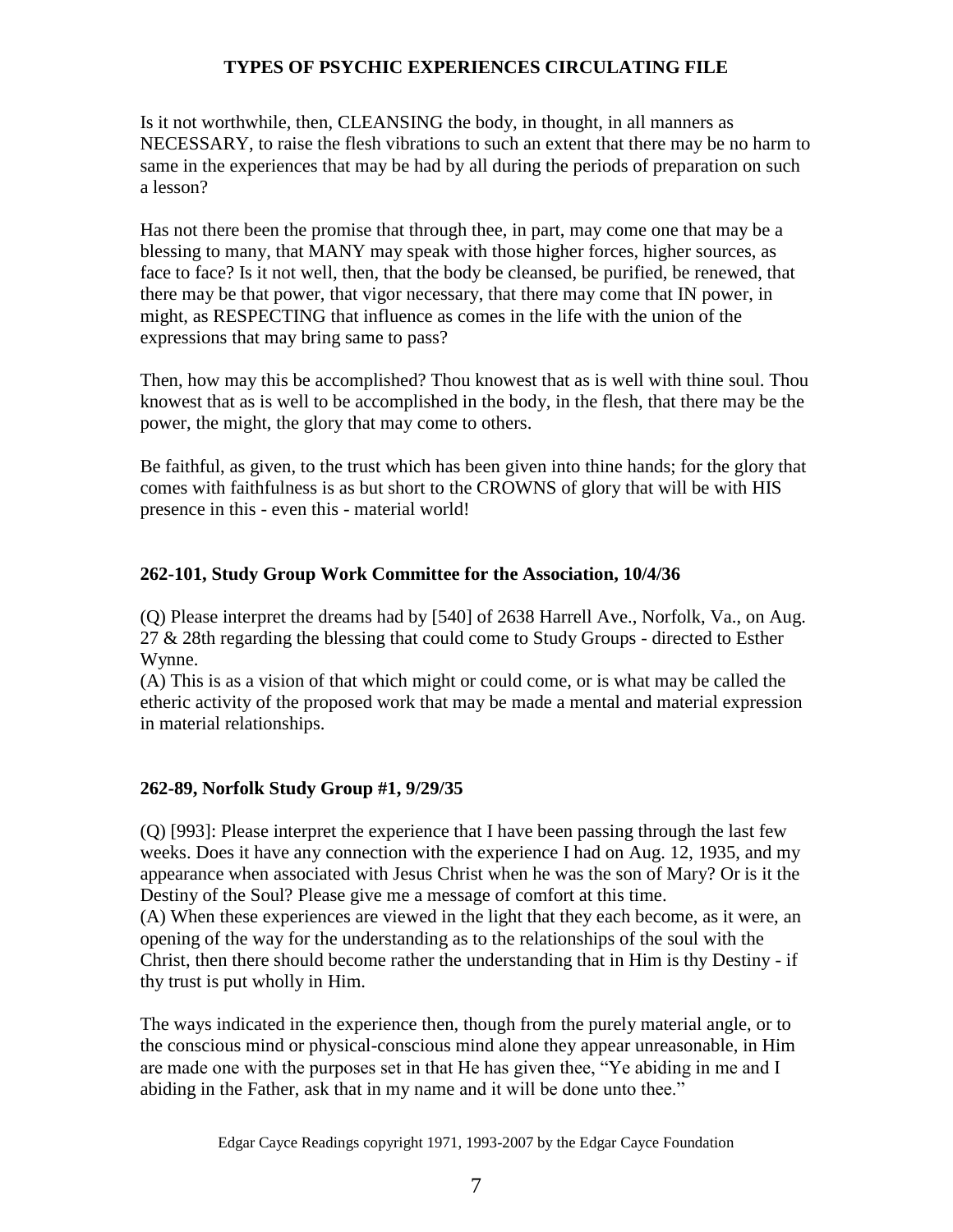### **262-55, Norfolk Study Group #1, 10/1/33**

(Q) [413]: Please give me the significance of the [dream](http://www.are-cayce.org/ecreadings/glosnmed.html#DREAMS) I had the night of Sept. 26th at which time I saw the Master.

(A) As there has been in self that seeking more and more for the material confirmation of the thought, the intent and the purpose of self's activities, so in that given, that seen, is a confirmation of that purpose, that thought, that activity.

Hence, rather than bring fears on the part of self, or anxiety as respecting those visioned in same, rather know that self is being led by Him who IS the Guide, the Giver, the Promise to all mankind.

### **5749-4, Norfolk Study Group #1's reading on Jesus, 8/6/33**

(Q) [585]: Was the vision I saw early one morning several months ago a vision of the Master?

(A) A passing shadow, yes. Pray rather to the Son, the Father through the Son, that He walks with thee - and He WILL walk and talk with thee. Be NOT satisfied with ANY other. He may oft give His angels charge concerning thee, yet know the Master's touch, the Master's voice; for He may walk and talk with thee. HE is the Way; there is no other. He in body suffered; for himself, yea - for thee also. Wilt thou turn, then, to any other?

# **262-55, Norfolk Study Group #1, 10/1/33**

(Q) [585]: Was it the Master's touch, the Master's voice, which I felt and heard one afternoon two winters ago? (A) As has been given.

### **262-41, Norfolk Study Group, 3/19/33**

(Q) [560]: Seeing an arm, was told to touch it. And after touching it, it seemed to become an arm of flesh. Is my interpretation correct? If not, please give the interpretation. (A) As we have given respecting visions or experiences of individuals, they in themselves may be the better interpreters of their experiences; provided, to be sure, there is the attempt, the desire in each to know, and the willingness to be guided or directed by those influences.

As interpreted by self, in the greater portion do we find this correct; that variation being as to the relationships to particular individuals, for this is rather more universal.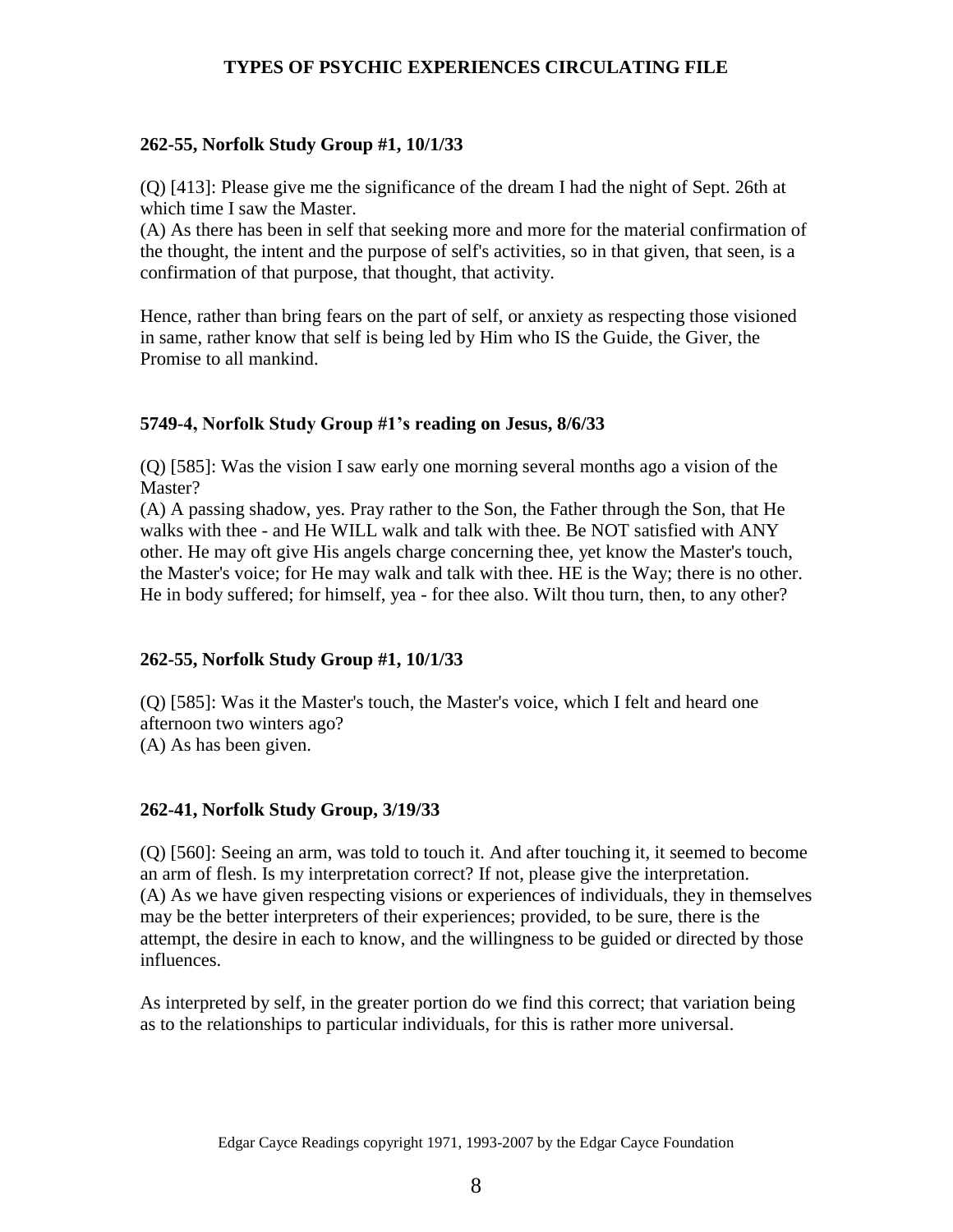### **262-18, Norfolk Study Group #1, 5/1/32**

(Q) [288]: Just what should I understand and gain from my experience Wed. afternoon, April 20, 1932 [during reading 1800-18] of seeing a prophet, [Christ](http://www.are-cayce.org/ecreadings/glosnmed.html#CHRIST) on the cross, and the all-seeing eye?

(A) This as the vision to self, as was given to the prophets of old, that thy [prayer](http://www.are-cayce.org/ecreadings/glosnmed.html#PRAYER) and supplication have been heard ["If I could only understand!" See 288-30, Par. 10-A], and that there is the way as of the cross being opened for the greater activity through the allseeing eye; for, as each figure seen represents a portion in the experience of self, so make thine self more and more the channel for blessings to others.

### **262-64, Norfolk Study Group #1, 6/3/34**

(Q) [585]: I saw the [Christ](http://www.are-cayce.org/ecreadings/glosnmed.html#CHRIST) again - early in the morning of May 24th. This time it was a radiant [Christ](http://www.are-cayce.org/ecreadings/glosnmed.html#CHRIST) and the morning seemed to be breaking just above His head. What does this mean?

(A) What indeed should it mean to each [soul,](http://www.are-cayce.org/ecreadings/glosnmed.html#SOUL) to any [soul,](http://www.are-cayce.org/ecreadings/glosnmed.html#SOUL) to thy [soul,](http://www.are-cayce.org/ecreadings/glosnmed.html#SOUL) that thou hast been through thine experience granted a privilege of such a vision! It should make thee the more humble, the more self-sacrificing, the more glorious in the praises that thou art even in the way of being shown MANY things - if ye will but live the life. What did He give as thy standard? "Inasmuch as ye do it unto the least of these, my brethren, ye do it unto me." Then, see rather in that thou wouldst give in word of mouth, in deed, in act of body, that thou art ministering unto thy Lord. For of such He said, "I will come again to you, and comfort you - I will receive you unto myself - I WILL abide with you." Art thou living in such an atmosphere? It is being opened before thee. Turn it not aside.

### **262-69, Norfolk Study Group #1, 8/12/34**

(Q) [585]: Please explain the vision I saw early Friday morning, July 20th, when I saw the sky open and the figures treading earthward, bowing as if before a king. (A) A vision whereunto there will be again opened to thee thine own interpretation through the experiences that thou wilt have in thine own self. For as the heavens, to the [heart,](http://www.are-cayce.org/ecreadings/glossmed.html#HEART) the mind of man, declare the glory of the Infinite, and as the [heart](http://www.are-cayce.org/ecreadings/glossmed.html#HEART) of man has been trained in and throughout the ages to look UP and OUT to those sources for the aid, for the strength, for the power, and for the unseen forces that may move in and through the [hearts](http://www.are-cayce.org/ecreadings/glossmed.html#HEART) and minds and bodies of individuals, so - as the heavens open before thee, through thine own [meditation](http://www.are-cayce.org/ecreadings/glosnmed.html#MEDITATION) and thine seeking - it is as that thine [prayers](http://www.are-cayce.org/ecreadings/glosnmed.html#PRAYER) have been heard, thine supplications have come before the Throne. Be not weary in thy turmoil or thy strife, for He has heard and will answer speedily.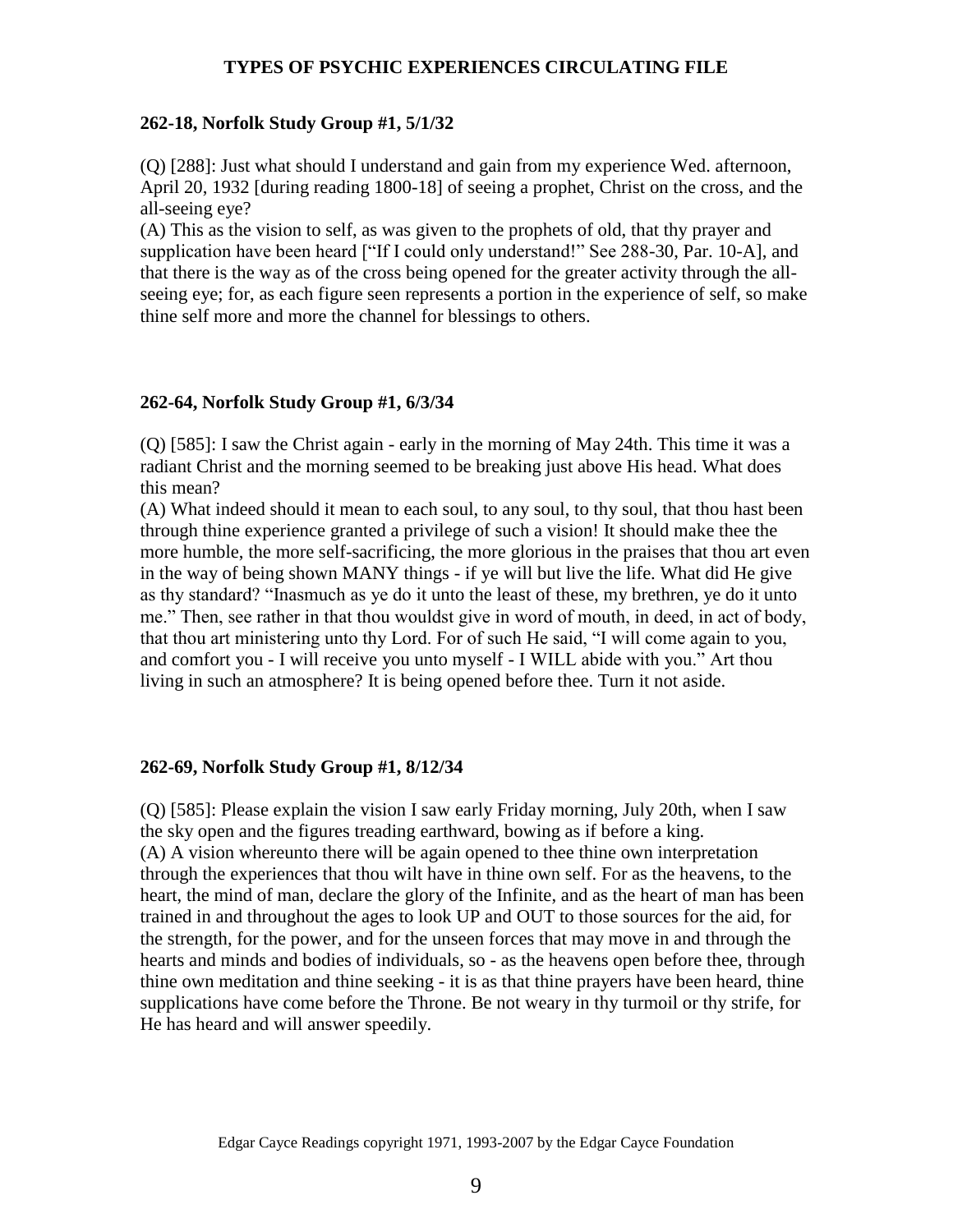# **262-85, Norfolk Study Group #1, 7/21/35**

(Q) [585]: Please explain the experience I had on the morning of July 17th, in which I saw a pyramid of smoke over my head and then a burning bush within. What do these symbols mean?

(A) The awakening to that as must be a portion of the experience necessary for the full [cleansing,](http://www.are-cayce.org/ecreadings/glosnmed.html#CLEANSING) the full awakening to the possibilities that lie within.

How hath He given that ye shall be purged? Even as by fire. This, to be sure, then, is emblematical; that thy service may rise as sweet [incense](http://www.are-cayce.org/ecreadings/glosnmed.html#INCENSE) from the altar of service in thyself.

So long as ye look upon a service done, a good deed, as a lesson, as a duty, as a service, so long are ye subject to same.

When to do good is the joy, when to deny self is a pleasure, THEN thou wilt know the I AM is awakened within.

# **262-53, Norfolk Study Group #1, 9/3/33**

(Q) [993]: Please explain my recent experiences of waking and being conscious of praying that "God have mercy on us all."

(A) As the consciousness of the position of the world and those about the body is made more and more in accord with His will, the experiences even as He had - as He wept over Jerusalem - become the experiences of His children. Read there, then, that which caused this feeling of the Master to give forth those expressions even as He did in the presence of His disciples. And there will come to self, through this [meditation,](http://www.are-cayce.org/ecreadings/glosnmed.html#MEDITATION) through this concentrating in self, and consecration of self to His service, that understanding.

# **5470-1, Adult Female, 9/9/31**

There needs be that the mental BODY understand or experience that awakening within, that the body experience the knowledge and an understanding of the relationships between the mental, the physical, and the spiritual body.

In physical forces, or THROUGH these channels, there have been builded fears, disappointments, and such relations, bringing to the body those ills incident to such conditions. This, in its final analysis, is the lack of faith, hope, and the inability of the body to do WITH pleasure those things it finds hard to do. Hence there is too great a tendency for self-aggrandizement. This must eventually bring its own reward, as would those elements that awaken the spiritual and mental forces of the body, in the final analysis, bring to the physical body THEIR own results, from the use of, the applying of, its tenets (those spiritual truths) in the activities of the body itself.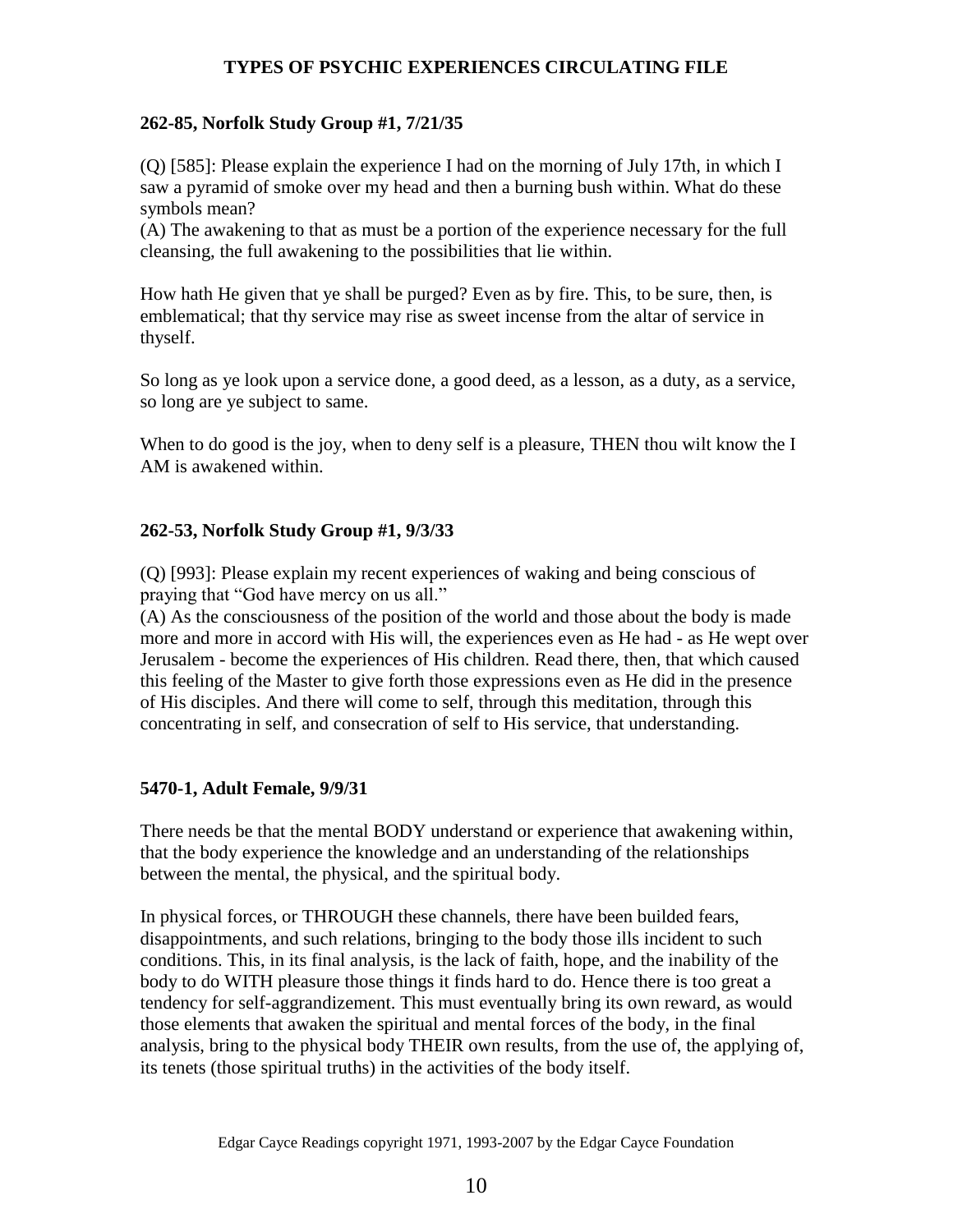# **262-40, Norfolk Study Group #1, 3/5/33**

Then, those conditions that may arise in the experience of each, there may be enlightenment to self in those manners that will enable each to expand in words and in act, and indeed become the more aware, the more conscious.

For, as is and should be recognized in each, the contending forces that are within man as his individuality and personality (for a name) are that as self has builded, or that builded and the spirit of the living influence or life itself.

And these, then, made more and more aware that, "My life, my activities, my thoughts, my [meditation,](http://www.are-cayce.org/ecreadings/glosnmed.html#MEDITATION) must be more and more in accord with the will of the Father." For in such, through such, does the individual, the entity, the [soul,](http://www.are-cayce.org/ecreadings/glosnmed.html#SOUL) the individuality of an entity, become more godlike, less of self, less of the carnal influence may bear upon the activities of an individual, an entity, in this material plane.

Then, the activities of the will, the consciousness, the various terms that have been and are applied to the manner of expression in consciousness, are the basic thoughts, the basic activities through which each should prepare themselves for the abilities, for the activating forces that may assist them in giving that they must experience in their individual consciousnesses, as to how they may be expressed that others may gain a greater concept of the oneness of the Father in the material plane….

(Q) [303]: One night some weeks ago I saw floating above my head in space an exceedingly bright sphere or planet. It seemed to be moving within itself as well as through space. Please interpret this to me.

(A) As given, this group, these individuals, varied individuals, are reaching that period, that place in their experience, where signs, where activities within self, the consciousnesses within self, become more and more aware of the very lessons, the very truths that are being given out, that are to be made manifest in the experiences of selves and in the lives and experiences of others.

So, in the vision seen, it is the world without and the world within - their movements as one coordinating with the other, the brightness of the orb itself as reflecting that which is the movement within self, that makes for the shedding abroad of the light, the understanding, the enlightenment that is obtained from within.

Well was it said by Him, "Ye do not light a light to put it under a bushel."

In this same manner that is experienced in self, when there is that consciousness within of being more and more in accord with the light that shineth even unto the darkness, though there may come strifes, though there may come disappointments, though there may come turmoils from without and from within, yet His peace maketh for a harmony - with that cooperation of the personality, the individuality; or self and thy God.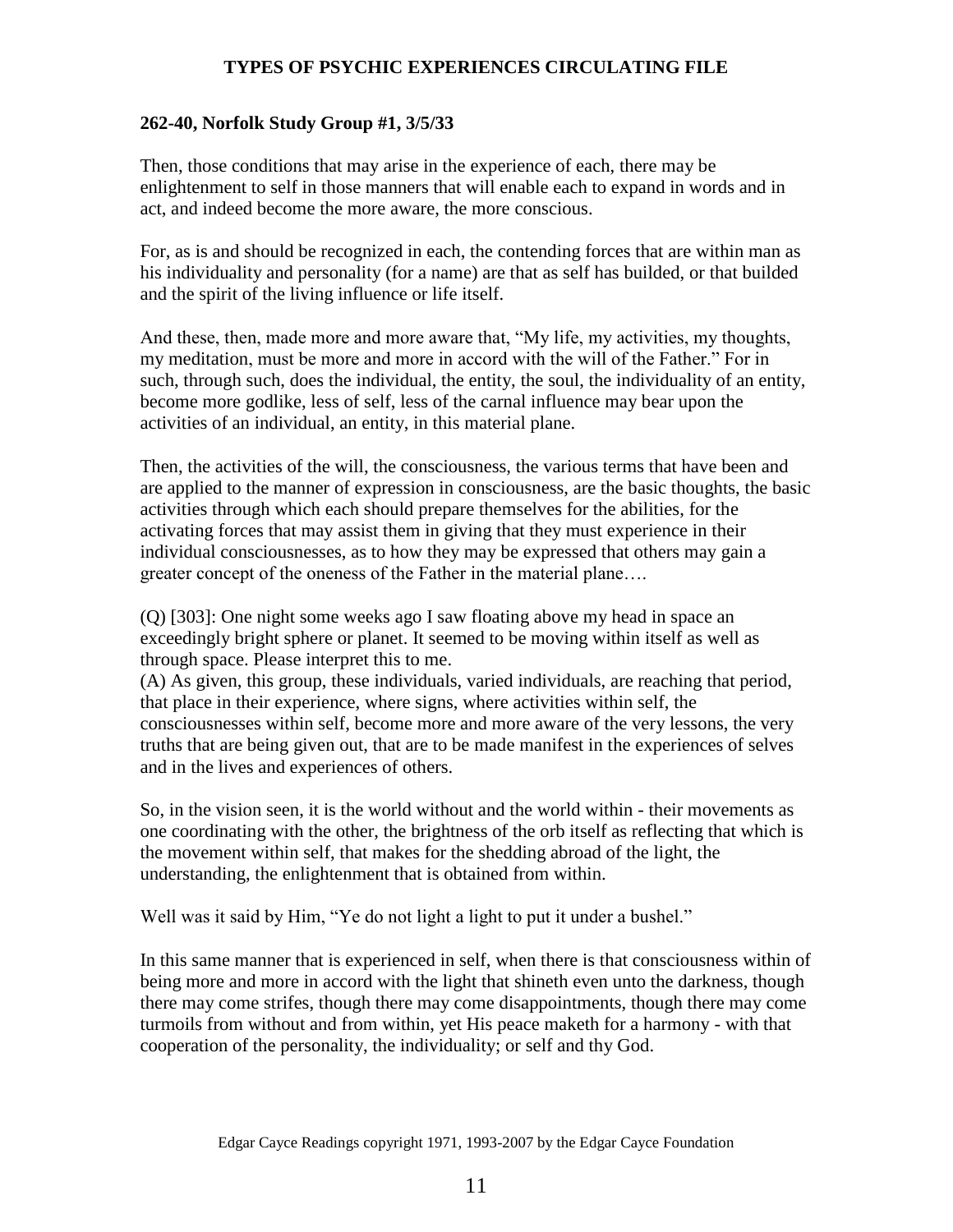#### **1151-16, Male 49, 7/6/38**

(Q) Have you any suggestions as to diet or improvement at this time? (A) If the constructive attitudes are kept, and the greater and greater dependence is upon the voice within for the direction in physical as well as in mental and material ways and activities, then greater and greater may be the efficiency of the body physically and mentally.

### **1523-15, Female 33, 4/28/42**

(Q) Please explain the following experience: When taking a [Castor Oil](http://www.are-cayce.org/ecreadings/glossmed.html#CASTOROIL) Pack, as I dozed, I began to feel paralyzed, unable to move, speak or hardly breathe. At first I fought against it, - as I relaxed I began to feel as though I was moving into space, and that I had great power concentrated in my eyes. Talked with my father, knowing I had the power to influence him to do what I felt was best, yet knowing I should not. A dog sat beside him and then came toward me as if hypnotized, powerless to stop even when we both commanded him to stop. Then I was home and saw the scraps of bacon in the skillet multiplying and growing - recognized the growth as manna known to the children of Israel, which I could pick up in my left hand, but vanished when I touched it with my forefinger and thumb or my right hand. Felt elated that I could describe manna to the Tuesday night group. [See [dream](http://www.are-cayce.org/ecreadings/glosnmed.html#DREAMS) in detail, 1523-15, Par. R1.] (A) This was an inter-between emotion, or - as indicated - a partial psychic experience.

Consider that which takes place from the use of the oil pack and its influence upon the body, and something of the emotion experienced may be partially understood.

Oil is that which constitutes, in a form, the nature of activity between the functionings of the organs of the system; as related to activity. Much in the same manner as upon an inanimate object it acts as a limbering agent, or allowing movement, motion, as may be had by the attempt to move a hinge, a wrench, a center, or that movement of an inanimate machinery motion. This is the same effect had upon that which is now animated by spirit. This movement, then, was the reflection of the abilities of the spiritual of ANIMATE activity as controlled through the emotions of mind, or the activity of mind between spirit AND matter.

### This was a vision, see?

10. (Q) Should I allow this to happen, or fight against it?

(A) Depends on whether you know what you want to do with it or not! This is where individuals not able to control are apt to allow other forces to control them. Read the description and understand what's taking place. If there is the desire that the spirit of truth, the Master, direct, - then there may be gained an understanding of the relationships between spirit and matter. If there is the desire that the masterfulness of self be experienced, or a domination for self - as experienced over not only the lower kingdom but of the higher kingdom or if there is the desire for self-indulgence, or for mental exploration into the unknown, you'll find it - but it may make self unknown to the better interests of self. Hence it must be used properly, correctly. Pray about it.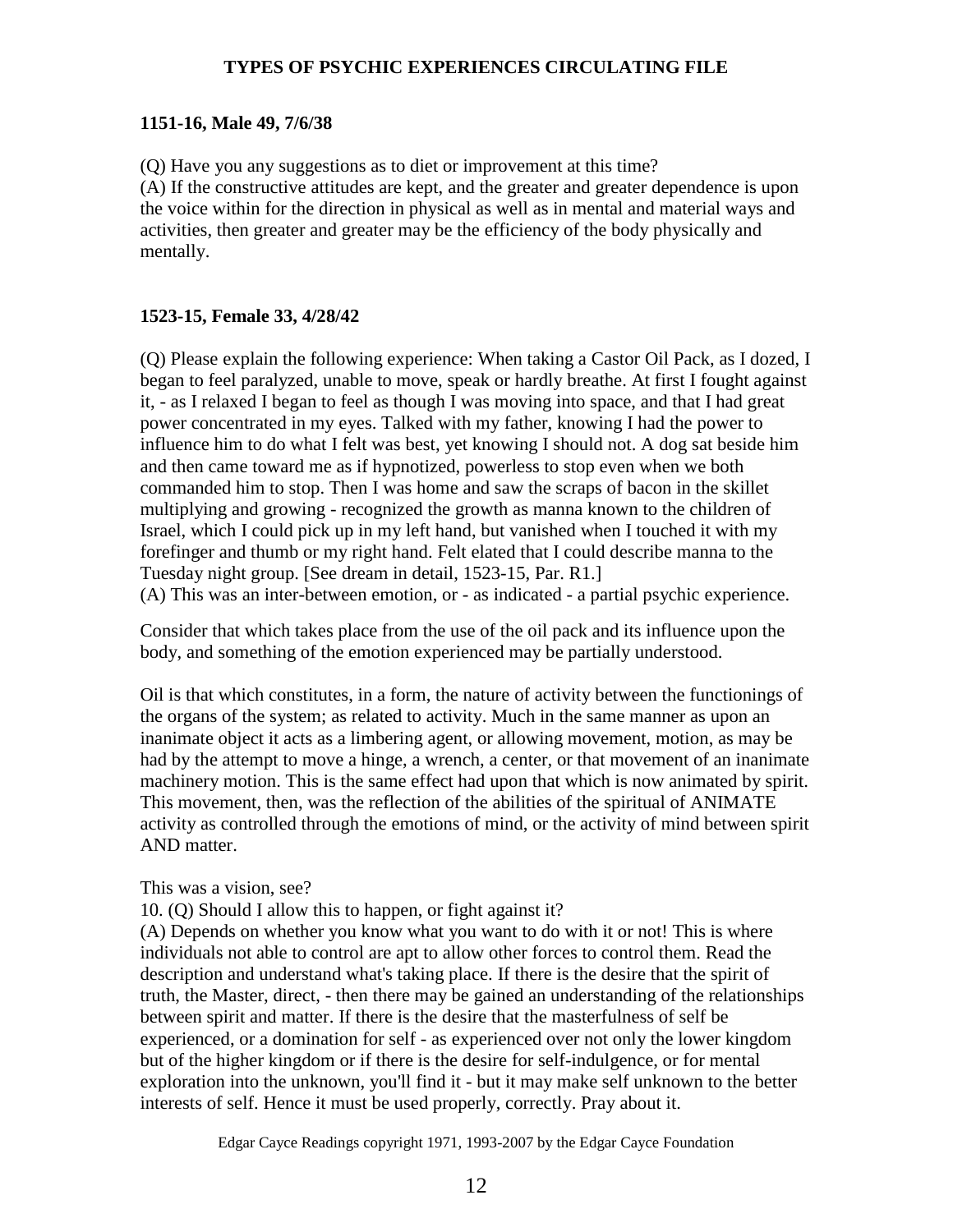### **262-49, Norfolk Study Group #1, 7/9/33**

(Q) [303]: What is the significance of my [dream](http://www.are-cayce.org/ecreadings/glosnmed.html#DREAMS) about two weeks ago, in which Mr. Cayce was watching clouds come together, expecting something unusual - and when they met, [crystals](http://www.are-cayce.org/ecreadings/glosnmed.html#CRYSTAL) came down like fireworks?

(A) This is a vision that will come to the body again, and with same will come an awakening as to the import of the vision.

### **2329-3, Female 42, 5/1/41**

(Q) How may I bring about greater emotional stability?

(A) As the body-mind entertains and enters into the raising of the kundalini influence through the body, surround self with the light of the [Christ-](http://www.are-cayce.org/ecreadings/glosnmed.html#CHRIST)Consciousness, - by thought, by word of mouth, by impressing it upon self. And in that light there may be never any harm to self or to the emotions of the body, or any fear of the mental and spiritual self being entertained or used by the dark influence.

### **69-2, Female 48, 10/22/29**

(Q) What is the peculiar sensation felt in left temple?

(A) Psychic forces as applied to the expression of self, related to those nerves as find expression through that portion of the body. The tingling as is caused is the response of the cerebro-spinal with the sympathetic, and the body may consciously or unconsciously PRODUCE that of a voluntary or an involuntary reaction, and may MAKE this acute by continuing holding same before self, or relieve self by holding the positiveness of self's ability to control self's emotions.

# **281-27, "Glad Helpers" Prayer Group, 6/11/36**

(Q) [585]: Please explain just what took place the night I heard what sounded like a large top spinning - felt a strong vibration sweep through my body and when I [spoke](http://www.are-cayce.org/ecreadings/glossmed.html#POKE) saw a bluish spark close to the top of my head and it felt like electricity.

(A) As hath been indicated for the group, for members of same, there is that line, that connection, that point of contact in the body-physical to the spiritual forces as manifest through same. There are the centers of the body through which contacts are made, or are physically active, that at times, at all times, produce a sound. It may not be heard, it may not be always experienced by the individual, but finds expression in emotions of varied centers, varied characters. Thus the experience is that of the broader contact. Thus there are the vibrations of the electrical energies of the body, for Life itself is electrical - it manifests itself in its contacts in a physical being in much the same manner. Thus the experience in self of the emotions-physical being contacted by emotions-spiritual manifesting in the body.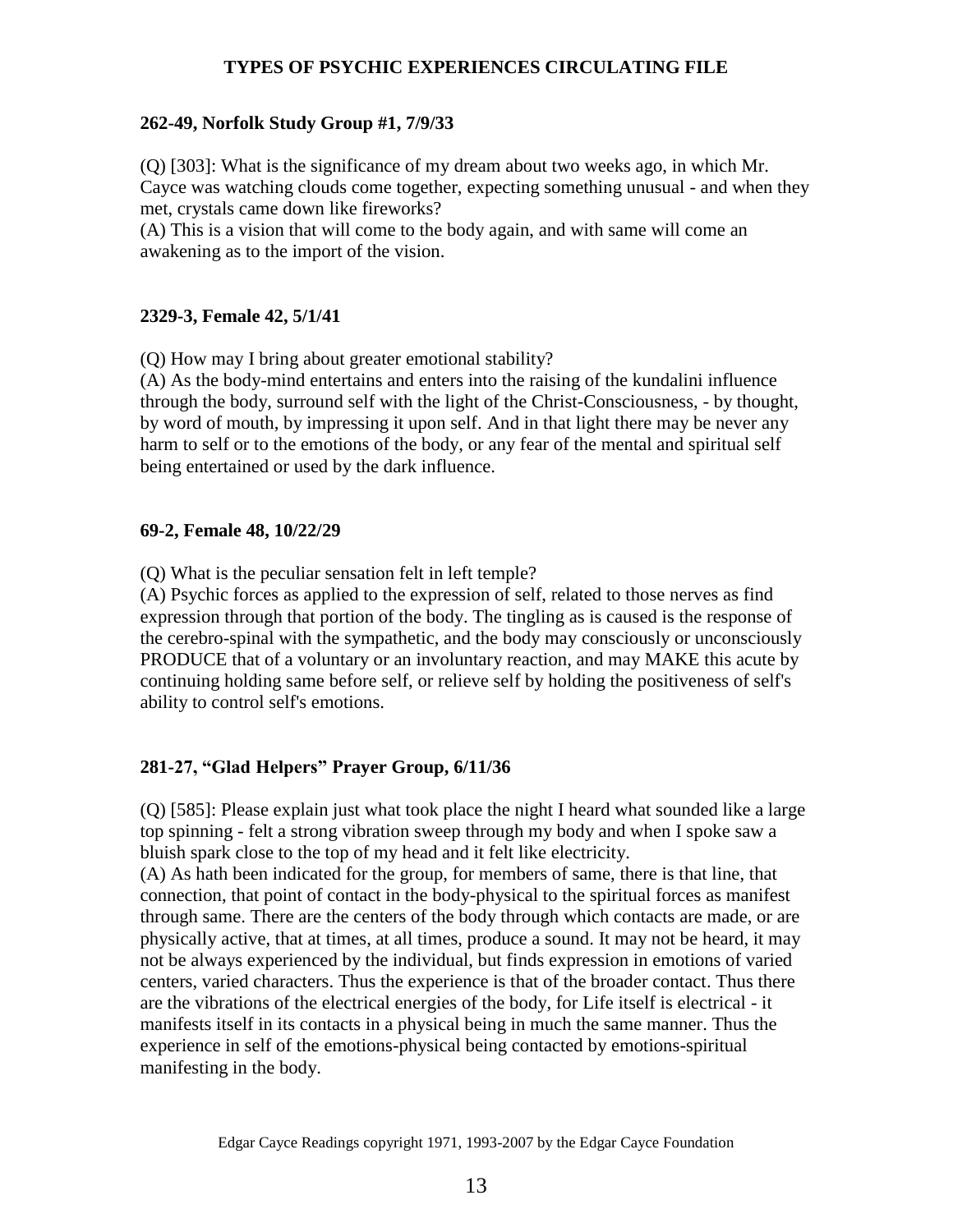These are, then, as experiences. Learn ye to use them, for they will give expressions in many ways and manners. Seek experiences not as experiences alone but as purposefulness. For what be the profit to thyself, to thy neighbor, if experiences alone of such natures rack thy body - owing to its high vibration - without being able to make thee a kinder mother, a more loving wife, a better neighbor, a better individual in every manner? THESE be the fruits, that it makes thee kinder, gentler, stronger in body, in mind, in purpose to BE a channel through which the love of GOD, through Jesus [Christ,](http://www.are-cayce.org/ecreadings/glosnmed.html#CHRIST) may be manifested in the world. Not as a vision, an experience alone.

(Q) Why do I have such a feeling of fullness in my hands when I am holding my healing [meditations](http://www.are-cayce.org/ecreadings/glosnmed.html#MEDITATION)?

(A) A natural consequence of that as has just been given. Pour it out, not hold it in self.

# **833-1, Female 70, 2/19/35**

(Q) How can I be able to hear, see, or do, more abundantly on the spiritual plane, and to attain higher powers, to have an abiding faith and be of better service? (A) Just as indicated, as by turning within self, holding to those influences as indicated from the greater expression of self in the material plane in the hills and plains, that there may come the greater consciousness in patience, in hope, in PUTTING same into activity in the [hearts](http://www.are-cayce.org/ecreadings/glossmed.html#HEART) of others. For if ye would be loved, show thyself lovely. If ye would have friends, be ye friendly. Not to those only of high estate, but those that are without friends.

# **1276-1, Female 35, 11/23/36 Entire Reading (Physical Suggestion)**

EC: Yes, we have the body here, [1276].

As we find, while there are some disturbing conditions in the physical forces of the body, the whole - the mental attitude, the physical reactions, the spiritual aspects - may well be described as a beautiful dale; with the quiet at times, with all the beauties of nature responding to those feelings and emotions within, and others when the turmoils of the surroundings and of the associations are as deep showers that cause the waters of life to submerge much of that quietness - and then those doubts arise, yet these continue to push their way through the muck and mud that have been accumulations; and after a bit the clearer skies, the quiet, the sereneness makes for the beauty of the whole of the vista or outlook.

In giving then those things that are disturbing forces in the body, these as we find should be approached from the EMOTIONAL nature of the ENTITY, as well as of those disturbing factors that arise in the physical forces of the body.

For the body, the mind and the [soul](http://www.are-cayce.org/ecreadings/glosnmed.html#SOUL) are one; yet they are as separate, that the entity may function in the various planes or phases or experiences of consciousness.

(continued on the next page)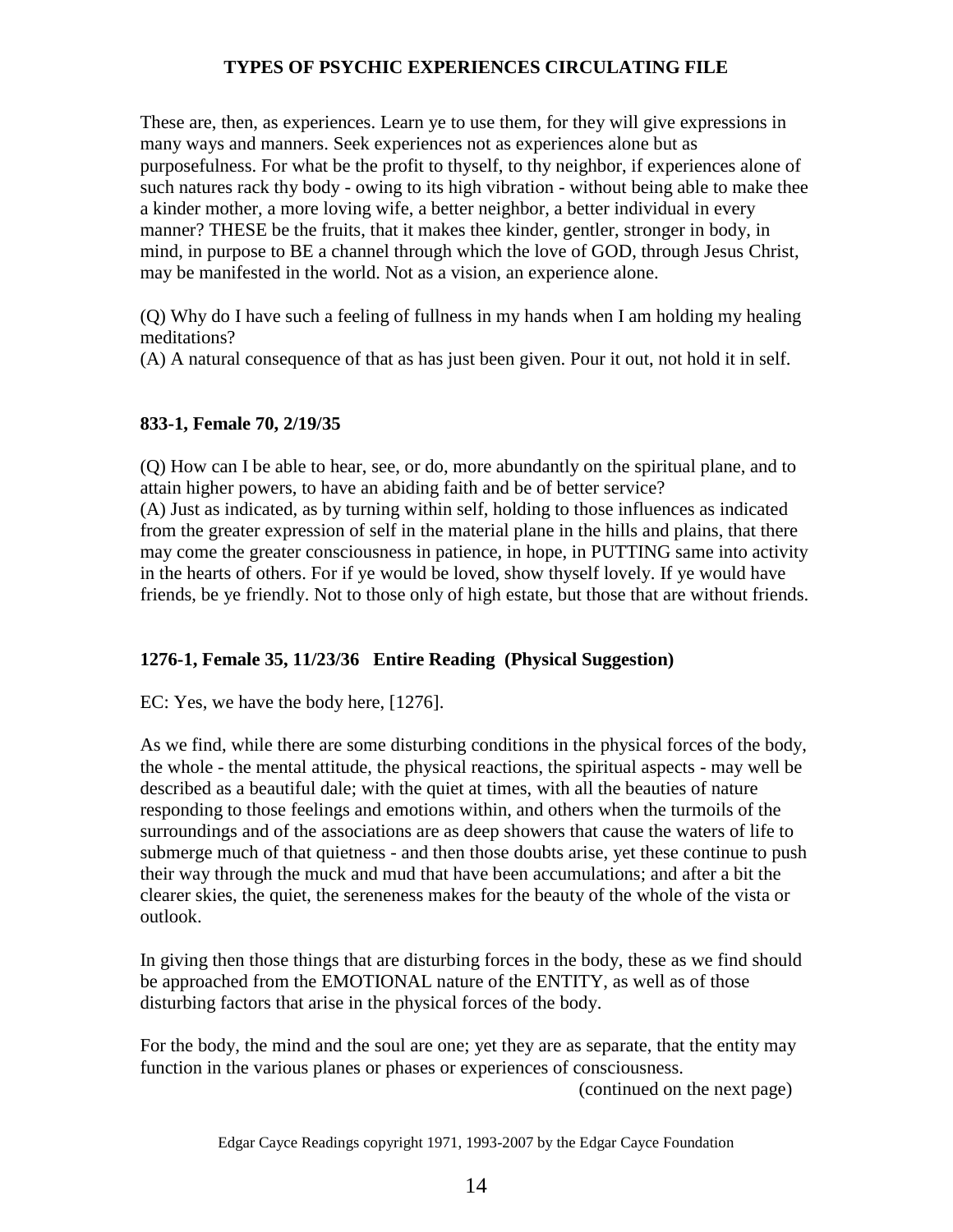Hence we find as in the various phases of experience, [when] awake the mind, the body are conscious to the environmental forces and the influences about same, and all portions are subject to same. What is ordinarily termed sleep - the mind, the mental forces are caring for all the forces of the body. It's not aware then of the outside forces or influences or environmentals, yet is as aware to the inner self and is as alive to the deeper forces or the [soul](http://www.are-cayce.org/ecreadings/glosnmed.html#SOUL) influences as in its environs of an awake consciousness.

Oft then, as with this body, not only in the visions or mental [dreams](http://www.are-cayce.org/ecreadings/glosnmed.html#DREAMS) as da[ydreams](http://www.are-cayce.org/ecreadings/glosnmed.html#DREAMS) but as given or illustrated by those influences or forces of its temperament, it is aware of the desires within self to be expressive in its mental and spiritual self.

And when there is what we call the last sleep, then the [soul-](http://www.are-cayce.org/ecreadings/glosnmed.html#SOUL)consciousness is aware, the spiritual self is aware of that to which, through and of which the mental and physical self has been conscious in its activity.

Hence we find as it were the threefold force about the entity.

In considering then the PHYSICAL conditions of the body, these as we find then must be taken into consideration from those activities without and within - and know they are made coordinant. To what? That which is CONSTRUCTIVE in spiritual import, mental balance, and physical activity! Thus they become again as one in purpose.

These conditions as we find physical, as disturb the body:

From the very emotional self we find there is created within the physical aspects of the body-functioning the effluvia in the blood stream that come much from what may be expressed in worry, overanxiety, scare, any influence that makes for producing a stoppage of the general flow through the system of the better forces in the blood supply.

Hence we find in the [lymph](http://www.are-cayce.org/ecreadings/glossmed.html#LYMPH) and the [emunctory](http://www.are-cayce.org/ecreadings/glossmed.html#EMUNCTORY) circulation the tendencies for the body to become what is called or termed at times somewhat thin-skinned; or there is irritation, roughness to portions of the body, receding in the gums, drying in the nasal passages; through anxiety the throat becomes dry, the activities through the [eliminations](http://www.are-cayce.org/ecreadings/glossmed.html#ELIMINATION) or alimentary canal tend to become slowed; the peristaltic movement of the activity of the alimentary canal becomes clogged with this very influence or force. There are those tendencies for perspiration at times to portions of the body when overanxious, whether from music or whether from anger or laughter or temperature or whatnot.

All of these may produce as one and the same. Thus we find a body physically, mentally, spiritually temperamental. Not too temperamental, but USED properly may become very active as a "sensitive" or as a "psychic." But develop within and NOT FROM WITHOUT!

For know the promises have ever been that the meeting of the Creative Forces or God is within thine own self, in thine own [meditation,](http://www.are-cayce.org/ecreadings/glosnmed.html#MEDITATION) in thine own [prayers](http://www.are-cayce.org/ecreadings/glosnmed.html#PRAYER); not for thyself but that self may be the greater channel through which the greater blessings, the greater understandings may come to others of that thou would worship in thine inner self as thy Creator, thy Maker, thy Love, thy Law, thy Inner Self!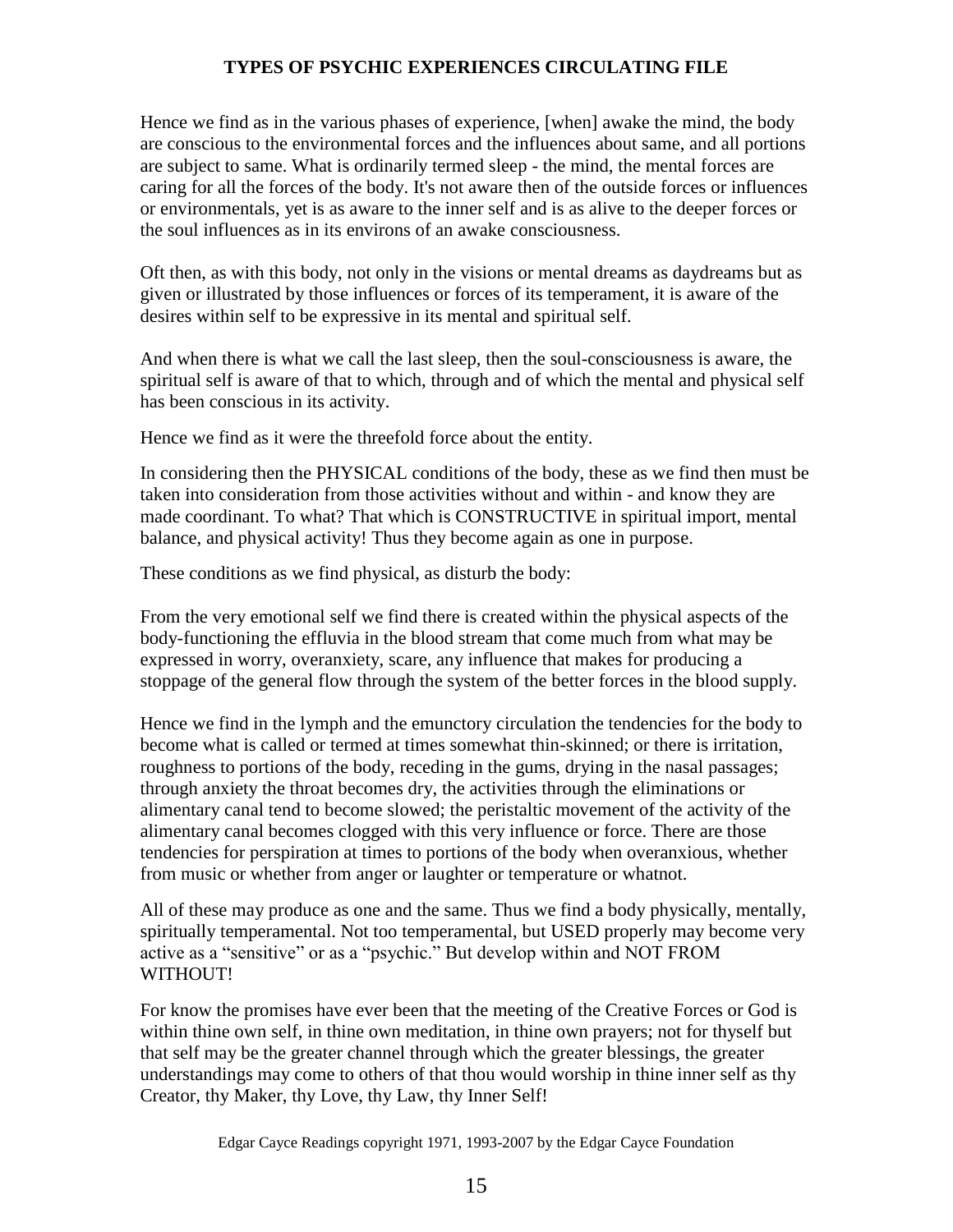And these will make for that which will enable self to become more and more the channel through which others may know the Lord is indeed in His holy temple of each and every [soul](http://www.are-cayce.org/ecreadings/glosnmed.html#SOUL) that would seek to know His face; even as thou in thine own experiences may find and come to know Him as indeed He may walk, He may talk with thee in the garden of thine inner self!

As to the physical applications, then:

For, know all power, all influence that is of a creative nature is of the Father-God a manifestation. Not as an individual, not as a personality, but as good, as love, as law, as longsuffering, as patience, as brotherly love, as kindness, as gentleness; yet in all the beauties of nature - in the blush of the rose, in the baby's smile, in the song of the bird, in the ripple of the brook, in the wind, in the wave, in all of those influences or forces that bring to His creatures a consciousness of Life itself and its awareness and its activity in a material plane.

Thus in the use of those influences that are as an answer to those things as has been given, He - thy Father, thy God - hath not willed that any [soul](http://www.are-cayce.org/ecreadings/glosnmed.html#SOUL) should suffer or should perish, and hath with each influence that brings discord or disturbance in the mind and experience of man prepared a way of escape. Hence to meet the ague, the chill - [quinine.](http://www.are-cayce.org/ecreadings/glossmed.html#QUININE) To meet the other influences or forces that are of a titanic or elemental nature - those things that man has come in his understanding to acknowledge to be as specifics to meet emergencies and conditions that arise in the experience of mankind through his own negligence or through his own WILLFULNESS for the gratifying of self for the moment.

These then are as influences that we find would become the more helpful for this body:

First, study SELF and self's relationship to the Creative Forces. Then these may be found by the meditating, in:

MERCY, GOD, MERCY! THAT I AS THY SERVANT, THY CHILD, WOULD KNOW THE LIGHT. USE ME AS THOU SEEST FIT. LET ME IN MY HUMBLE WAY AND MANNER BE A CHANNEL OF BLESSINGS TO SOMEONE TODAY! SHOW THOU ME, O GOD, THE WAY!

In the applications for specific conditions, as in those disturbances to the emotional forces that find expression in material activity:

Use the compound called Ipsab for the conditions or disturbance in the gums, in the mouth. [Massage](http://www.are-cayce.org/ecreadings/glossmed.html#MASSAGE) very thoroughly with same once each day for a period of one to two weeks; then rest a period of a week, then begin again. Then afterwards it is necessary that this be kept occasionally for the [cleansing,](http://www.are-cayce.org/ecreadings/glosnmed.html#CLEANSING) once or twice or three times a week; that there may be no accumulations from the lack of the [massage](http://www.are-cayce.org/ecreadings/glossmed.html#MASSAGE) for the strengthening of the gums by the very strong or brittle forces.

And keep a balance in the DIET, that there may be kept the proper balance in the physical forces of the body. Hence equal portions between an [alkaline](http://www.are-cayce.org/ecreadings/glossmed.html#ALKA) and an [acid](http://www.are-cayce.org/ecreadings/glossmed.html#ACID) diet. (continued)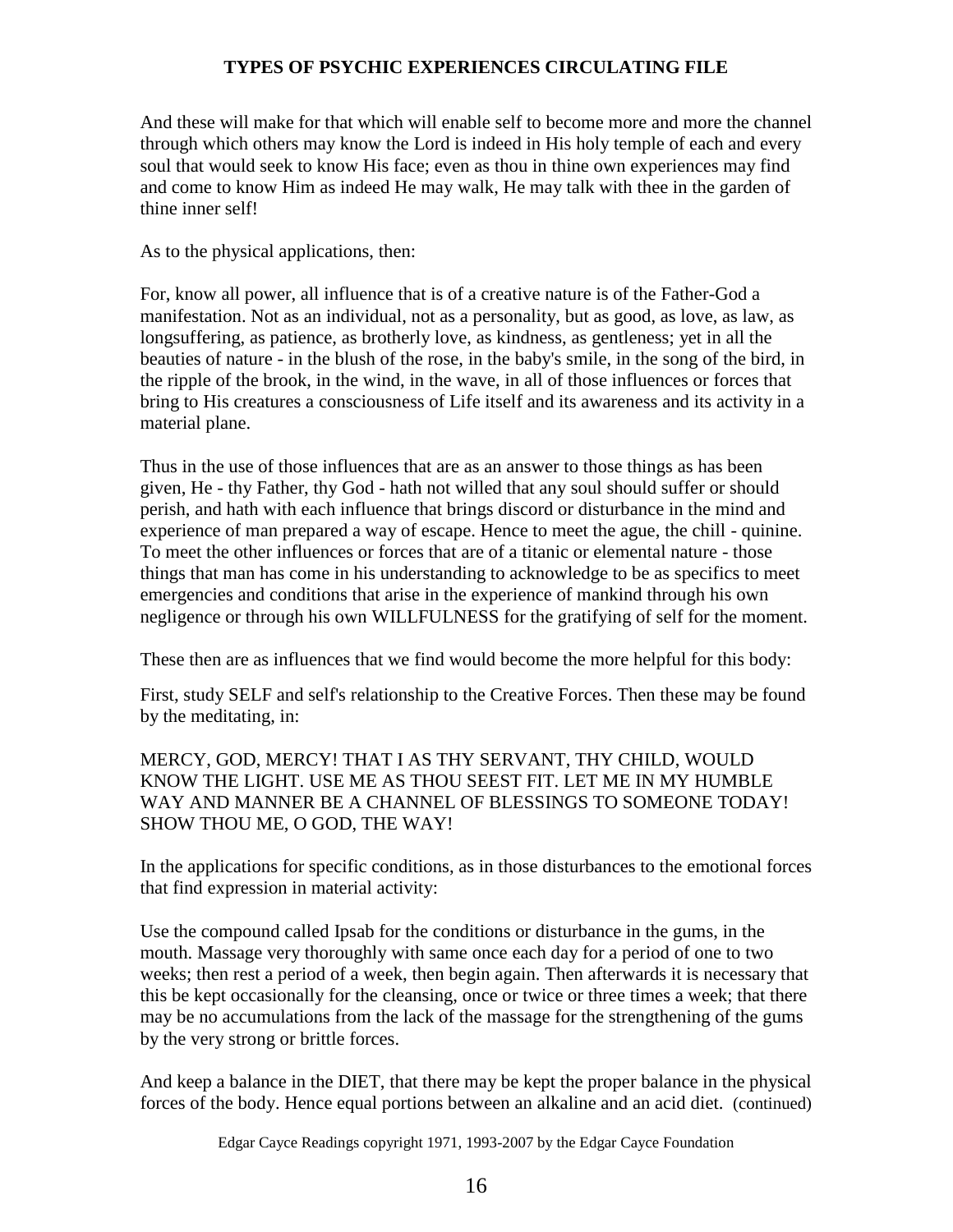And to prevent the gaining in weight, make for combinations that are such that - though the body may find its fill and keep its strength - there will be the necessity for conforming to laws that prevent the combinations that tend to put on weight or avoirdupois.

Then, beware of THESE in combinations:

No fried foods at all. There should be at least one meal a day of only raw fresh vegetables, whether in the middle of the day or whether in the evening; preferably in the noonday time would this meal be taken.

Do not combine [potatoe](http://www.are-cayce.org/ecreadings/glossmed.html#POTATO)s with rice or spaghetti or white bread, or if either or any one of these is taken DO NOT eat meat at that meal!

In keeping these, then, we will find that we will also aid in keeping a balance through [eliminations](http://www.are-cayce.org/ecreadings/glossmed.html#ELIMINATION).

However, as it is necessary to rinse the mouth, it is necessary to wash the hands, it may be found just as necessary to cleanse the [colon.](http://www.are-cayce.org/ecreadings/glossmed.html#COLON) This should be done with enemas when necessary to keep a normal balance, and which prevents accumulations of forces or influences that would cause the excesses which the emotional or general forces of the body itself may not take care of. But let there be an [elimination](http://www.are-cayce.org/ecreadings/glossmed.html#ELIMINATION) each day through the alimentary canal. This should be taken (such an evacuation or enema) at the temperature of the body, and be sure there are salines or salt in same; teaspoonful to a quart and a half of water, and occasionally a level teaspoonful of soda combined with same. These will NOT produce irritations; these will NOT cause disturbances or prevent the activity of the NATURAL influences or forces of [elimination](http://www.are-cayce.org/ecreadings/glossmed.html#ELIMINATION) but tend to create through the usage of same the strong, HEALTHY activity of the walls of the alimentary canal - and to create a better, a more equalized or balanced movement even from the [duodenum](http://www.are-cayce.org/ecreadings/glossmed.html#DUODENUM) throughout the entire length of the alimentary canal.

Steam or vapor baths - combining [witchhazel](http://www.are-cayce.org/ecreadings/glossmed.html#WITCHHAZEL) and the oil of pine, or oil of pine needles and [witchhazel](http://www.are-cayce.org/ecreadings/glossmed.html#WITCHHAZEL) - will make for purifying, strengthening, [cleansing](http://www.are-cayce.org/ecreadings/glosnmed.html#CLEANSING) of the body and skin. Such a bath would be taken once a week or, after a bit, once a month; with a thorough rubdown following same, with [massage](http://www.are-cayce.org/ecreadings/glossmed.html#MASSAGE) or masseuse activity over the whole of the body.

Thus we will find we will keep the body physically fit.

Keep the mental attitude, and let the [prayer](http://www.are-cayce.org/ecreadings/glosnmed.html#PRAYER) and supplication be in accord with - that thou would have done to thee, do thou to thy fellow man.

We are through for the present.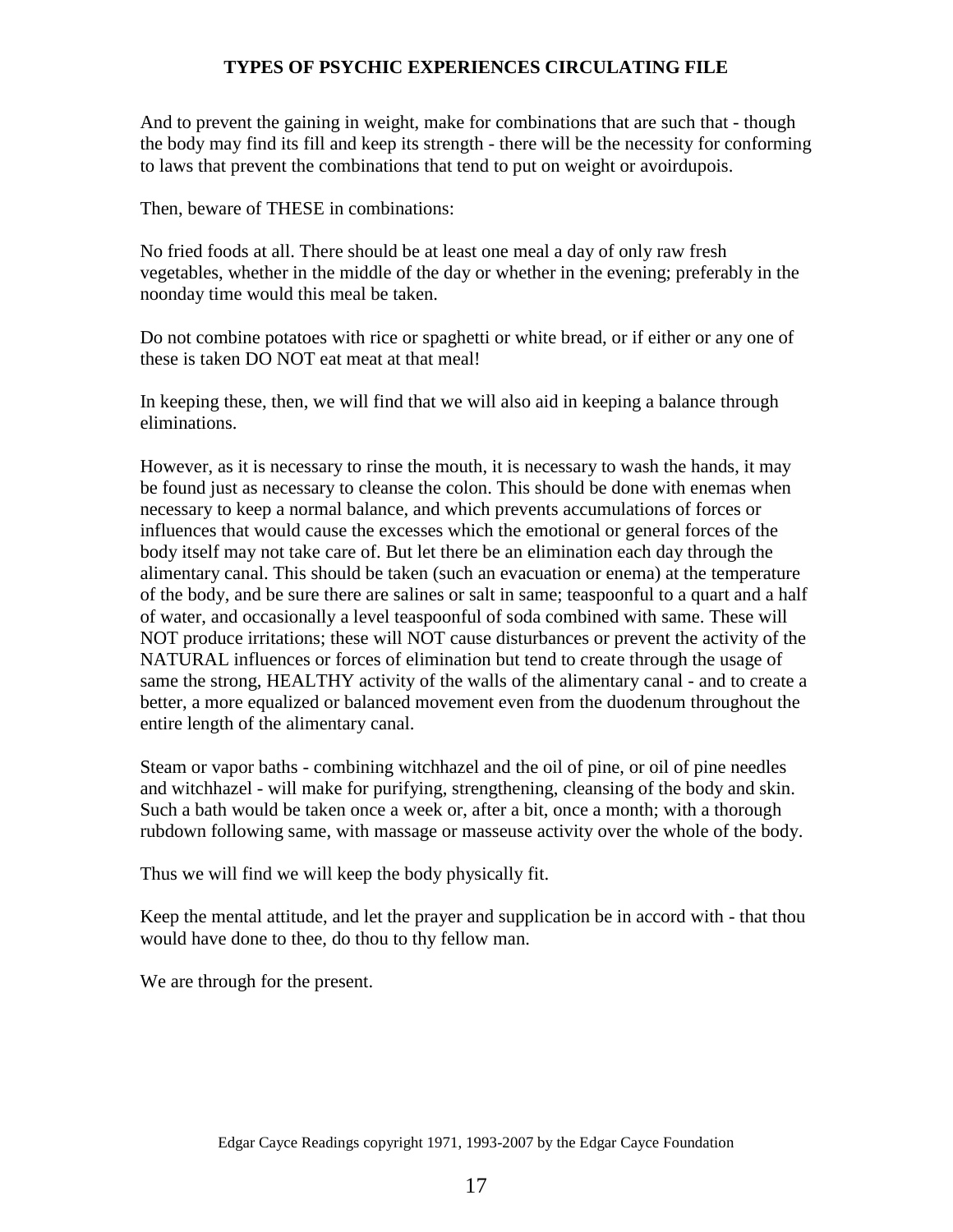# **Telepathy**

# **1135-1, Male 35, 3/23/36**

(Q) What would be the best approach for me in studying the psychic work of Edgar Cayce?

(A) We have ONLY those in relationships to others. We wouldn't approach it from here.

(Q) What specifically would be indicated for my best work in the present?

(A) The relationships of individuals to individuals, and the relationships of individuals to the Creative Forces. Or, that which may be termed as the study of the [SOULS](http://www.are-cayce.org/ecreadings/glosnmed.html#SOUL) of men.

# **1135-2, Male 35, 3/26/36 Entire Reading**

GC: You will have before you the entity known as [1135] present in this room, his interest in psychical research and connection with Duke University of Durham, N.C., and the psychical research being conducted there under the direction of J. B. Rhine. You will also consider the psychic work of Edgar Cayce, as presented through the Ass'n for Research & Enlightenment, Inc. Taking into consideration the intent and purposes of the individuals concerned, you will advise us regarding the establishment of such relationships with Duke through [1135] as will be mutually beneficial in studying and understanding the laws governing psychic forces. You will answer the questions submitted.

EC: Yes, we have the entity, those interests in research in psychic phenomena, [1135]; also the work contemplated and done by Duke University under the direction of J. B. Rhine, the work of Edgar Cayce, the Ass'n for Research & Enlightenment.

In considering the VARIOUS phases of research, we find there are some conflicting influences in many directions; yet these should be coordinated in such a way and manner as to be helpful to those that would seek through the advancement or development of their own [souls](http://www.are-cayce.org/ecreadings/glosnmed.html#SOUL), their own ability for the manifesting of the spiritual laws in a material world.

Then, to consider these from their varied angles, first - as we find:

As we have indicated, the development of the innate or [soul](http://www.are-cayce.org/ecreadings/glosnmed.html#SOUL) forces of [1135] is such that there is the INNATE desire, the gradual growth of a seeking for that something which expresses or manifests itself in the varied phases of phenomena that have been classified under that called psychic research.

As to each phase of this being properly classified, few may be able as this entity to give their proper classifications. For in those developments through the activities in the material world, we find the entity is at a period that it finds itself in a position (continued)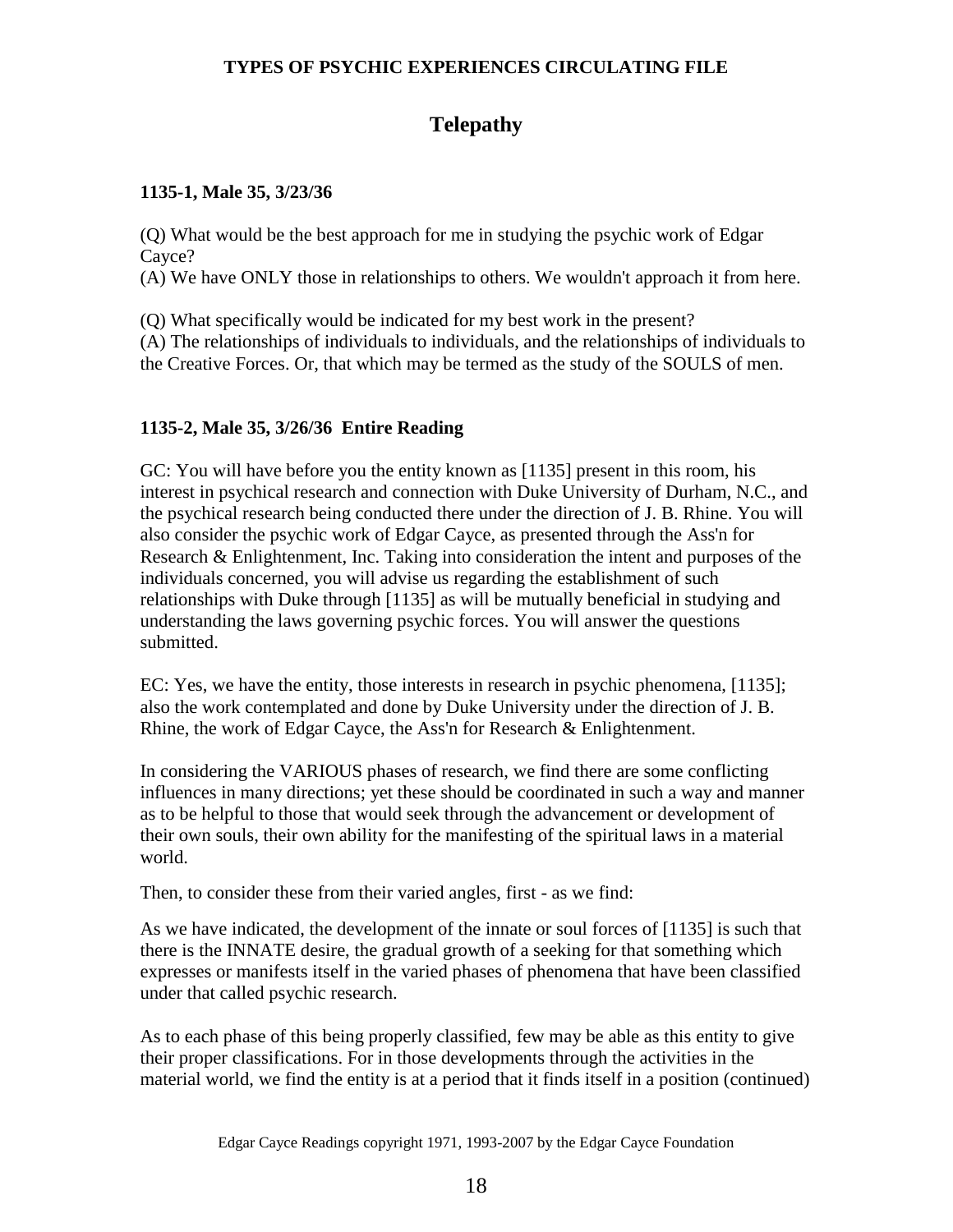of not only classifying but aiding in establishing in the activities of individuals the VARIED classified physical or material activities. As in those that pertain to the influences of a destructive force bringing about in the experience of individuals that making for the destruction of those of the Atlantean period or age.

Then with the correlating of those truths as indicated through the activities of Ra-Ta, Saneid, Og, there began - with the activities of the entity as to the teachings then, in those experiences - the applications in the experiences of individuals; though, to be sure, under quite a different environment from that in which the entity may find self in its activities in the present.

Yet the very activity brings in the present that SEEKING THROUGH self OF the expressions that WERE builded in the [SOUL](http://www.are-cayce.org/ecreadings/glosnmed.html#SOUL) of the entity during those experiences.

True, in the next period (that finds expressions in an activity of the entity), these were turned into those periods of self-indulgence. For they, as indicated, were basically upon PHENOMENA rather than the TRUTH that PRESENTED - or presents or gives - the channel FOR the ACTIVITY of same. Yet in the seeking for that being manifested in the healing of the physical forces of individuals, there was brought into the experience of the entity a change in the attitude and in the application of self respecting those forces or influences that ARE ACTIVATIVE in the experiences of individuals.

Then, in making application of that which is innate within the experience of the entity in the present:

That it, the activity in the present, again becomes associated with those influences that were a portion of the EXPERIENCE of this entity in those periods of manifestation should in its very nature make for not ONLY the NECESSITY of the verification of the principles, the purposes, the basis, the SOURCE, but the very influence that may guide or direct what may become manifested or may be given to others to aid in THEIR activity in THEMSELVES becoming expressive in such manifestations. This becomes apparent.

How, then, may this be done?

First, within self FIND that which answers to that something within self that is continually seeking for that which has been given in the expression, "a house not made with hands" but ETERNAL in the experience of those that seek to find the way to that source from which they as [SOULS](http://www.are-cayce.org/ecreadings/glosnmed.html#SOUL) (not as individuals, or PERSONALITIES rather), that home, that abode.

When this has been determined within self, then proceed. And remember that law as has been given, "Thy spirit, thy [soul,](http://www.are-cayce.org/ecreadings/glosnmed.html#SOUL) will bear witness WITH My Spirit, whether ye be the sons of God or not." Or, "my spirit" (in this application thy spirit), beareth witness with that source, that influence that directs, that makes for the giving of expressions to individuals that applied within their own experience brings them closer to that which is the expression of those forces that are without law, but eternal in the law of love; that is: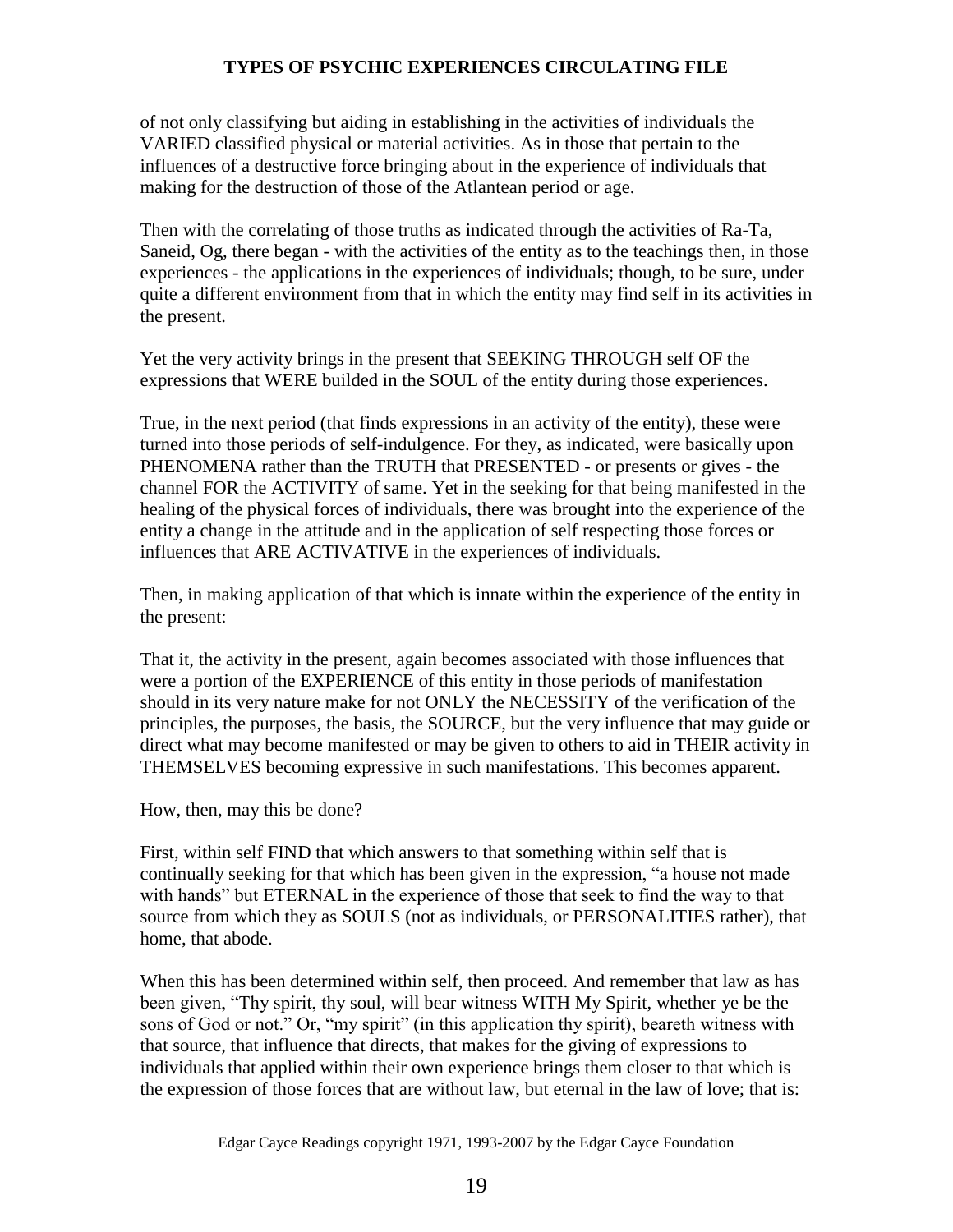That seeth no evil, that thinketh not of itself, that laudeth not itself, but rather seeks to be a channel through which the Father, the Son, the Spirit may find expression to become the blessings that have been promised to the sons of men.

These, then, save they be answered from within, are and must remain WITHOUT the veil. [See 262-94, Par. 14-A.]

As to those seekings and those activities of J. B. Rhine, in his relationships that seek for the preparing of men and women that they may in this material world become as channels through which the world may be a better place for their having given of themselves in the expressions through the earth:

Unless these be the purposes, unless these be the basis of the desires of this entity, then leave them alone!

For hath it not been given that he that hath seen the way, that hath KNOWN there IS a way unto the source of Creative Forces, and then turns away, is (the [soul\)](http://www.are-cayce.org/ecreadings/glosnmed.html#SOUL) in a worse state than before?

For did He not proclaim, "He that would offend ONE of these, my children, better that a millstone were hanged about his neck and he cast into the depths of the sea"?

There is, then, rather this:

Know that the seeking, the developing of individuals in the expression of their superselves in their activity must be for CREATIVE forces and not (as THIS entity now called [1135] has seen, has KNOWN in its INNER self) for self-aggrandizement, selfexaltation, self-indulgence; for if it is, then the WAY of that [soul](http://www.are-cayce.org/ecreadings/glosnmed.html#SOUL) is made all the more in a state of bewilderment - without a cause.

Hence there be many phases, many characters of the manifestation of psychic forces in the material world. There are those influences from without the veil that seek - seek - that they may find an expression, that they may still be a portion of this [evolution](http://www.are-cayce.org/ecreadings/glosnmed.html#EVOLUTION) in the earth, not considering their present estate. And these bring turmoil, strife.

Only those, then, that have named the Name and have put ON that love, that seek expression through a channel that IS to the GLORY of the Father, ARE worthy of same.

By what judgement shall these be known?

What saith He? "By their fruits ye shall know them." For, "Ye do not gather figs from thistles."

So in the study, in the research that may be made, know FIRST that their individual developments are based upon the eternal truth, "I AM THAT I AM," and may be known to those that seek to know "My Face." And, "Though ye be afar, when ye call I will hear"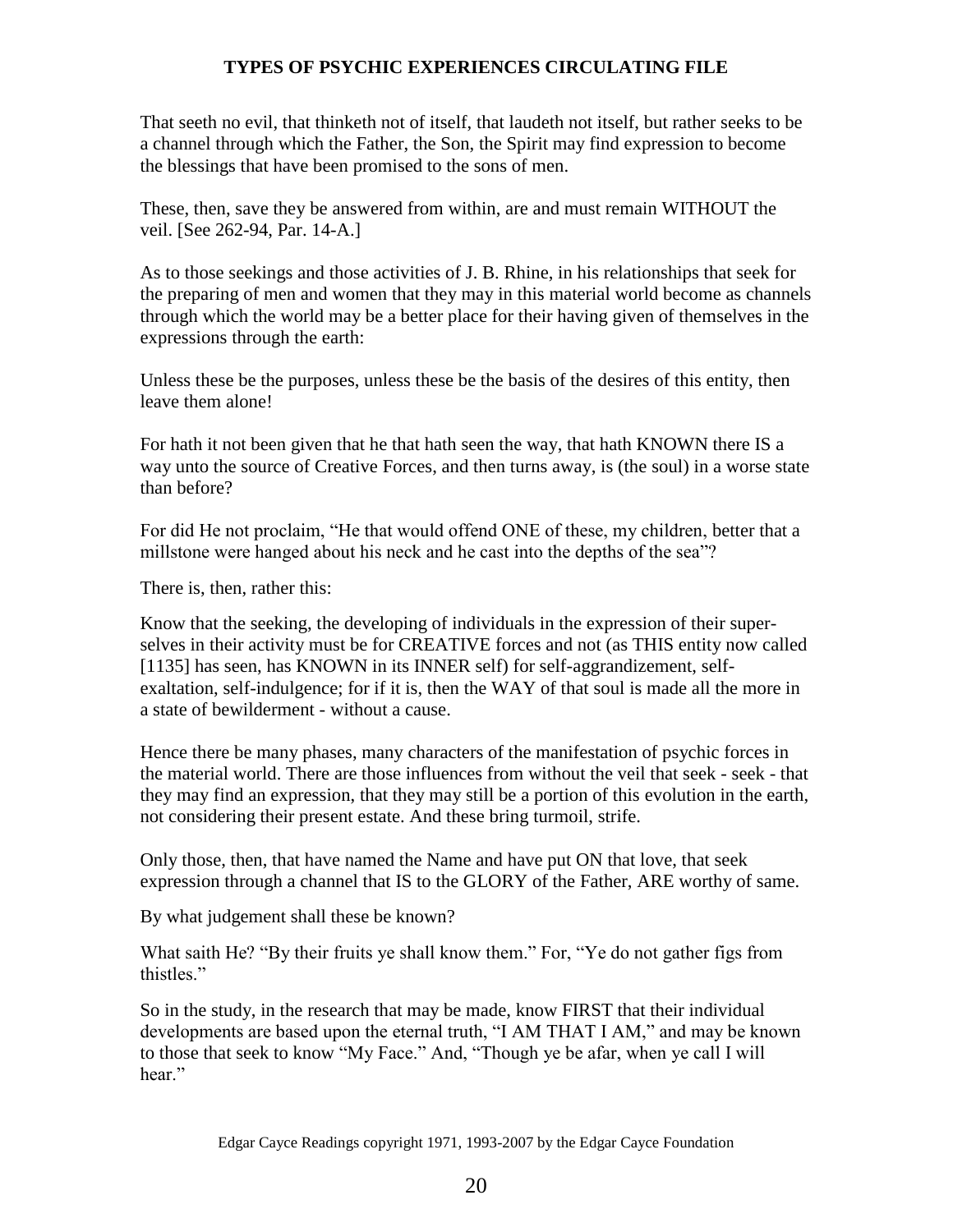### **1135-3, Male 35, 3/27/36 Entire Reading**

EC: Yes, we have the entity, [1135], present in this room; his interest in the study of psychic phenomena; the work being done by the activities in Duke at Durham, N.C., under J. B. Rhine; the Association and its presentation.

Considering that Rhine accepts as a criterion the consideration that should be given each individual that shows a tendency towards psychic demonstrations, then what is to be the policy concerning the phenomena that may be demonstrated by the individuals coming under his observation?

First these, as we find, should be considered as basic truths; for there must be a premise from which to reason, if there is to be proven worth in the activities of ANY phase of the mind:

In the material manifestations, concepts are made aware to observers - and the more oft to the individual - through a functioning of the senses; or the perception is arrived at through such activity.

Hence there are those varied forms of demonstrative activity; as in the vision without the sense of the natural eye; the perception of hearing without the activity of the auditory forces of the natural body. There is also the feeling without those perceptions of the personal or physical contact by a presence. There is a super-activity through the olfactory centers that produces perception.

In giving the interpretation of that which IS received through these higher activities of the sensory forces of a body is oft where individuals may bring their OWN imaginative forces, or the satisfying of their individual [ego](http://www.are-cayce.org/ecreadings/glosnmed.html#EGO) to be above that of or exceptional to others, to such a point that there may be the satisfying of that within the self.

Why, then, is this all to be taken into consideration from that as has been given in aiding or instructing individuals in development of these faculties?

For there remains, ever, the universal law that comes as the basis of man's relationships to the Creative Forces; that first law, that thou shalt not have any god before thee other than that thou wilt worship in Him!

Hence unless such an individual, that shows a tendency, is grounded in that which IS the universal motivative force that CAN be CONSTRUCTIVE, it becomes rather among those that allow the influences to enter that are not only the exaltation of personal [ego](http://www.are-cayce.org/ecreadings/glosnmed.html#EGO) but the exaltation of personal [egos](http://www.are-cayce.org/ecreadings/glosnmed.html#EGO) that may be in a state of POSITIVE affluence through the very opening of self for such a manifestation.

For it becomes self-evident that unless there be the subjugation of the self through ANY form of a manifestation, there must become the expression of other influences rather than of that which is constructive in its nature.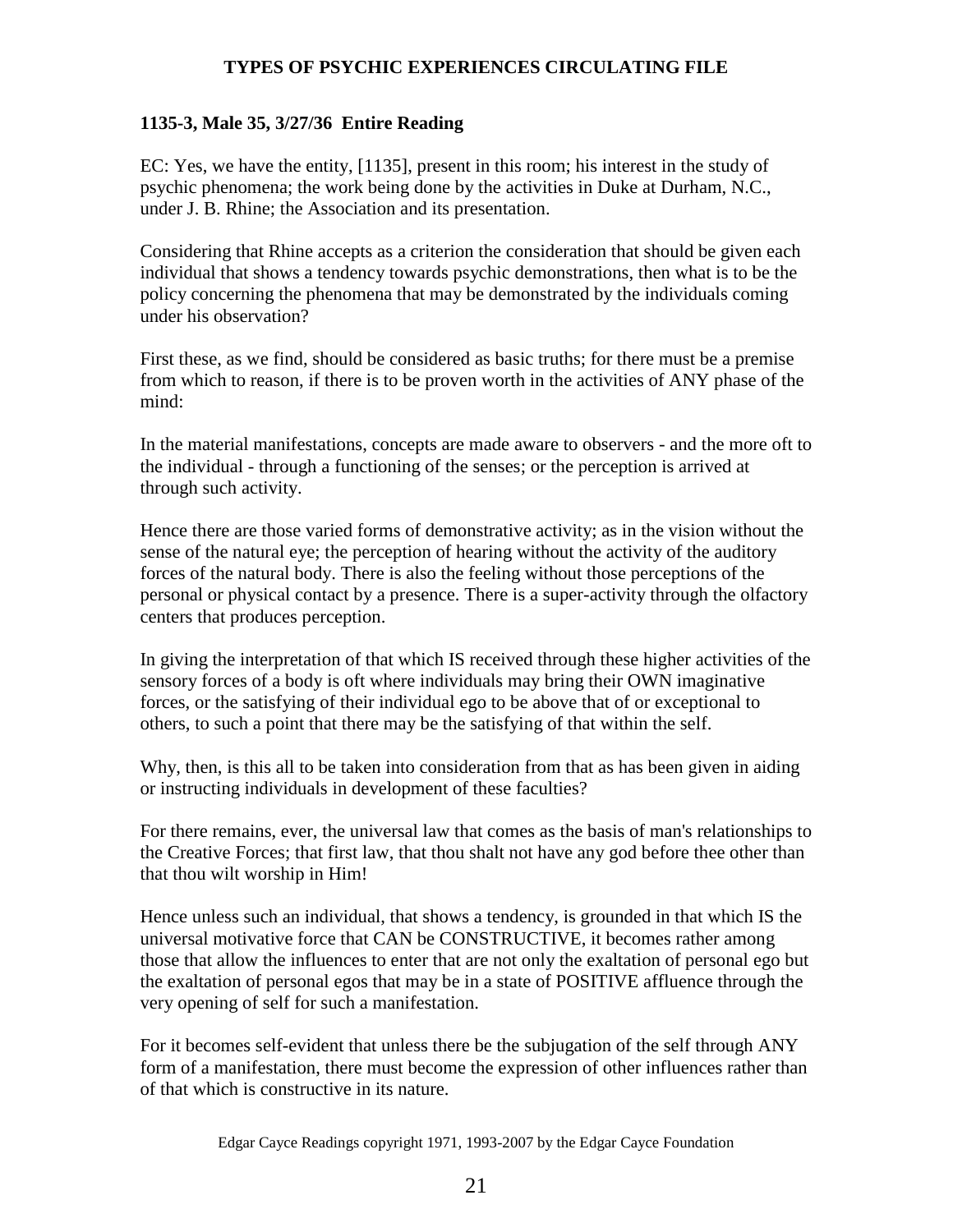Let this be, then, rather as an illustration of that which has been set as a law. Ye have two very DESIRABLE manners for manifesting that which is not understood. As to its evaluation, yes. As to what it is, no.

In electrical forces of every nature (that are the very basis of the atomic structure of the body, through which there is the manifestation of mind and [soul](http://www.are-cayce.org/ecreadings/glosnmed.html#SOUL) of an individual entity, in its varied forms of WHATEVER nature), if there are shorts of any nature there is confusion. This is true whether it be in the atomic structure of the individual or in any mechanical appliance to which it may be applied for its activity in the relationships for the benefit or convenience or constructive forces for man.

So in the radio wave that may make for pleasure, for convenience, for activities that are necessary for an [attunement](http://www.are-cayce.org/ecreadings/glosnmed.html#ATTUNEMENT) to a vibratory rate of a given nature for its association or connection with individuals who may attune instruments that may be in accord with certain lengths that are of a certain wave vibration, so that these are in unison, then there is the perfect accord for the bringing of those influences or forces into the experiences of individuals who may hear, feel, see, experience those activities that are WITHOUT their OWN SPHERE of activity, but brought into their relationships as one to another by the use of those forces that must work by a law.

So with individuals that may attune themselves to the forces that are without themselves, for in every form of manifestation there is that activity that bespeaks of an influence acting through an individual medium that makes for a connection with a universal source - if it is, or does become, or will be CONSTRUCTIVE! If the associations are with others, rather than the universal, then it must in itself (such activity) bring confusion; for it is contrary to the universal - or that law as of man's relationships to a Creative Force.

Then, in considering how, in what way or what manner there may be an association between those activities of an influence that is presented through the Association with the study of those at Duke, or through those activities of [1135]:

First, by their own premise that is set as that which is to be an [ideal](http://www.are-cayce.org/ecreadings/glosnmed.html#IDEAL) manner for that termed psychic forces - not those from the inner sphere, but those from the universal forces, consider same.

If these (those from the universal forces) are that presented by the Association as carried on through the activities of the individual or personality of Edgar Cayce, then they become worthy of consideration. If they fall short, they have no right, no place in the affairs of any man.

Ready for questions.

(Q) May we obtain through this channel cooperation in performing an experiment in clairvoyance -

(A) (Interrupting) Such experiments, such studies, such approaches, as has been given, must be rather from the regular form of activity that is presented day by day. Then, when there has been determined by such investigators or investigation that these do conform, they may be set in ANY way!

We are through.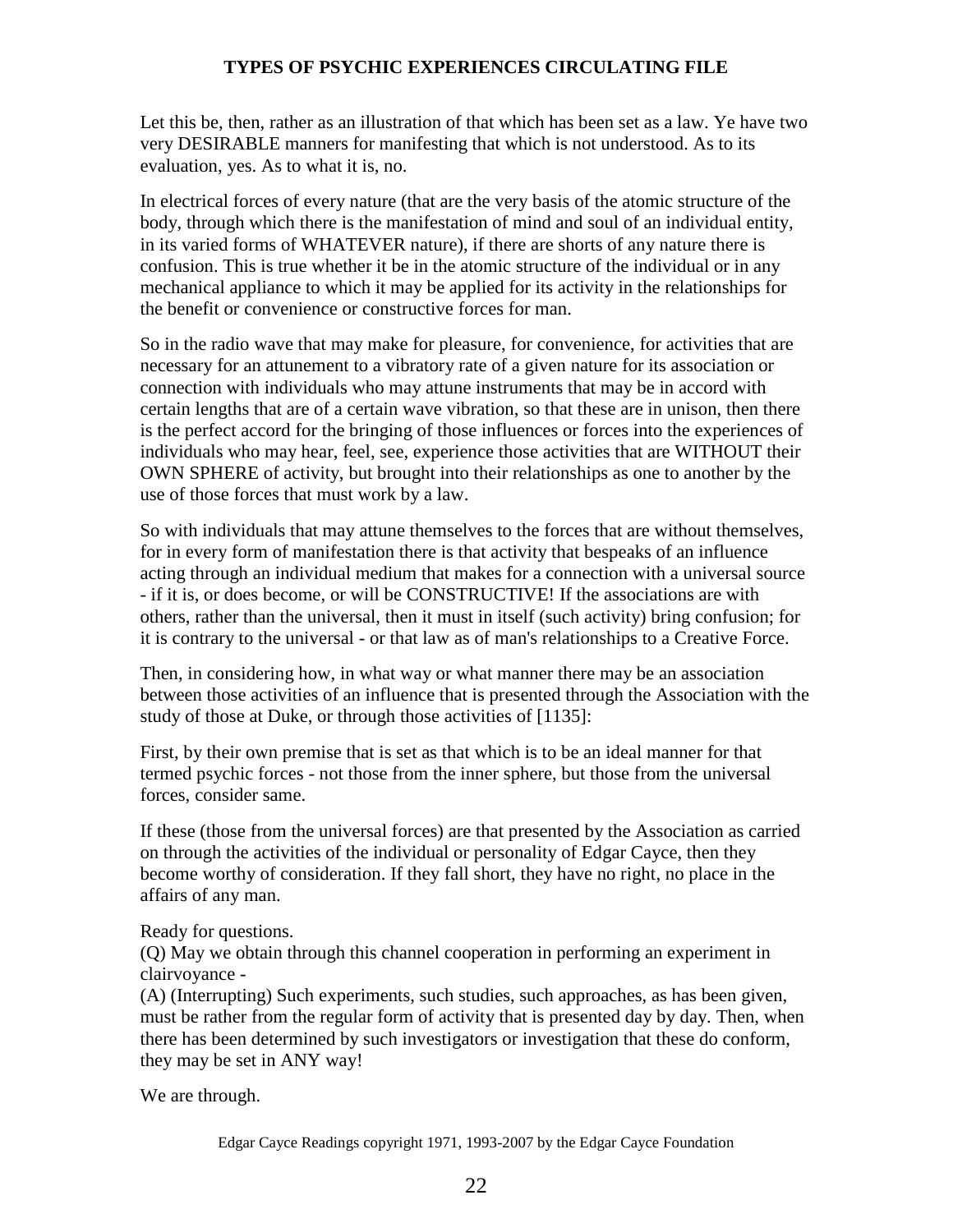# **1135-4, Male 35, 4/9/36 Entire Reading**

[[1135], his intent and desire to conduct specific experiments with the view of enlarging our understanding of thought transference (Mental Telepathy). You will advise him regarding the best procedure to follow, including basic principles and suggestions for properly conducting the individual experiments.)

EC: Yes, we have the body and the enquiring mind; purposes, desires, and those conditions that we find are relative to such activity in the experience of others.

In considering conditions conducive to such an experience in the activities of individuals, there are three phases or three elements that go to make up the basic ideas or basic conditions that become relative or co-related to such experience.

First, the Physical; then the Spiritual; and then the Processive Manners.

In the first process there are from the [pathological](http://www.are-cayce.org/ecreadings/glossmed.html#PATHOLOGICAL) standpoint or view those elements in the first cause, or in the eugenics of that cause, that produce in the plasm the vibratory rates that go to make for the urge that produces itself through its relative activity to itself in its process - or the very nature physically or [pathologicall](http://www.are-cayce.org/ecreadings/glossmed.html#PATHOLOGICAL)y of the man, or portion of the animal in its activity.

These are basic forces that make for the process of the activity of relative thought, or primary interest, or a receptivity, or the ability to become - as it were - subject to those very influences that go to produce same.

Just as may be seen in certain necessary influences or forces that go to make for conductors of energies used for transmissions of this or that influence that may become active. Some are good conductors, some are bad. Hence the physical force - these processes, these conditions are to be considered in making the study of, or in producing the [ideal](http://www.are-cayce.org/ecreadings/glosnmed.html#IDEAL) setting for such an activity.

Then the spiritual, or the intent, the purpose, the influence that possesses such a house, such a body; not merely from the physical the tangible intelligencia of the activity, but the purpose and intent and desire of that manifesting through same; whether it, that activity, of the spirit, is in that process of its own [ego](http://www.are-cayce.org/ecreadings/glosnmed.html#EGO) or that merely as the channel for those expressions that may be as an activity in such a process.

If these are of the nature that they are for, or have as their keynotes, the exploitation or self-indulgence or self-aggrandizement of the man's activity, then they must eventually become as those influences that would destroy the very influence that would be activative through such a channel.

Then the process, as indicated, in knowing, in realizing or classifying those that are from their very natures those subjects for such an activity. And those influences as indicated should be the basis for such attempts for the creative force or activity of that which is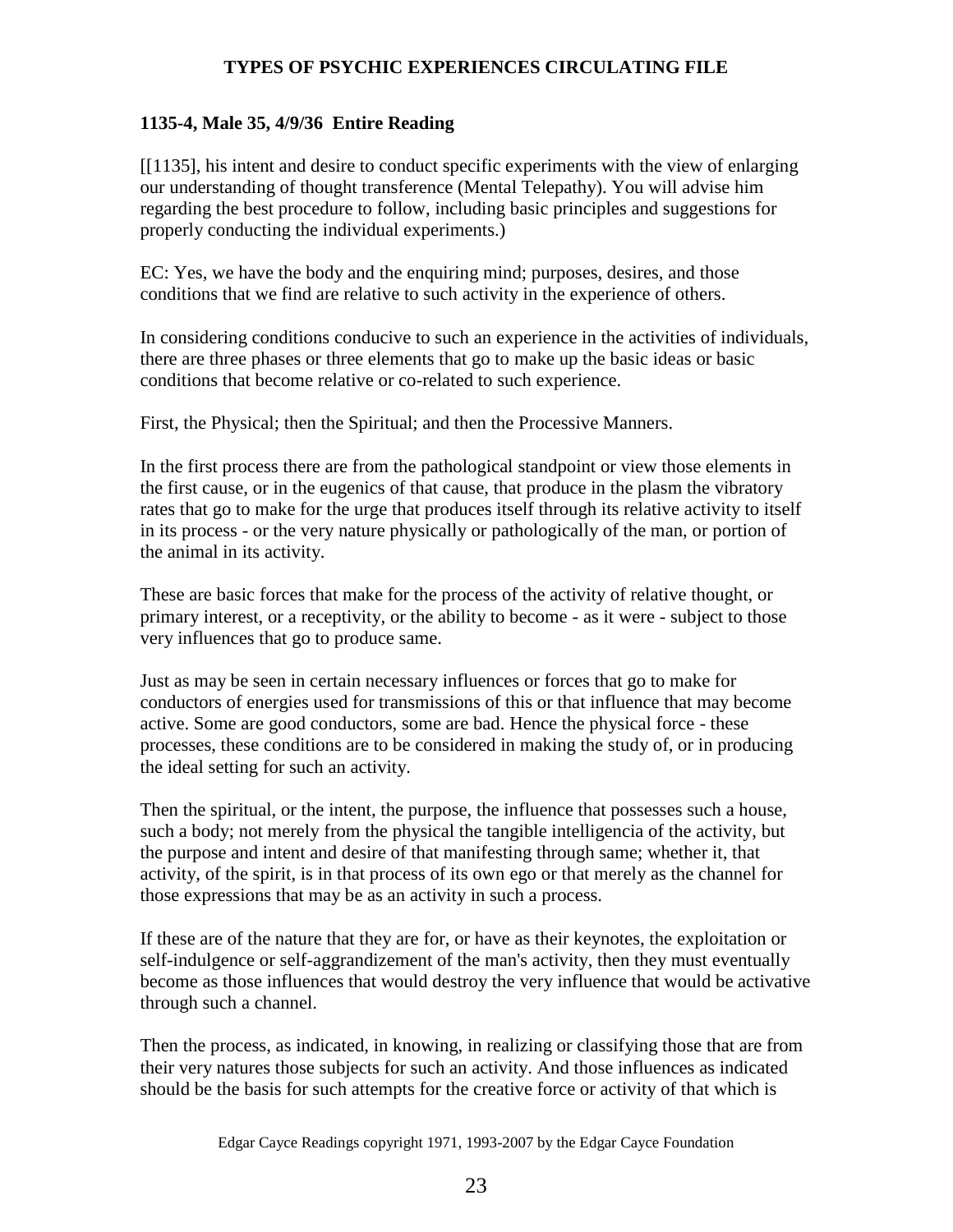indeed the psychic force. For here, as indicated by the very term itself, the spirit or [soul](http://www.are-cayce.org/ecreadings/glosnmed.html#SOUL) of the entity or individual (not the personality but the individuality of those that are in accord or may be attuned) is active. Not all elements may be attuned to a vibratory influence sufficient for sending or receiving. Some may send while others may receive. There may be those that are able to do both.

And such activities make for, then, a unison that becomes coordinant in its every relationship.

First, then, what are the necessary forces, the necessary elements? Or what would be the vibratory rate of individuals that may be said to be chosen as susceptible to [attunement?](http://www.are-cayce.org/ecreadings/glosnmed.html#ATTUNEMENT) Those that would be called emotional, or those staid? Those that would be easily moved by the influences about them, or those that remain malleable to influences of every nature?

What would be the pulse rate, the [heart](http://www.are-cayce.org/ecreadings/glossmed.html#HEART) beat, the vibratory forces of the body-influence itself?

There must be, from that indicated, an [ideal](http://www.are-cayce.org/ecreadings/glosnmed.html#IDEAL) relationship in such, from the purely mechanical or the purely material viewpoint.

Those in which the ratio of those cycles about each of the red blood corpuscles is one to three. Those whose body-vibratory forces are eighty-seven and seven-tenths  $(87 \& 7/10)$ . Those having a pulsation that would range from the normalcy of a seventy-two to seventy-eight and six tenths (72 to 78 & 6/10).

These are the physical activities that become necessary for a consideration that may be had in same.

All such would be found to respond to normal [reflexe](http://www.are-cayce.org/ecreadings/glossmed.html#REFLEX)s; that their activity in making for the vibrations through the influences of the lyden upon the [pineal](http://www.are-cayce.org/ecreadings/glossmed.html#PINEAL) becomes a normal reaction; that they are negative to influences that arise from any infectious or insidious force that may have been a portion of the impregnation from the very firm [?] [vermiform?] or first activity of the [effluvium](http://www.are-cayce.org/ecreadings/glossmed.html#EFFLUVIUM) in its creative influence.

These would be, then, the physical processes that would be for the beginning - or the basic force. Then those that would be of the nature that their thought, their intent, is not by self acclamation but by activity less thoughtful of self than of their duties, obligations, dependencies, influences –

[H. L. got up, starting to leave the room, and the reading stopped.]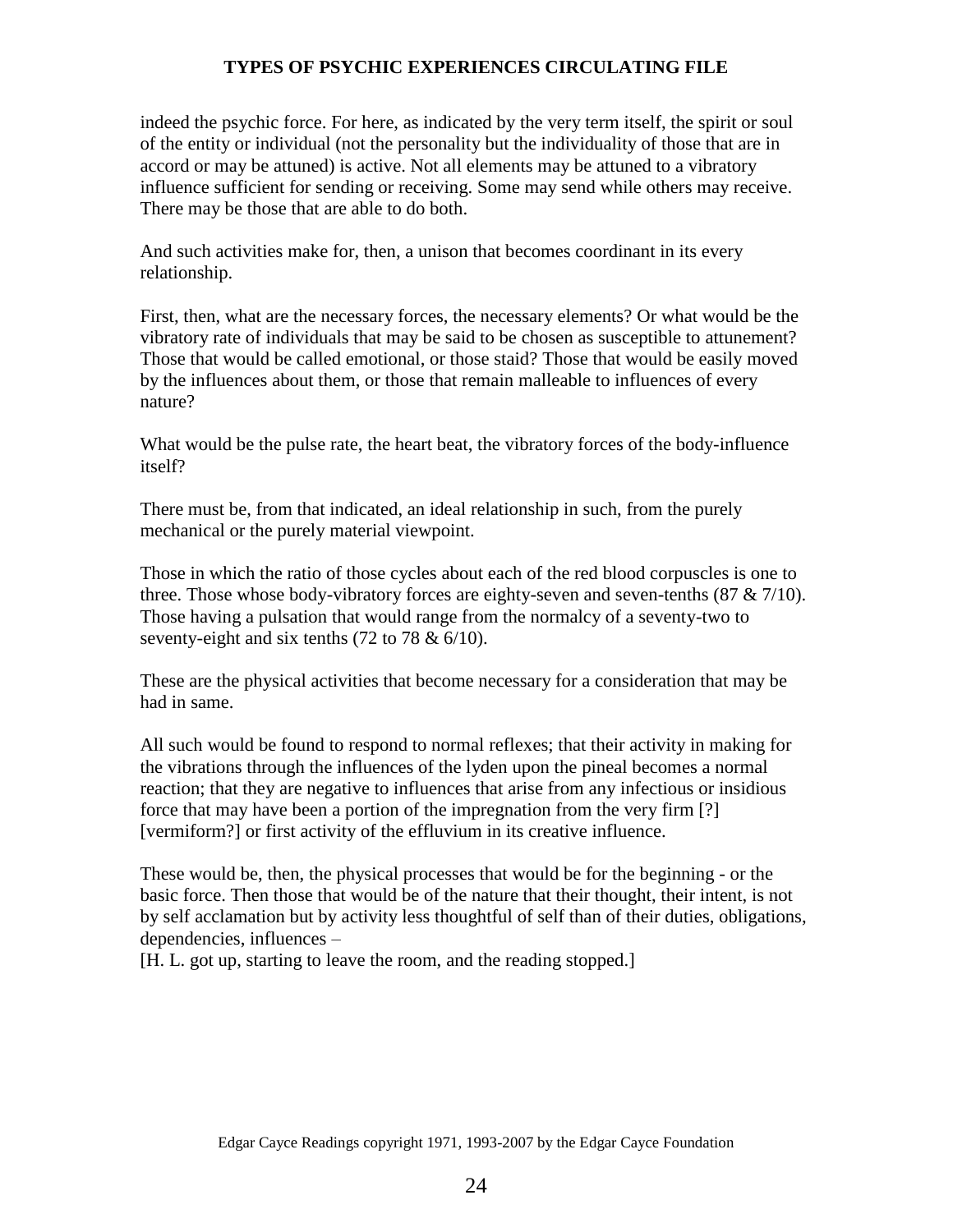# **1135-5, Male 35, 5/3/36 Entire Reading**

**(**Continuing information given thru this channel for [1135] on Mental Telepathy on April 9, 1936, under the following suggestion: Consider the intent and desire of [1135] to conduct specific experiments with the view of enlarging our understanding of thought transference (Mental Telepathy). Advise regarding the best procedure to follow, including basic principles and suggestions for properly conducting the individual experiments.)

EC: Yes.

Then, as the physical or [pathological](http://www.are-cayce.org/ecreadings/glossmed.html#PATHOLOGICAL) and mental conditions have been given, in what manner would or should be the procedure in understanding or applying such laws to be studied or to be contacted?

That the phenomenon is of the high mental forces, or what may be termed the [superconscious](http://www.are-cayce.org/ecreadings/glosnmed.html#SUPERCONSCIOUS) forces; and not using the ordinary means but that such conditions found to be existent in specific individuals are ATTUNED to the various forms or manners of giving manifestations of same. Then these may not be tested for their efficiency or for their value in the practical experience in your test tubes or other ordinary means or measures, but must be upon the basis or direction in which these take their bent or trend.

### For an illustration:

You find an artiste that is musical; with the ear and sense forces given for the application in the use of some specific instrument. Do you give one that's playing a horn piano lessons? or piano lessons to one that plays the violin?

Not that these are not kindred. Not that these are not in accord. But the expression, the ability to move those forces that manifest themselves, comes through their PARTICULAR phase of expression and manner.

Thus in seeking these, find first, take first, those of the [pathological;](http://www.are-cayce.org/ecreadings/glossmed.html#PATHOLOGICAL) then their correlations with the sincerity or the honesty of the individual and their correlated effects or activity in the spiritual force. Then follow these in their varied channels. And there may be found, there may be discovered in many much that is not only worthy of acceptation but that will make for the abilities of many - that have been attempted to be made into this or that in the developing of their activities through their expression in a given experience - to find THEMSELVES and thus give expression to that which is in the INNER sense the telepathic communication of their real selves to that in another realm or material realm.

Ready for questions.

(Q) Please explain what is meant by the ratio of those cycles about each of the red blood corpuscles is one to three? How determined?

(A) By taking the blood itself of individuals and making that count as to what is the protoplasmic cellular force given off by such individuals.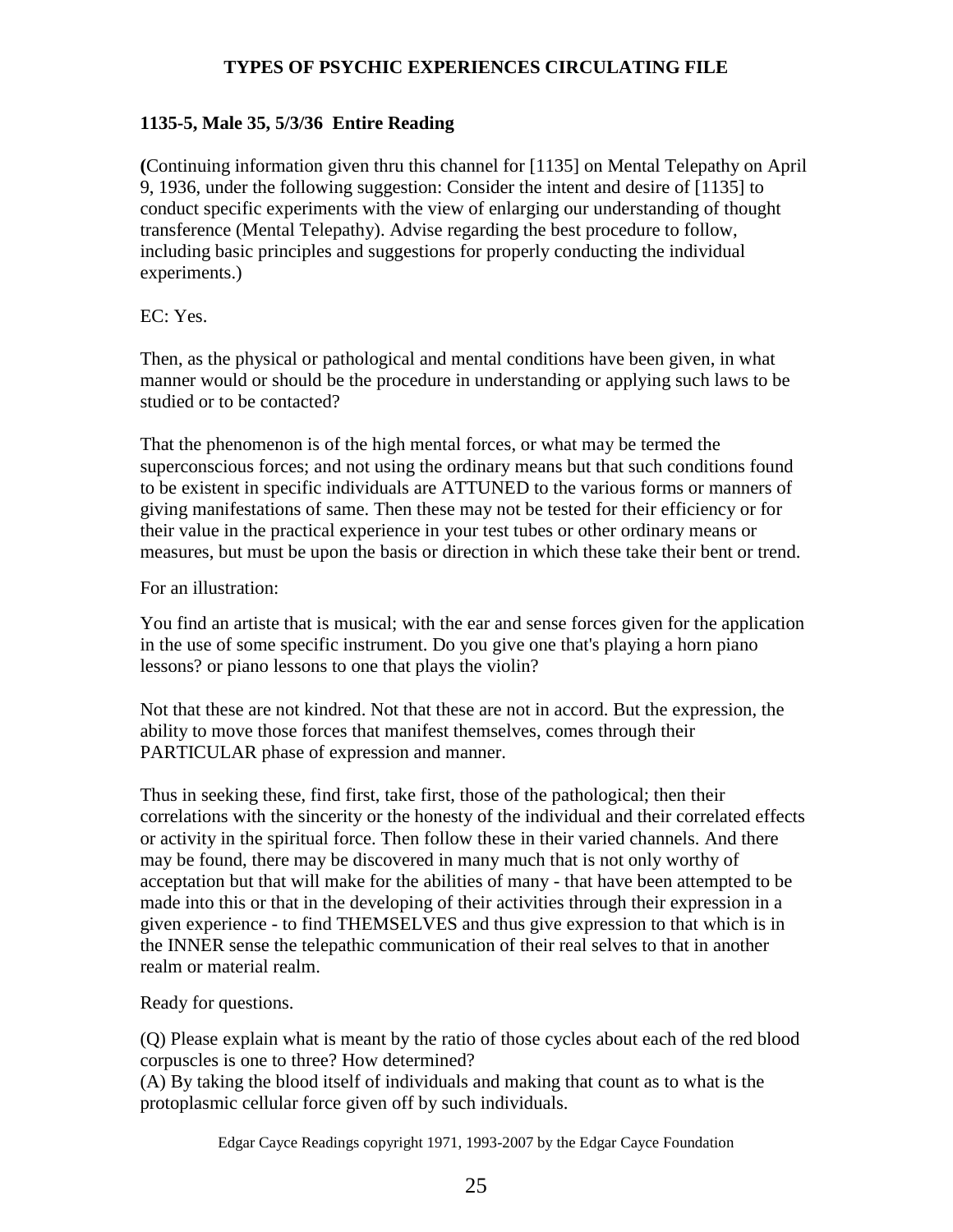(Q) The one to three refers to what relationship?

(A) Positive and negative cycle forces about each atomic structure in the blood cell itself.

(Q) What is referred to by the body-vibratory forces 87 and 7/10? How may this be determined?

(A) The number of the pulsations or the opening and shutting forces of the coordinating of the blood supply between [lung,](http://www.are-cayce.org/ecreadings/glossmed.html#LUNG) [heart](http://www.are-cayce.org/ecreadings/glossmed.html#HEART) and [liver.](http://www.are-cayce.org/ecreadings/glossmed.html#LIVER)

(Q) How may that be determined?

(A) Count it, as it acts through the system!

(Q) In order to gain a better understanding of this subject [1135] has proposed in a letter from him under date of April 26th - \*

(A) (Interrupting) Then let him do something about it! We are THROUGH!

\* [following portion of the last question was not asked due interruption: "a copy of which I hold in my hand, that an experiment be undertaken through this channel and under the observation of professors from Columbia University. a. Observation of any experiment suggested through this channel. (or) b. Undertake an experiment devised by [1135]."]

# **1135-6, Male 36, 11/11/36**

GC: We seek at this time to prepare for a series of readings to be used as a basis for arousing sufficient interest for some University, perhaps Duke or Columbia, to appoint [1135] present in this room, as a special investigator to undertake an extended observation and collection of material already furnished through this channel. We feel that a thorough study of the psychic phenomena as manifested through this channel will contribute much to a scientific knowledge of psychic laws. [1135] presents himself at this time seeking, in cooperation with the Management of the Association and Edgar Cayce, present here, suggestions and advice on this proposal. You will answer questions.

EC: In considering such a series of tests and the like, that which has been given as to the purpose or the intent should be considered first.

As we find, if there is an extensive study made as the information is given for individuals under the varied circumstances who present themselves for such help or aid as may be had through these channels, this would supply any question that may arise in the minds of those who seek in or from the spiritual and mental angle for the determining of the value of such information in the experience of individuals.

There may be specific tests in Mind Reading, Telepathy, Thought Transference, Moving of Objects even; yet these when presented out of their realm of activity dealing with the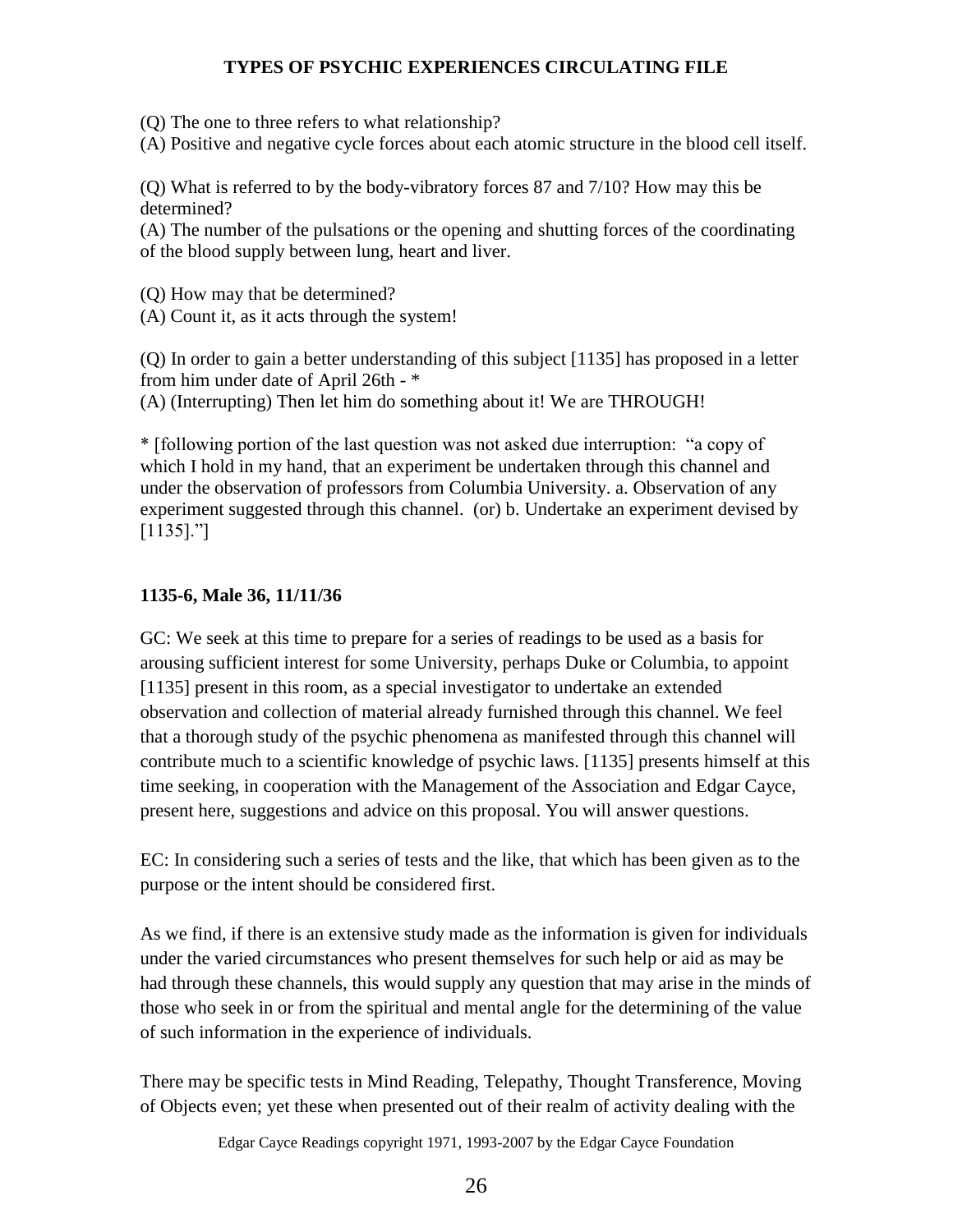individual for a helpful experience in the seeking, become channels that are of an entirely different nature - and partake, as we have given, either of [subconscious](http://www.are-cayce.org/ecreadings/glosnmed.html#SUBCONSCIOUS) impressions or the activities of consciousnesses in the realm of the inter-between that would become as detrimental to the value of such information in the experience of [consecrated](http://www.are-cayce.org/ecreadings/glosnmed.html#CONSECRATE) seeking individuals for their aid and help to an understanding of their relationships to Creative Forces in this particular experience.

Hence the manner as we would find that there should be the study:

Take the information, the data, or the regular routine of seekers. Find their relationships, their mental attitudes, their desires, their hopes. And then watch the effect of the varied status of condition or development, first of the individual and then the effects that are produced in the lives of such individuals. Not only from the purely physical angle but the moral, the mental and the spiritual activities and relations of same in the individual's experience.

And if these, or a series, or a continuation of the studies of such would be undertaken by one such as we find as has been indicated - as [1135] - we would find there may be almost every form of psychic phenomena and psychic experience.

For as we have given, there are almost as many types of psychic phenomena or psychic experience as there are individuals.

For PSYCHIC is of the [soul,](http://www.are-cayce.org/ecreadings/glosnmed.html#SOUL) if in its true constructive sense. And as the [soul](http://www.are-cayce.org/ecreadings/glosnmed.html#SOUL) is an individual, intricate portion of the whole, then the experience of each [soul](http://www.are-cayce.org/ecreadings/glosnmed.html#SOUL) in its reaction with, upon or from experiences in that field of activity, presents a study within itself.

This then as we find should be rather that to any group or any university:

There be presented what has been the experience of individuals taken in every way and manner that have been recorded by the Association and those interested in same. If these do not present sufficient truth, sufficient confidence of there being not only the unusual but that which the individuals applying - not merely knowing of but applying in their experience day by day - will make them as individuals better citizens, better neighbors, better parents, better friends, then forget it!

For unless such experiences create such in the lives of individuals that interest or apply themselves in the study of such, then it is indeed of little thought; nor has it any place in man's experience, and is not worthy of a name or consideration of ANY sort - or of any [soul.](http://www.are-cayce.org/ecreadings/glosnmed.html#SOUL)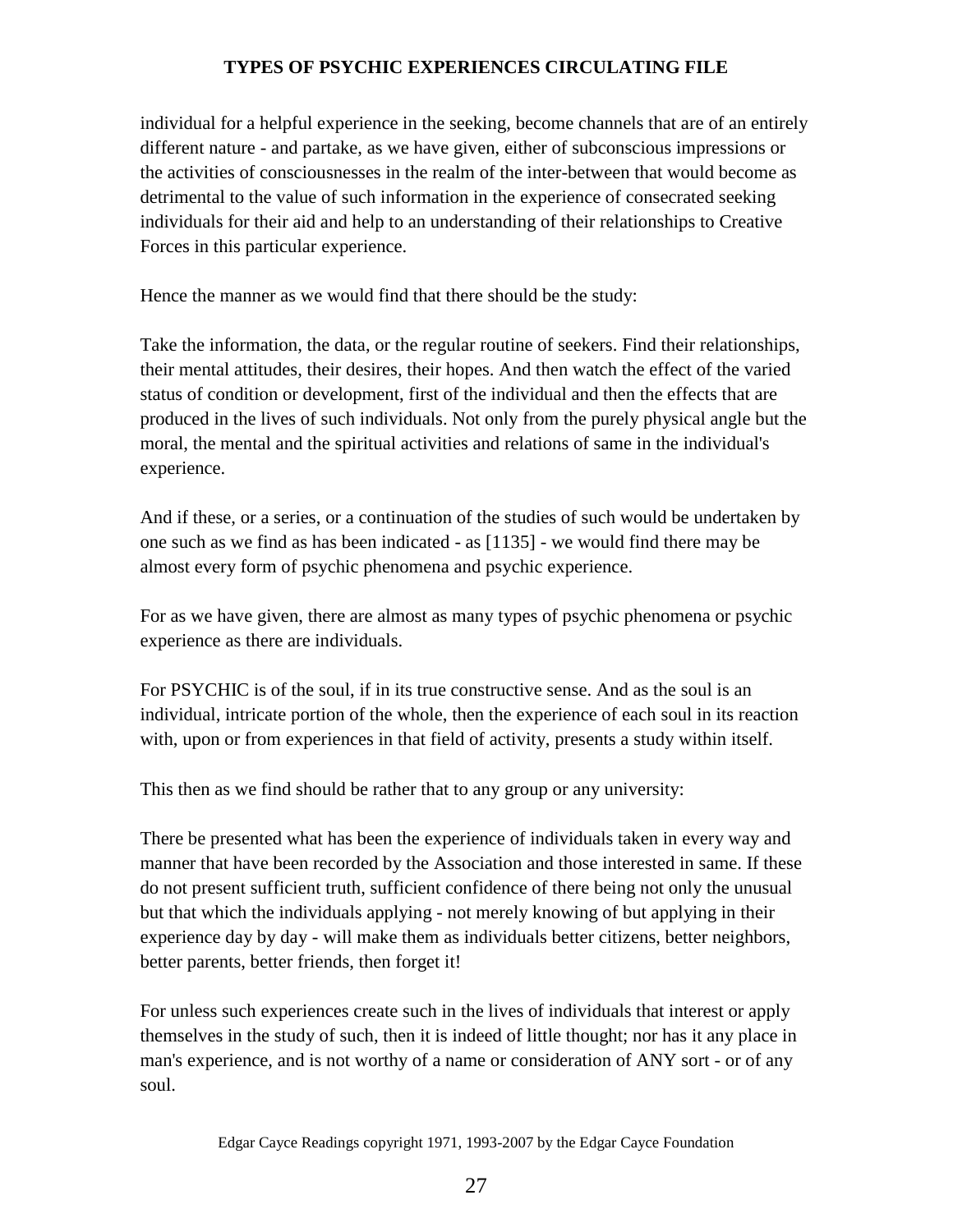Then, these are the manners as we would give for the consideration:

If experiments are sought, these then must be weighed in the light of that given.

MANY an individual, many a personage has given his all for the demonstrating of a truth. As it has been indicated from the first through THIS channel, there should ever be that [ideal,](http://www.are-cayce.org/ecreadings/glosnmed.html#IDEAL) "What does such information as may come through such a channel produce in the experience of individuals, as to not their thoughts, not their relations other than does such make them better parents, better children, better husbands, better wives, better neighbors, better friends, better citizens?" And if and when it does NOT, LEAVE IT ALONE!

Ready for questions.

(Q) [1135] presents the following plan. Advise us if this may be undertaken through this channel. The plan: Please describe contents of package on filing case in Room 215, Schermerhorn Extension, Columbia University, N.Y.

(A) This may be done; and if [1135] and those of the Association and their [ideals](http://www.are-cayce.org/ecreadings/glosnmed.html#IDEAL) and officers consider it worth it to be done, it will be done! But REMEMBER - what has been given! We are through.

# **3744-1, "Psychic Phenomena through the Subliminal," 6/18/23**

(Q) In the physical plane, do the thoughts of a person of another affect the other person either mentally or physically?

(A) Depending upon the development of the individual to whom the thought may be directed. The possibilities of the developing of thought transference is first being shown, [evolution,](http://www.are-cayce.org/ecreadings/glosnmed.html#EVOLUTION) you see. The individuals from this plane will and are developing this as the senses were and are developed.

# **2533-7, Male 38, 5/29/43**

(Q) Give … the principle and technique of conscious telepathy.

(A) The consciousness of His abiding presence. For, He is all power, all thought, the answer to every question. For, as these attune more and more to the awareness of His presence, the desire to know of those influences that may be revealed causes the awareness to become materially practical.

First, begin between selves. Set a definite time, and each at that moment put down what the other is doing. Do this for twenty days. And ye will find ye have the key to telepathy.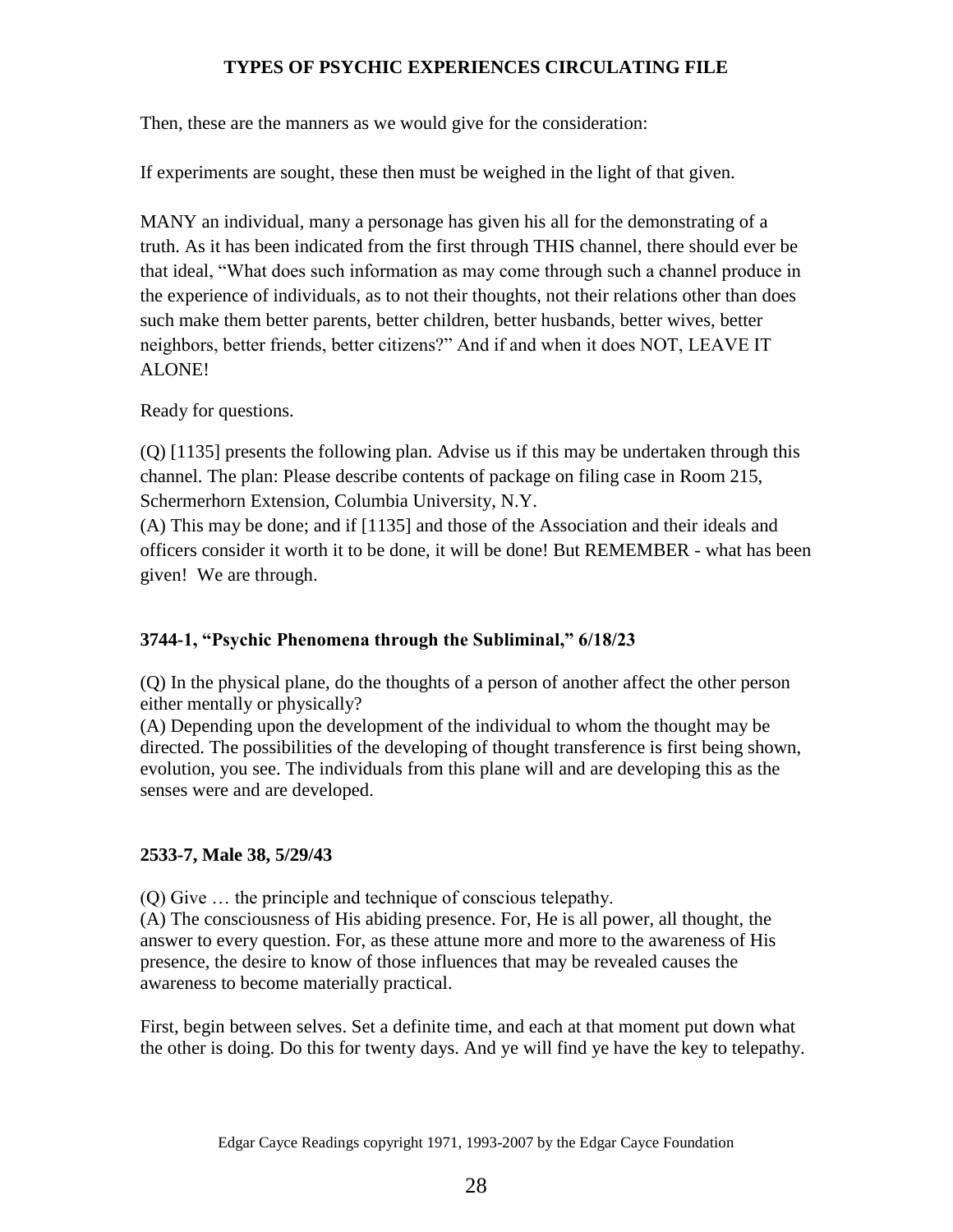### **2995-1, Female 35, 5/10/43**

(Q) Can suggestions be given to aid me in my study of, and interest in, telepathy? (A) Learn that as indicated. First find thyself, thy abilities; meditate. But rather, "LORD, WHAT WOULD THOU ME DO?"

THAT do! and BE!

### **1909-2, Male 33, 2/5/31**

Much may be given to this body as respecting the abilities that may be builded within self, especially as would be related to telepathic influences the entity or body-mind may have upon associates. Beware, or be warned - do not abuse same, and call that upon self that would be called from another! Do not ask another to do that you would NOT do your own self.

### **3428-1, Male 44, 1/3/44**

This is not belittling the seeking of knowledge, neither is it advising individuals - or this individual - to seek knowledge. But knowledge without the use of same still remains, as in the beginning, sin. And be sure your sins will find you out!

Here we have an emotional body well versed in the study of [meditation,](http://www.are-cayce.org/ecreadings/glosnmed.html#MEDITATION) the study of transmission of thought, with the ability to control others.

Don't control others. Suppose thy God controlled thee without thy will? What would you become, or what would you have been?

But you were made in the image of thy Creator, to be a companion with Him - not over someone else, but a companion with thy brother and not over thy brother. Hence do not act that way, because ye have the greater ability or greater knowledge of control of others….

The abilities are unlimited, but as the warnings are given in Exodus as well as in Deuteronomy, know how they may be centralized for thy brethren in "The Lord is my shepherd" and not Mr. [3428] but thy Lord, thy God.

### **792-2, Research Group on the Work of the A.R.E., 5/6/37 Entire Reading**

GC: You will have before you the group of individuals who have been attempting elementary experiments in telepathy and card guessing on Thursday evenings in connection with the general work of the Ass'n for Research & Enlightenment, Inc. Members of this group are present here. We desire to make our experiments of practical value, if possible, to each member of the group in relation to the individual mental and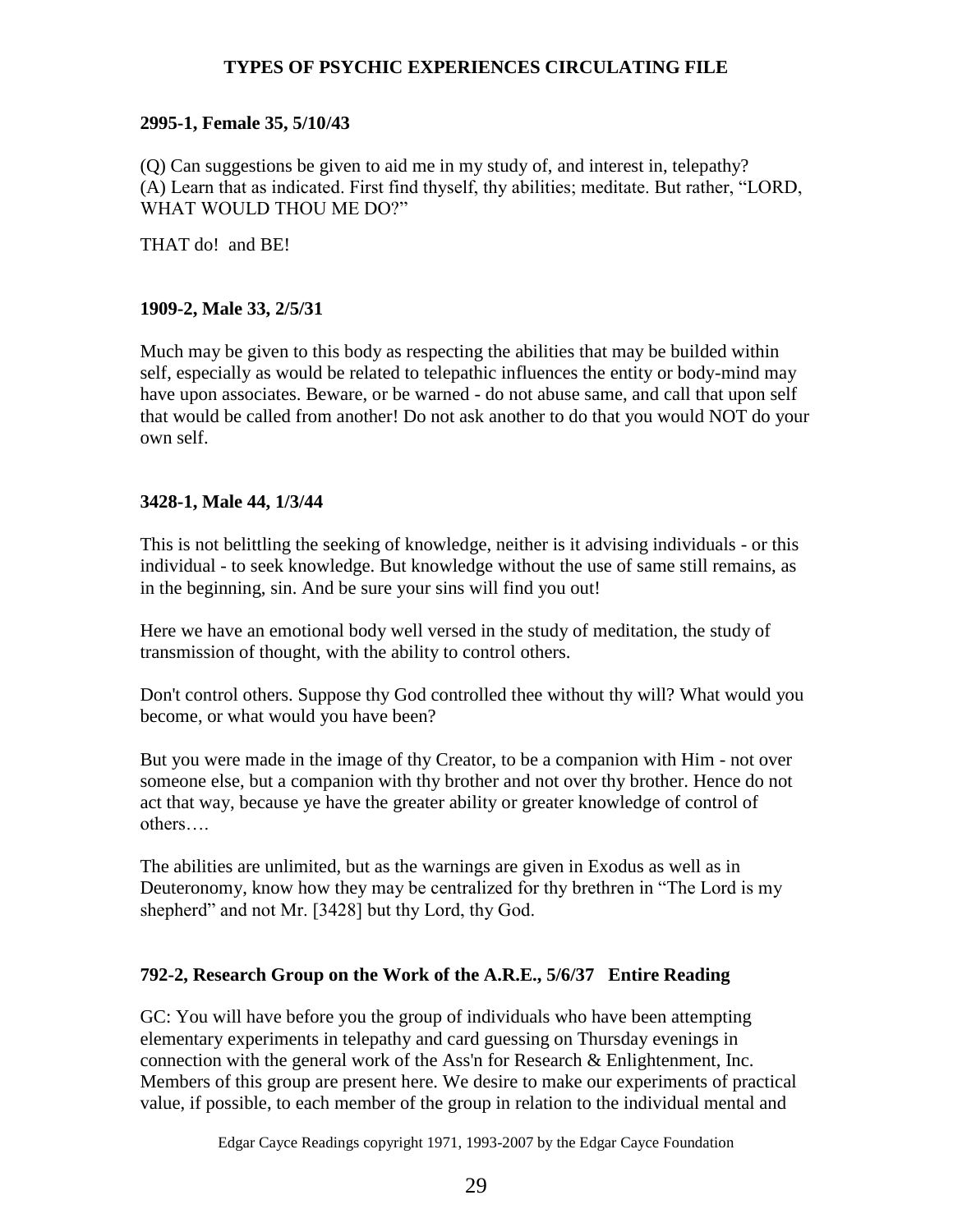spiritual development and also make whatever contribution our development permits to the general knowledge of the laws of telepathy and simple clairvoyance. You will advise us regarding the right or proper procedure to obtain the best possible results. Questions.

EC: Yes, we have the questions, we have the individuals, and those conditions that make same applicable in the experiences of those who have joined in the experiments thus far.

In the study of the phenomena of this nature, there should be first the questions and answers - or the analysis as to purpose - not only in the minds of those who would lend themselves in such an experience but in the minds of those who would preserve or present such experiments as a part of the research work of such an organization as the Association for Research and Enlightenment. As in this manner:

What is expected? What is the SOURCE of the information as may be had in such experiments, that goes beyond that called or termed the ordinary mind guessing? Or what is the basis of telepathic or clairvoyant communication? Or what are these in their elemental activity, or in all activity?

To be sure, the experience is a portion of the Mind; but Mind, as we have given, is both material AND spiritual.

Now: From what order, or from what basis then, is such information sought by those who join in such experiments?

It is the basis of all relationship of the individual entity to the cosmic or the universal forces. Or, to make it simple - yet most complex: "Know - the Lord thy God is ONE!" KNOW the Lord thy God is ONE!"

Then the communications or the abilities for the activity of the Mind of an entity in such an experiment are NOT because of, or from, an association of entities.

It is not then to be presumed, supposed, or proposed, to be a calling upon, a depending upon, a seeking for, that which is without - or that outside of self; but rather the attuning of self to the divine within, which is (the divine) a universal or THE [universal](http://www.are-cayce.org/ecreadings/glosnmed.html#UNIVERSALCONSCIOUSNESS)  [consciousness.](http://www.are-cayce.org/ecreadings/glosnmed.html#UNIVERSALCONSCIOUSNESS)

This is proposed then as the basis for such investigation, and those who accredit or seek or desire other sources - Well, keep their records separate, and the more oft they will be found to be such as those that are patterns or examples in Holy Writ; namely, an excellent one Saul, the first king. Here we find an example of an individual seeking from the man of God, or the prophet, information to be given clairvoyantly, telepathically (if you choose to use such terms); and we find the incident used as an illustration that may be well kept to the forefront in the Minds of those who would prompt or check or record such experiments.

As to making practical application; it is what you do with the abilities that are developed by this [attunement](http://www.are-cayce.org/ecreadings/glosnmed.html#ATTUNEMENT) in coordinating, cooperating one with another in such experiments. (continued on the next page)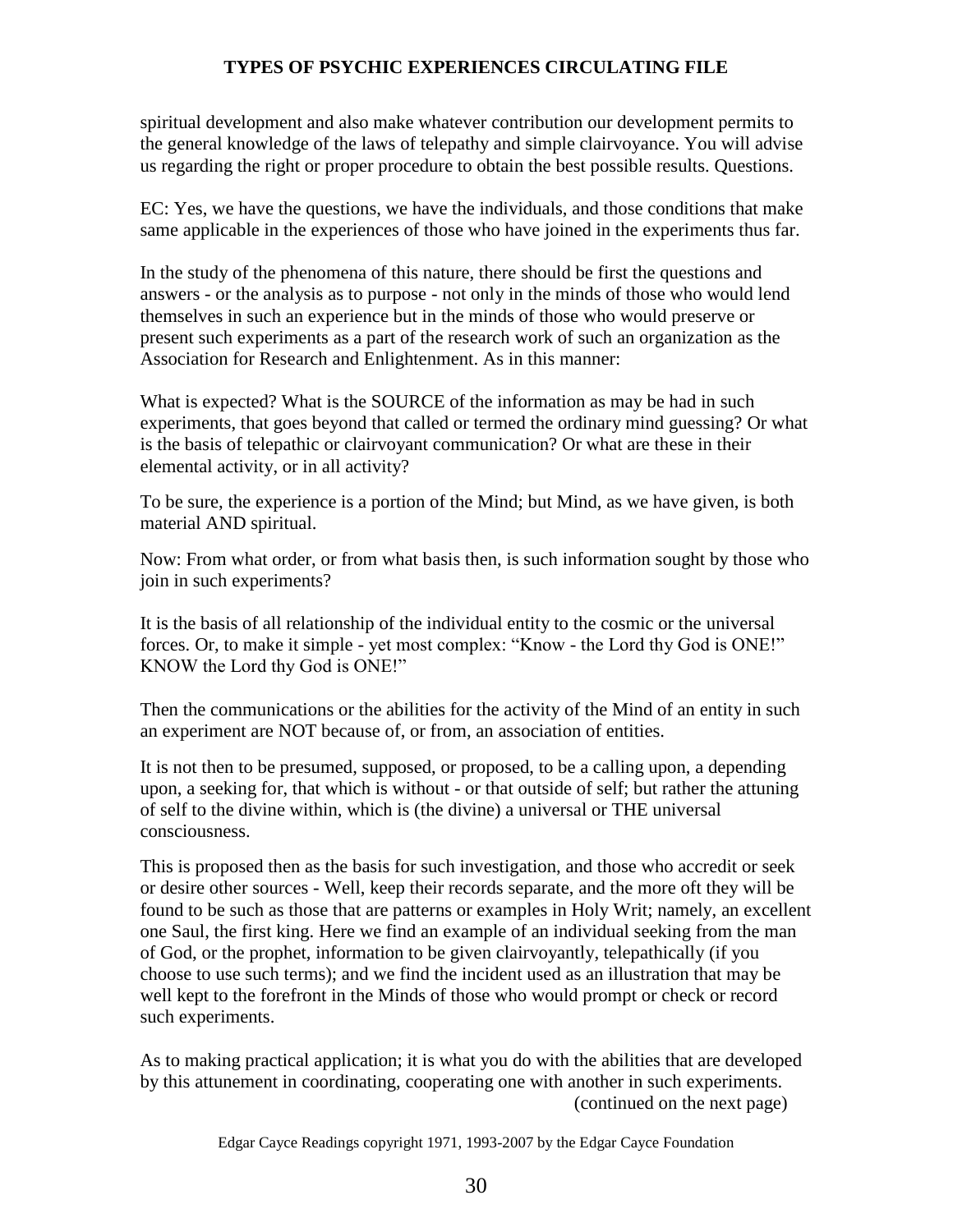There are those in the group who have experimented that are gifted; gifted meaning then INNATELY developed by the use of those faculties of the Mind to attune themselves to the Infinite.

Also there are those who have attuned themselves to a consciousness NOT wholly within themselves, but PROMPTED by those who would become prompters - as in ANY [attunement](http://www.are-cayce.org/ecreadings/glosnmed.html#ATTUNEMENT) that is ever attempted in material consciousness, it is subject to same.

Then there is to be the proper consideration, or the proper evaluation of that which is gained by the experience of each that joins in with same.

This may be set as a criterion to any - yes, to all: When such an experiment, such a trial, draws or tires, or makes the mind faggy or dull or become as a drain upon the physical energies, know you are attuning wrong - and static has entered, from SOME source!

For the [universal consciousness](http://www.are-cayce.org/ecreadings/glosnmed.html#UNIVERSALCONSCIOUSNESS) IS constructive, not destructive in ANY manner - but ever constructive in its activity with the elements that make up an entity's experience in the physical consciousness.

Ready for questions.

(Q) Please suggest the type of experiments which may be conducted most successfully by this group.

(A) Well, you would have to take each as an individual - to say as to which may be the most successful! For there are grades, there are variations. These are in the group, as has been indicated, curiosity, wisdom, folly, AND those things that make for real spiritual development. They each then require first - FIRST - self-analysis! WHAT prompts the individual to seek, engage, or desire to join in such experiments? As to how far, as to what - there is no end! Is there any end to infinity? For this is the [attunement,](http://www.are-cayce.org/ecreadings/glosnmed.html#ATTUNEMENT) then - to Infinity!

Each will find a variation according to the application and the abilities of each to become less and less controlled by personality, and the more and more able to shut away the material consciousness - or the mind portion that is of the material, propagated or implied by what is termed the five senses. The more and more each is impelled by that which is intuitive, or the relying upon the [soul](http://www.are-cayce.org/ecreadings/glosnmed.html#SOUL) force within, the greater, the farther, the deeper, the broader, the more constructive may be the result.

More and more, then, turn to those experiments that are not only helpful but that give hope to others, that make for the activity of the fruits of the Spirit.

Make haste slowly.

Wait on the LORD; not making for a show, an activity of any kind that would be selfglorification, self-exaltation, but rather that which is helpful, hopeful for others.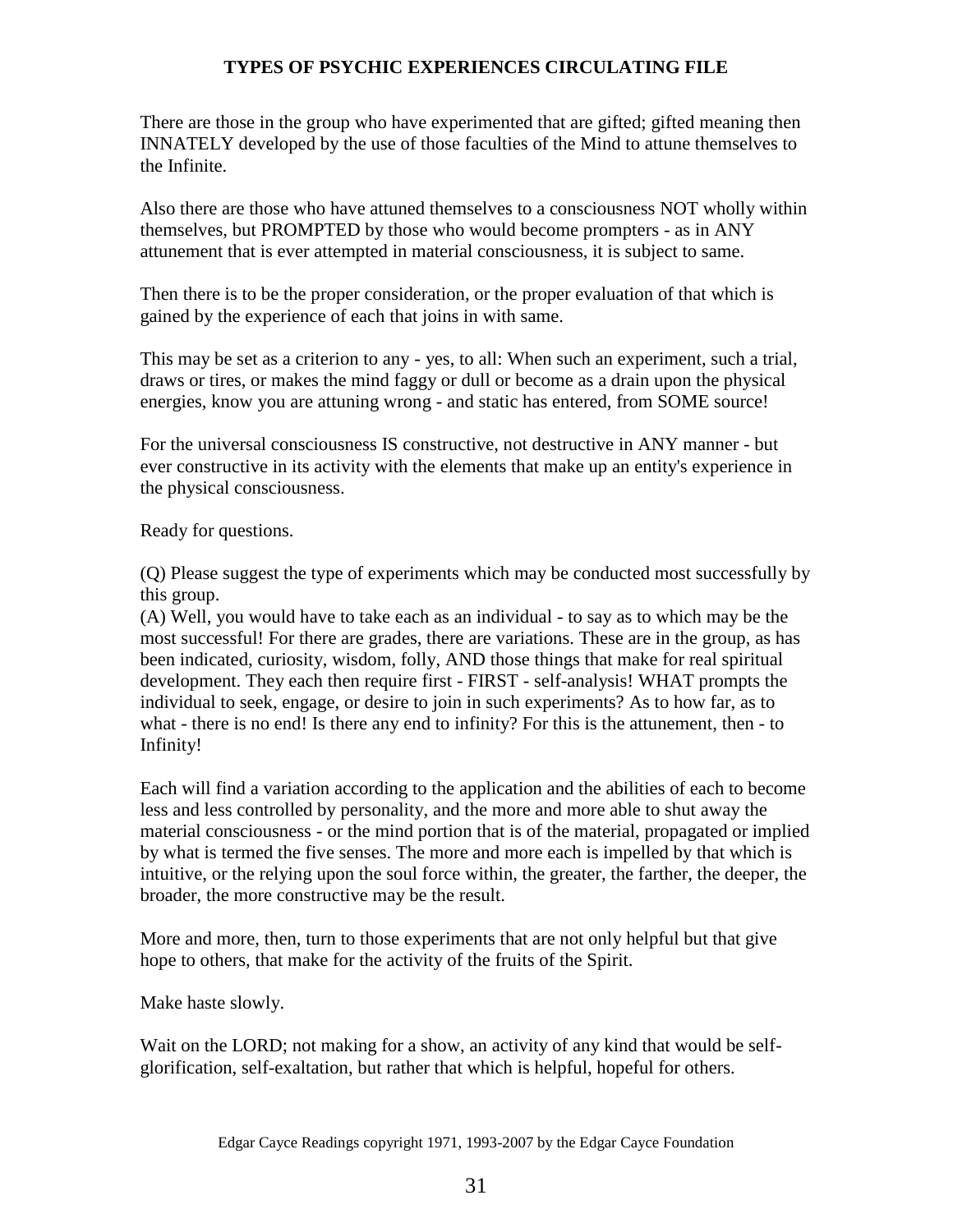(Q) As each name is called, please give suggestions for that particular individual in carrying on his or her part of this group work: First, [1406].

(A) This entity's experience and experiments will only be altered or hindered by self, and it may go as far into the field as is desired - so long as it keeps God and [Christ](http://www.are-cayce.org/ecreadings/glosnmed.html#CHRIST) AS the [ideal.](http://www.are-cayce.org/ecreadings/glosnmed.html#IDEAL) Whenever there is the entering of other entities, or consciousnesses, or personalities - be mindful of the ensample as is shown. Study that life, in association with such. Lose self more and more in the [Christ](http://www.are-cayce.org/ecreadings/glosnmed.html#CHRIST) Consciousness, if you would gain in those activities as may be thine, as may be seen by the [soul](http://www.are-cayce.org/ecreadings/glosnmed.html#SOUL) development of this entity.

To each there is given the influence or spirit of direction.

To some there is given the interpretation of tongues, or the interpretation of words or signs or symbols. This is what is meant by interpreters of tongues in the Holy Writ.

To some is given healing; to some is given exhortation; to some is given ministration; to some is given one thing, some another.

Or, the [ATTUNEMENT](http://www.are-cayce.org/ecreadings/glosnmed.html#ATTUNEMENT) is the clarifier, or that which makes for clearer accord with that phase of the phenomena called clairvoyance, telepathy, or any psychic force of an entity.

In this particular body, we will find ANY of these - but the MOST will be given in healing, by the laying on of hands.

# (Q) [1431]:

(A) In exhortation; or [attunements](http://www.are-cayce.org/ecreadings/glosnmed.html#ATTUNEMENT) by [discernment](http://www.are-cayce.org/ecreadings/glosnmed.html#DISCERNMENT) of activity - the application of individual self to such [attunements](http://www.are-cayce.org/ecreadings/glosnmed.html#ATTUNEMENT).

Keep self towards not a SELFISH development, not a curious development, not for a famous development, but towards an HUMBLENESS of [heart,](http://www.are-cayce.org/ecreadings/glossmed.html#HEART) an HUMBLENESS of purpose.

For if you would know the truth, you must humble yourself; and then - as the experiments in the ability of [attunements](http://www.are-cayce.org/ecreadings/glosnmed.html#ATTUNEMENT) come - we may find self given more and more in exhortation; not exaltation, but exhortation.

(Q) [303]:

(A) Here we find more and more that of a fearfulness, a hindrance by the holding to a physical consciousness. If there is the loss of self then to any extent, the physical consciousness, the deeper or better self may be given especially to bringing knowledge, understanding to others. For these are gained in self by giving out that you have. This is the secret of the whole process. You do not have until you give. You don't give to have, but you have because you give!

(Q) [562]:

(A) Hold fast to the self within.

These all present different problems within their inner self for development, for hindrances, and for possibilities. To be sure, all of these suggestions are given from the constructive angle, with the hopes that none will - as Saul - partake of same for self's own indulgence, or self's own glory. (continued on the next page)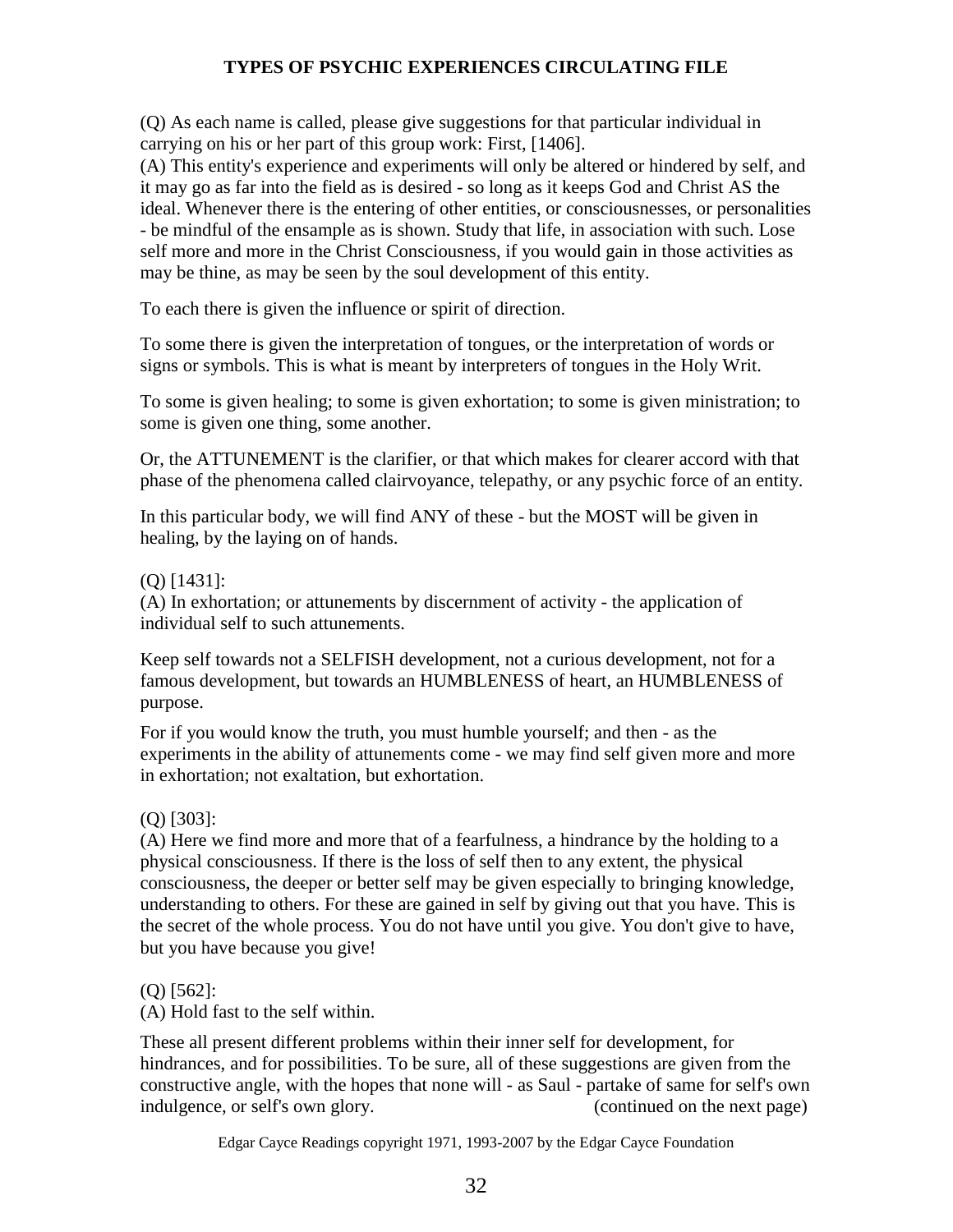But let the light, the LOVE DIVINE, be the guide; and we may find that those messages as for direction, as for help, may be thine.

### (Q) [573]:

(A) Again the warning not to look back, nor look to the EMOTIONS that arise from the sensitiveness of the sensory forces of the body; but rather to that which arises from the spiritual concept of an [ideal.](http://www.are-cayce.org/ecreadings/glosnmed.html#IDEAL) Thus we will find that visions of helpful warnings, of helpful admonitions, of helpful conditions for experiences that arise in the lives of others, may be thy part.

### (Q) [1226]:

(A) There is the tendency for worldly wisdom to confound the spiritual concept. Hence most of the common experiences become guesses, or the attempt to vision by mentalmaterial visioning.

Turn loose of self, then may the entity indeed by a teacher, a minister, to those who are weak, to those who are self-wise.

But hold fast to [Christ](http://www.are-cayce.org/ecreadings/glosnmed.html#CHRIST) IN GOD; and ye in Him! For as He has given, "As ye abide in me," so may there be brought to YOUR remembrance that necessary for thy [soul](http://www.are-cayce.org/ecreadings/glosnmed.html#SOUL) development, from the foundations of the earth. For if the Lord is One, and ye are one with Him, then it is as the current runs; or thy oneness with Him, as to the extent of thy ability to guide, direct, or to encourage those who are weak or lost in confusion of the times. Then with same, as in directing, will be healing.

# (Q) [341]:

(A) Keep hold on Him ever as thou hast seen and heard. "Is not this Him of whom the prophets [spoke?](http://www.are-cayce.org/ecreadings/glossmed.html#POKE)" Thus ye will find that not the worldly wise, not the material or the physical consciousness, but the awareness of divine love will enable thee to help, direct, and hold in check, those tendencies for material expression from di[sincarnate](http://www.are-cayce.org/ecreadings/glosnmed.html#INCARNATE) entities.

We are through - for the present.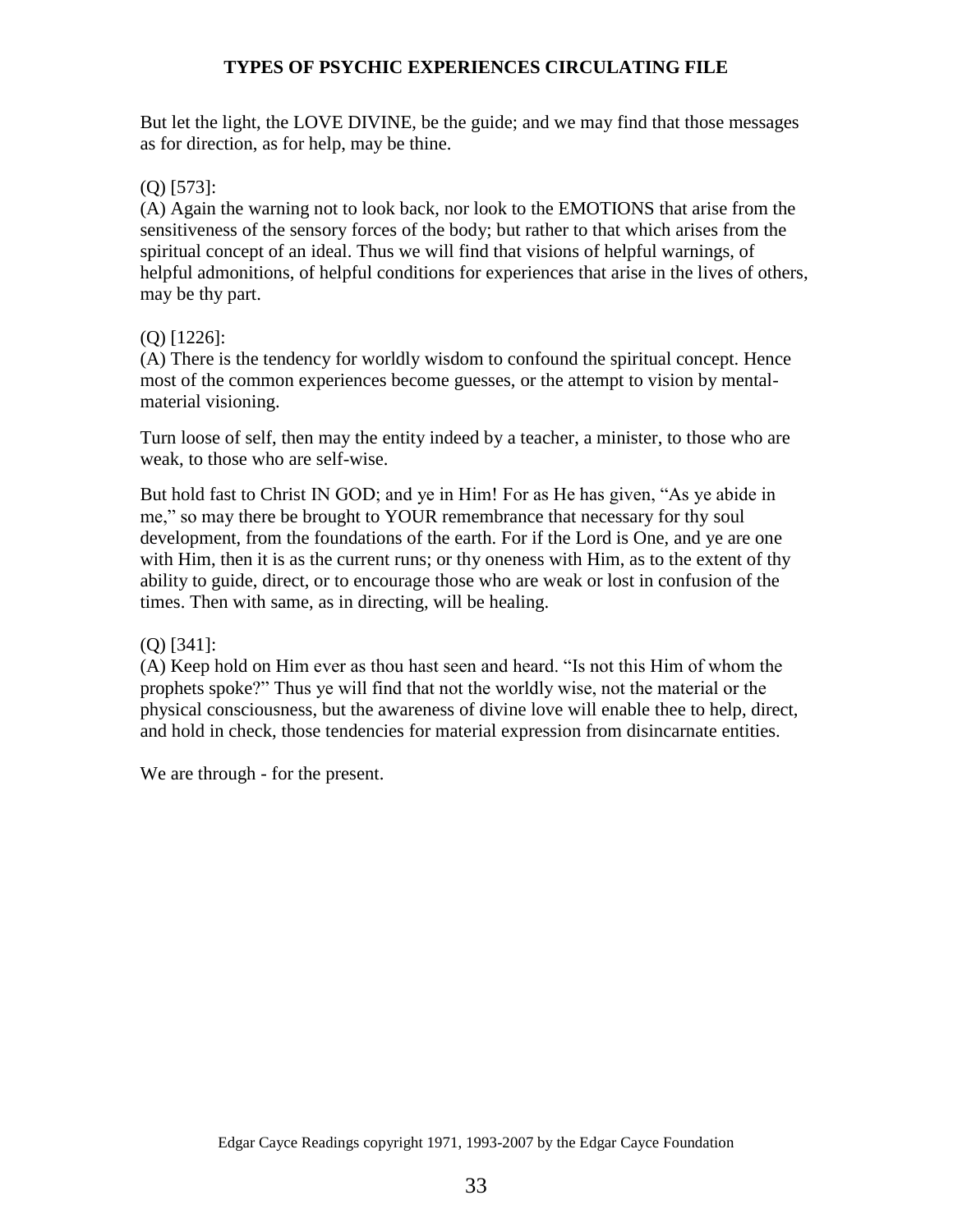# **Auras and Their Significance**

# **282-4, Male 27, 2/24/33**

(Q) What is the [aura](http://www.are-cayce.org/ecreadings/glosnmed.html#AURA) and its meaning?

(A) As we have indicated, [aura](http://www.are-cayce.org/ecreadings/glosnmed.html#AURA) is the emanation, or the influence that is ever present with an animate body, that may change or alter as to that which is the impelling influence of or about same - or from within.

For the self, as we find, this is in that as may be called the third or fifth stage; that is, the BLUE - or the changes of same, and is that of a SEEKER; indicating the geniality, pleasantness, the abilities to often pour oil upon troubled waters and quietness ensues with the advent of the body- consciousness into associations of most every nature or kind, and these - consequently - are well, and well to be cultivated.

[Aura](http://www.are-cayce.org/ecreadings/glosnmed.html#AURA) changes, to be sure, to the TEMPERAMENT. Just as we may see, iron may be heated to hot; it also may be heated to white heat. The vibrations, see?

# **314-1, Female 2 days, 4/20/33**

(Q) What is [aura,](http://www.are-cayce.org/ecreadings/glosnmed.html#AURA) or how soon will it develop?

(A) The [aura,](http://www.are-cayce.org/ecreadings/glosnmed.html#AURA) to be sure, develops with the MENTAL influences of the body. It may be seen, even in the present, to be blue - or the higher shades of blue, to almost white. Then will come the periods of the more golden glow. Then, as we find, as will be the training, towards purple or green.

# **319-2, Female 55, 11/7/35**

(Q) Please describe my [aura.](http://www.are-cayce.org/ecreadings/glosnmed.html#AURA)

(A) [AURAS](http://www.are-cayce.org/ecreadings/glosnmed.html#AURA) ARE twofold. That which indicates the physical emanations, and that which indicates the spiritual development. These when they are kept more in accord with the experience of individuals make for the greater unification or purpose and [ideal.](http://www.are-cayce.org/ecreadings/glosnmed.html#IDEAL)

The [aura,](http://www.are-cayce.org/ecreadings/glosnmed.html#AURA) then, is the emanation that arises from the very vibratory influences of an individual entity, mentally, spiritually - especially of the spiritual forces.

In this entity in the present there is signified a blue and a purple, or a bluish purple; indicating the spirituality, the spiritual seeking that has been as a portion of the entity's experience through the earth. And these may be magnified, not only for greater mental and spiritual development but for the maintaining of a better physical equilibrium.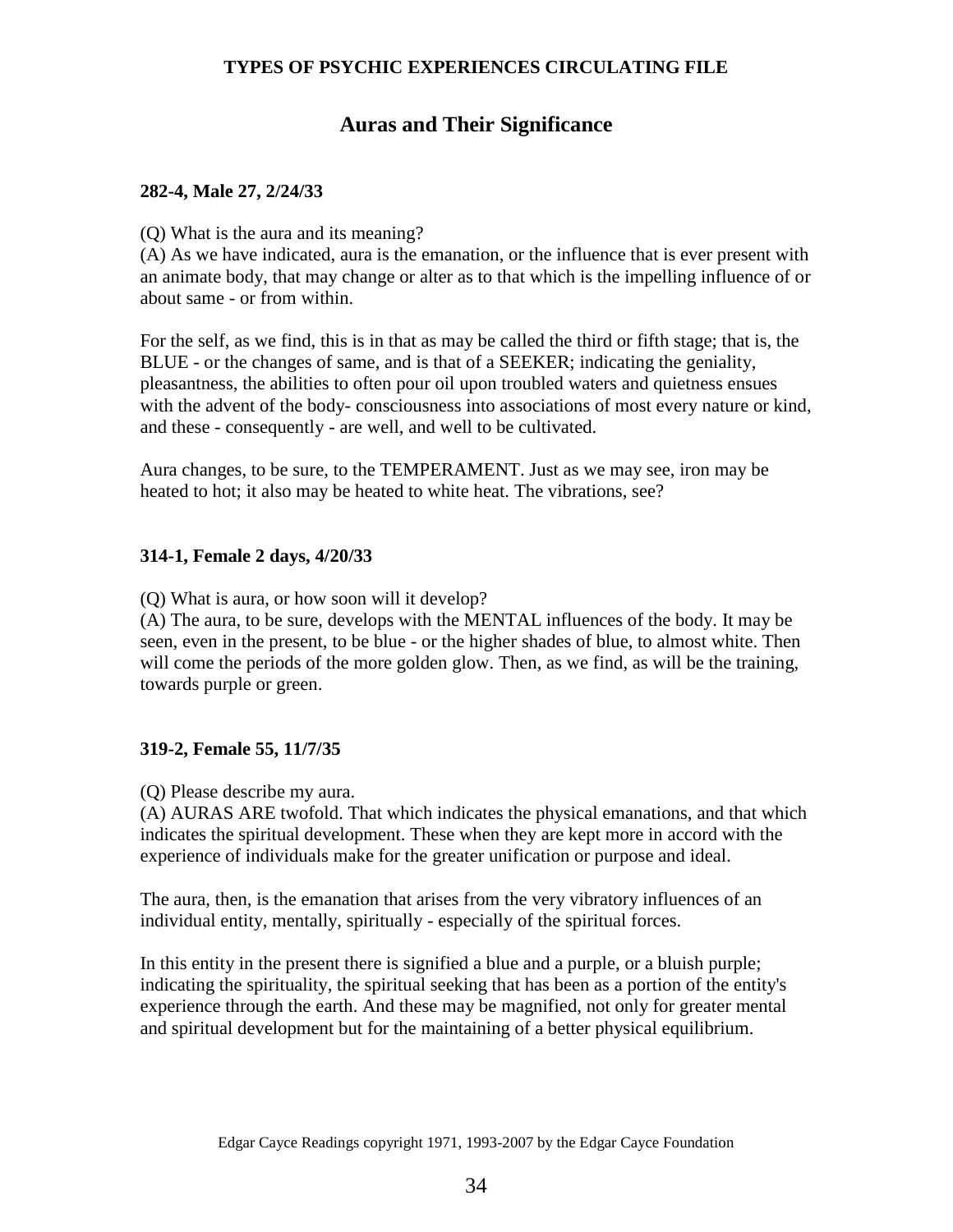# **281-4, "Glad Helpers" Healing Group, 3/10/32**

(Q) [295]: Am I beginning to see [auras](http://www.are-cayce.org/ecreadings/glosnmed.html#AURA)?

(A) Beginning to see [auras](http://www.are-cayce.org/ecreadings/glosnmed.html#AURA). As life, light, and love - with understanding - is reflected in self, so may there be seen those of the SAME reflection from others.

(Q) What is the significance of the flashes and forms which I frequently see?

(A) Those of the higher vibrations of inter-between, as well as spiritual forces taking forms in or before the mental self.

# **967-3, Female 49, 4/14/43**

(Q) Have I discovered a method that truly solves the complex matter of color harmony, and how can I advance the cause of greater harmony in this realm?

(A) Color is vibration, like overtones in music. These ye have applied, occasionally. Then use them in attuning thy body-consciousness to those vibrations about thee, which may in some instances - take on color also. Use not for self alone, but using - do not abuse.

(Q) Should I drop this effort while the present opposition continues to prevent its full development?

(A) Better keep on listening, but within - rather than giving the full expression of same; until there is the awareness as to the better means and manners of using same daily as a constructive experience at this time.

# **603-1, Female 31, 7/3/43**

. . . the entity is a "sensitive," or capable - through its inner dwelling - of ATTUNING self to those realms where not only color vibrations make for the indications of the spiritual associations of those about the entity, but where odors may oft tell those periods of transition or impressions as to the direction in which those may be led that the entity would aid.

# **1436-2, Female 27, 8/30/37**

For there the entity gained the abilities to make for the harmonizing colors to those extents wherein each individual was and is as yet clothed with ITS individual color - as ye call [aura.](http://www.are-cayce.org/ecreadings/glosnmed.html#AURA)

For the entity made that overture in such measures that the promises of the Divine that were and are written in the rainbow of the sky, when the cloud has passed, are the same as written in the lives of individuals; that they, too, who are in the closer walk with the Creative Forces, may see their sign, their colors, and KNOW whereunto they have attained in THEIR relationship with Creative Energies or God.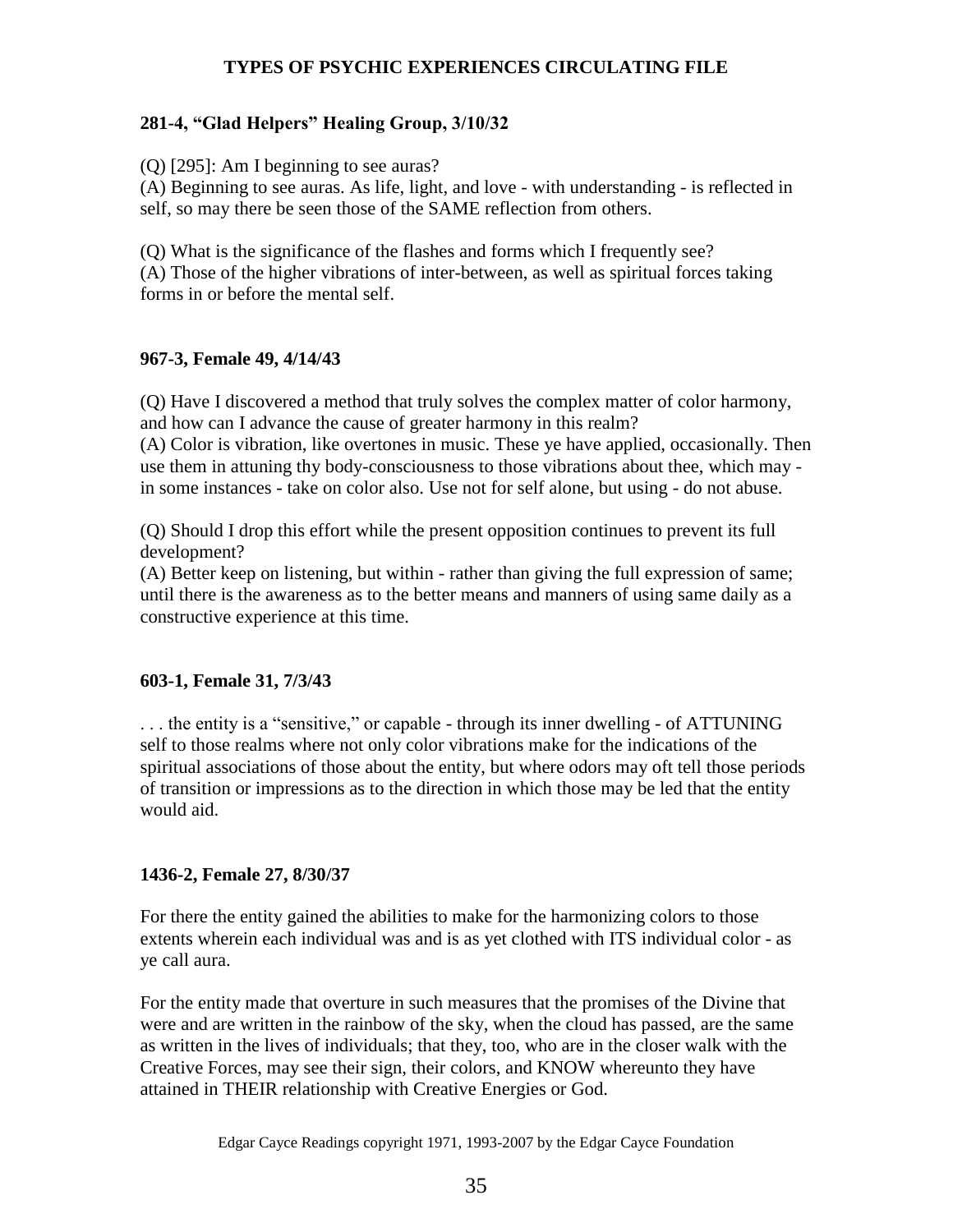### **1436-2, Female 27, 8/30/37**

(Q) Am I fitted to do some special work in the new science of color?

(A) As we find and as has been indicated, that so far as the commercial field is concerned, associated with the new color for the cinema - these are the fields of activity in which the entity may make the application of the abilities for the means of the world.

As for colors pertaining to life itself - as the self or the entity set in motion, STUDY [auras](http://www.are-cayce.org/ecreadings/glosnmed.html#AURA) and aid OTHERS in knowing what they mean! There are those that interpret same in the form of spiritism. There are those that interpret same in the form of vibration. They are ALL of these and more, as the entity KNOWS and may EXPERIENCE!

### **361-4, Male 15, 8/10/34**

(Q) Do I read [auras](http://www.are-cayce.org/ecreadings/glosnmed.html#AURA) correctly?

(A) Not always. Study first not that which is of the physical; for, as we have indicated, [auras](http://www.are-cayce.org/ecreadings/glosnmed.html#AURA) are both physical and spiritual influences. With the subjugation of the physical the spiritual shines forth. With the exercising of the forces of the physical only these supersede; but study as in self. Know by the feelings that PROMPT thee, as to what emanations and vibrations are created by the meditative forces, the [prayer](http://www.are-cayce.org/ecreadings/glosnmed.html#PRAYER) and supplication that He guide, as He has given; and His light will guide thee in understanding that [auras](http://www.are-cayce.org/ecreadings/glosnmed.html#AURA) are not as judgements, but that ye may know, even as He has given, "I will put into thy mouth and into thine [heart](http://www.are-cayce.org/ecreadings/glossmed.html#HEART) those things thou shouldst say when it has needs be that YE are MY representatives in the earth."

# **1406-1, Female 14, 7/13/37**

Colors - these become as means in which the entity may, for itself, determine much. But know as to what colors mean. For the entity is not only able and capable to receive the vibrations of individuals about the entity as to their colors but as to their vibrations. And these then make for a sensitiveness that is often disturbing to the entity.

This may be developed or it may be passed over. But those that are as symbols or signs or conditions that may be used constructively, use same; do not abuse same. For that which is good, to be sure, may be used to one's own undoing.

Know that when there is felt, seen or experienced those vibrations of low, leaden or dark reds, these are as dangers; not only for self but self's associations with individuals. This is not always to the entity, neither will it be found to be, compatible. For there will be oft, as has been in the experience, those individuals that mentally or materially the entity likes and likes the associations, yet there are resentments.

Then study those influences. And know when such arise in the experience that warnings are ahead, and govern the associations and the activities accordingly. (continued)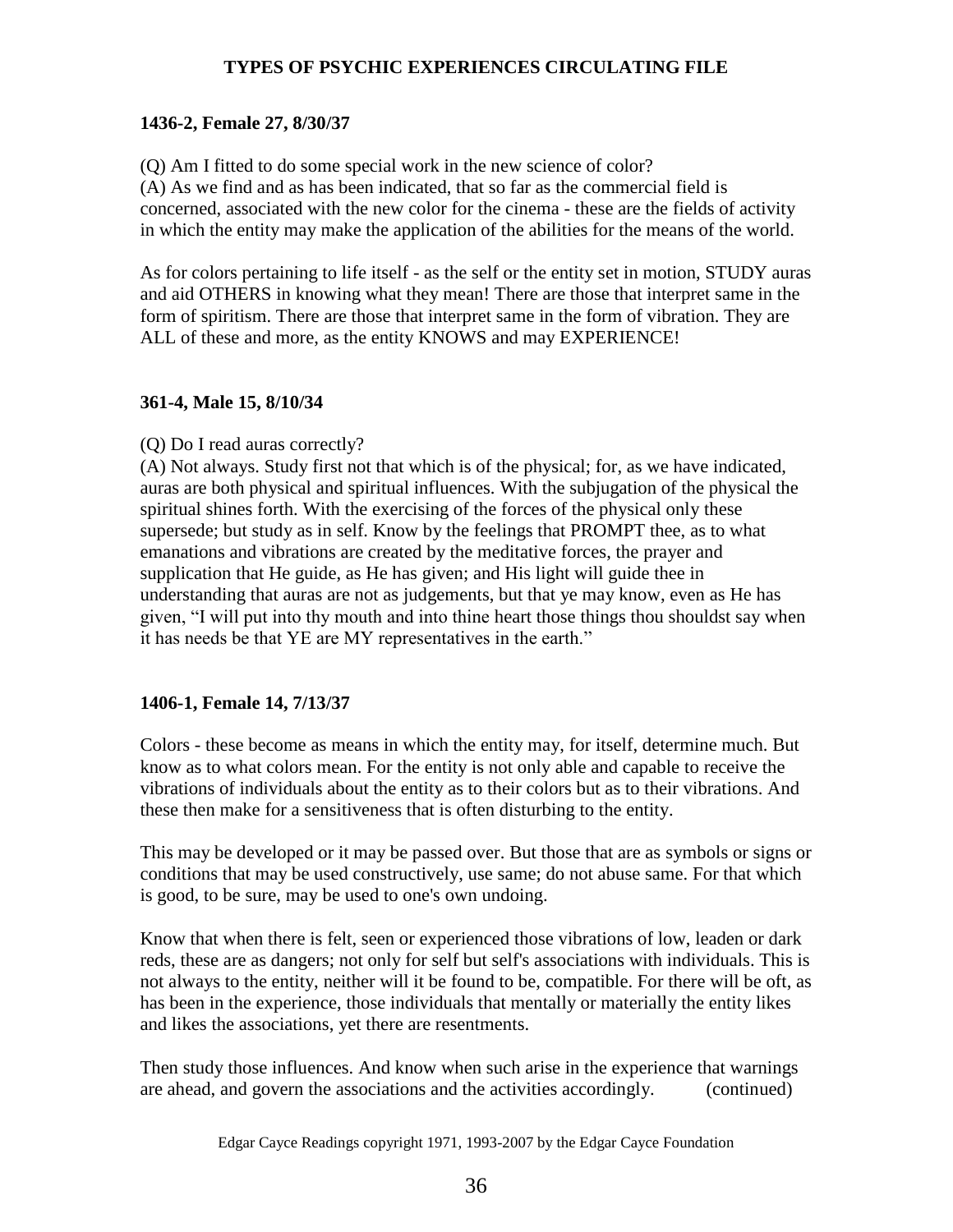When there is felt that glow of orange, and the violet hues with the orange, know that these bespeak of sentimentality in the experience and are not always good; yet these in their proper relationships should be a portion of the experiences that make for a joy and an understanding; and it is indeed in such experiences - in which one may know what such vibrations and such colors mean - that the individuals may be trusted.

When these reach those stages as to where there is felt the lighter red, and those that turn to shades of green with the influences that make for shadings into white, then these trust, these hold to; for such individuals, such associations, may bring in the experience of the entity that which will make for spiritual enlightenment, a mental understanding, and the influences that would bring helpful influences in every experience.

Hence the opal that is called the change, with the moonstone, should be stones about the body or entity oft. Wear the fire opal as a locket about the neck. This would be well. Not upon the hands nor upon the wrists, but about the neck.

Wear the others, as of the pearl with moonstone or the like, as rings or amulets or anklets; but never those upon the neck or in the ears - rather upon the extremities; for they will make for the bringing out - in the experiences of those the entity meets - of those very colors and vibrations that have been indicated to which the entity is so sensitive.

# **1436-3, Female 27, 9/9/37**

(Q) What specific studies should I undertake regarding color?

(A) FIRST study SELF! in relationship to the Creative Forces, as has been the direction. Or the study of [auras](http://www.are-cayce.org/ecreadings/glosnmed.html#AURA) as related to the individual life, the individual expression in others. For this, as has been pointed out, was the greater portion of the physical activity in the material plane for giving out by the entity during the [Egypti](http://www.are-cayce.org/ecreadings/glosnmed.html#EGYPT)an period.

Hence this as applied to material things, or as to commercial value within self, becomes the means, the manners, the way through which this may be given out the most.

(Q) In the study of [auras](http://www.are-cayce.org/ecreadings/glosnmed.html#AURA), just specifically what should be my approach as suggested in the Life Reading?

(A) Find first that as is within self, and then the associates day by day; until there is gained a more complete or better understanding of what these (that is, [auras](http://www.are-cayce.org/ecreadings/glosnmed.html#AURA)) represent in the individual - THEIR - activities daily!

(Q) Would it be wise for me to undertake a study of photography from the technical angle in relation to color?

(A) This would come later. First learn the basic forces or basic principles of same as related to the bodily forces. Then later they become the activities or the associations in photography. For as has been indicated, if the associations are to be with the moving picture or cinema field, this necessarily becomes a basic force or principle for the very activity. But it would also be well to learn the activity of the etheronic and the vibrations of the body, for these are they that produce color, that produce [aura,](http://www.are-cayce.org/ecreadings/glosnmed.html#AURA) that produce the activities seen AS color.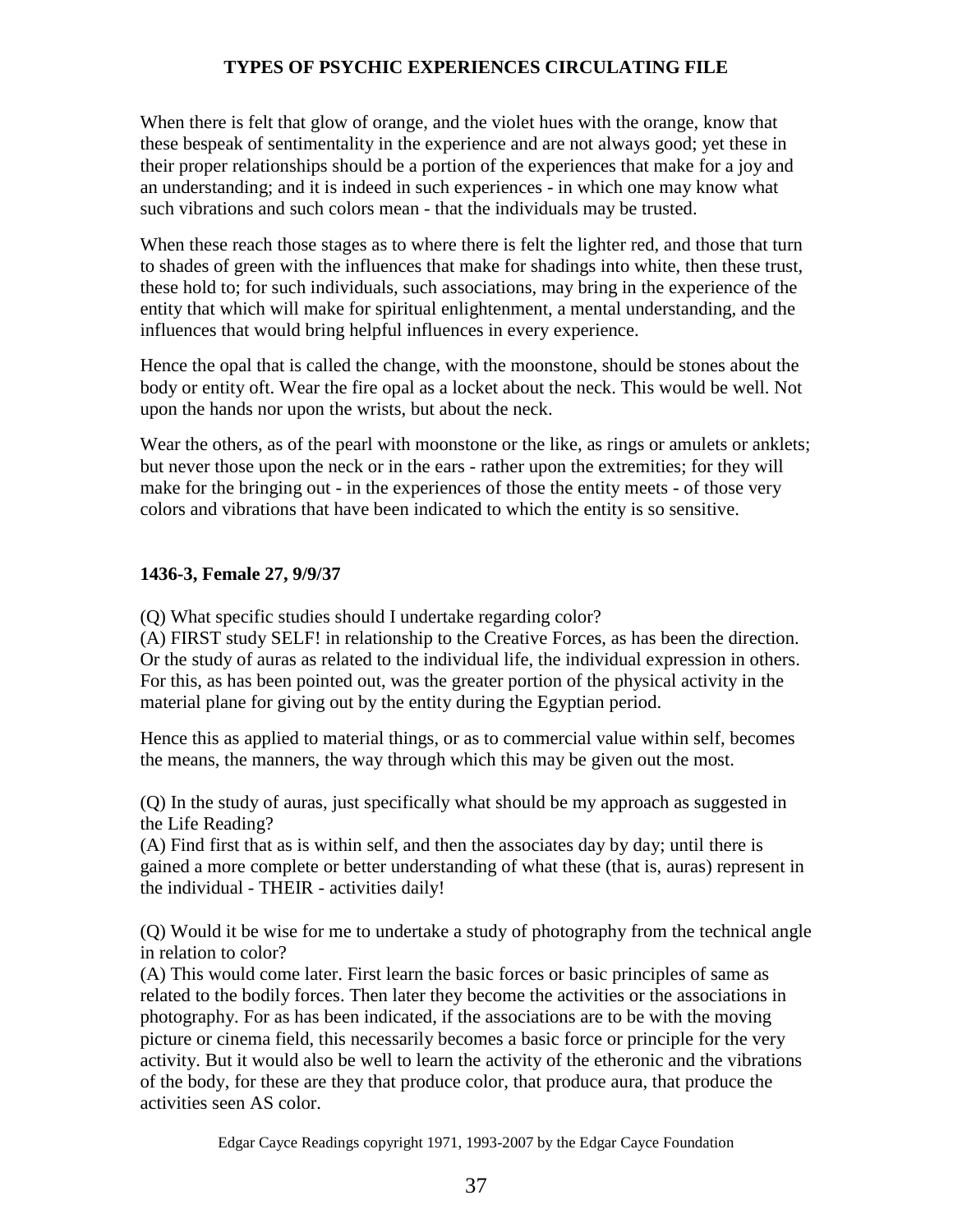(Q) Will it be helpful and can it be made a source of income if I learn to operate the radionics and aetheronics instruments?

(A) These would be helpful, and naturally may be made to become a source of income. But learn these not from the standpoint of source of income only; for oft one defeats self by gaining that which is to supply one portion of the body and lets the rest of it go hungry. Such individuals become then failures, and cannot help but become so - unless there is the response or quickening or vibration in relation to self in the use of same for a helpful thing in the experience. If it has not proven so in thine OWN experience, leave it alone!

(Q) Where should I go for a study of color - the pyramids offer one source - should I go more carefully into this or seek elsewhere? Please give me definite information regarding the best sources for my study of color.

(A) Go more carefully FIRST - Do the first things first! Learn that within self, thy OWN relationships to same! Then the color as given from the pyramid studies - but if - What is the source of these? Remember, as has been given to thee as well as to all - KNOW in WHOM ye believe as well as in WHAT ye believe!

Because there have been theories of what color is presented in the preparation of the message left in the pyramid, is the source - or that as given in the varied ways as to the activities - such that ye can believe in WHO has given this? Or does the study of same answer to something within self and the God-force or Creative Force or Life Force in self that it IS true?

Then the study of same is within SELF and in self's relationship and application to same for thy fellow man. THESE be the studies then; not who will bring a message from above, from below or from beyond the sea, for the MESSAGE is within thee!

(Q) Is my immediate type of work connected with helping women to be more beautiful, or what?

(A) That in the immediate may be used as a means, as a way, for the greater study of the whole subject.

(Q) Where is the hidden information on the [aura](http://www.are-cayce.org/ecreadings/glosnmed.html#AURA) best found and where did I leave the records of my work in the Temple Beautiful in [Egypt?](http://www.are-cayce.org/ecreadings/glosnmed.html#EGYPT)

(A) These are quite different questions!

The best information of the [aura](http://www.are-cayce.org/ecreadings/glosnmed.html#AURA) may be found in the study of all that may be found upon the subject, in the MANY varied ways and in the many varied pamphlets.

But the application of same is the real KNOWLEDGE of same, see? To study and to know, or to accept what one has said without a practical application of it is to become lopsided, or to become so centered as not to be able to make practical or to make active use of that which is shown thee day by day.

This is the manner to study the [aura.](http://www.are-cayce.org/ecreadings/glosnmed.html#AURA) All that has been written that may be found! But the KNOWLEDGE of same is PRACTICAL use of same, and that which is practical in the experience of those to whom ye give aid or help!

As to where the records are - in the [HALL of records](http://www.are-cayce.org/ecreadings/glosnmed.html#HALLOFRECORDS) not yet opened!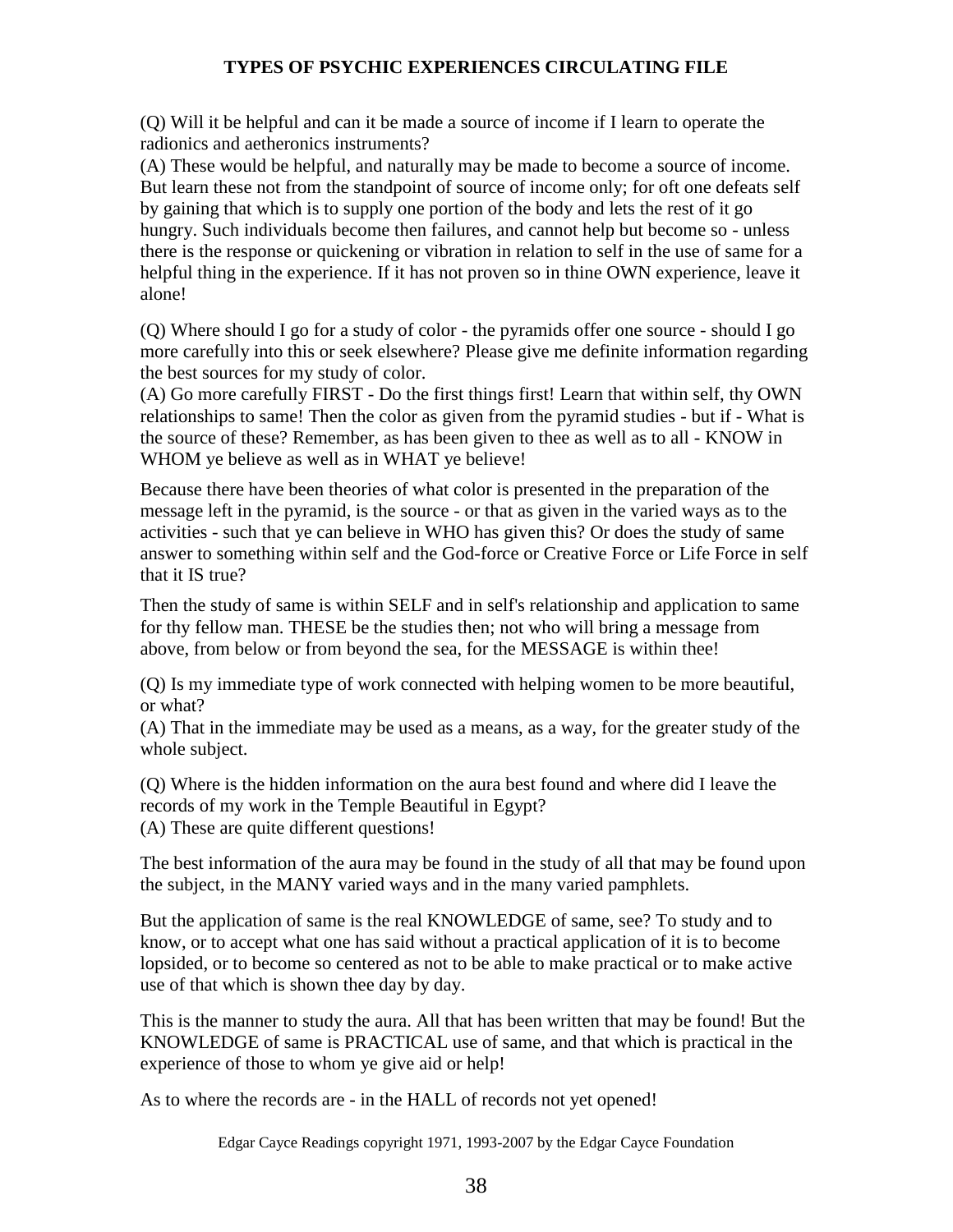# **The Etheric Body**

### **987-4, Female 49, 11/2/37**

That there may be a more perfect understanding, much as to those that have been the experiences of the entity as a [soul-](http://www.are-cayce.org/ecreadings/glosnmed.html#SOUL)entity must be referred to.

For, life - or the motivative force of a [soul](http://www.are-cayce.org/ecreadings/glosnmed.html#SOUL) - is eternal; and that portion of same that is motivated by the mental and spiritual attributes of an entity has experienced, does experience the influences that have guided or prompted same through its sojourns.

For each [soul](http://www.are-cayce.org/ecreadings/glosnmed.html#SOUL) seeks expression. And as it moves through the mental associations and attributes in the surrounding environs, it gives out that which becomes either for selfish reactions of the own [ego](http://www.are-cayce.org/ecreadings/glosnmed.html#EGO) - to express - or for the I AM to be at-one with the Great I AM THAT I AM.

What then are the purposes for the activities of an entity in a material plane, surrounded with those environs that make for self-expressions or self-activities in the various ways and manners?

What meaneth these? That self is growing to that which it, the entity, the [soul,](http://www.are-cayce.org/ecreadings/glosnmed.html#SOUL) is to present, as it were, to the Great I AM in those experiences when it is absent from materiality.

These become hard at times for the individual to visualize; that the mental and [soul](http://www.are-cayce.org/ecreadings/glosnmed.html#SOUL) may manifest without a physical vehicle. Yet in the deeper [meditations](http://www.are-cayce.org/ecreadings/glosnmed.html#MEDITATION), in those experiences when those influences may arise when the spirit of the Creative Force, the universality of [soul,](http://www.are-cayce.org/ecreadings/glosnmed.html#SOUL) of mind - not as material, not as judgments, not IN time and space but OF time and space - may become lost in the Whole, instead of the entity being lost in the maze of confusing influences - then the [soul](http://www.are-cayce.org/ecreadings/glosnmed.html#SOUL) visions arise in the [meditations](http://www.are-cayce.org/ecreadings/glosnmed.html#MEDITATION).

And the centers becoming attuned to the vibrations of the bodily force, these give a vision of that as may be to the entity an outlet for the self-expressions, in the beauties and the harmonies and the activities that become, in their last analysis; just being patient, longsuffering, gentle, kind. THESE are the fruits of the spirit of truth; just as hates, malice and the like become in their growths those destructive forces in creating, in making for those things that are as but tares, confusions, dissensions in the experiences of an entity.

Those then are the purposes of the entrance of an entity into a material plane; to choose that which is its [ideal.](http://www.are-cayce.org/ecreadings/glosnmed.html#IDEAL)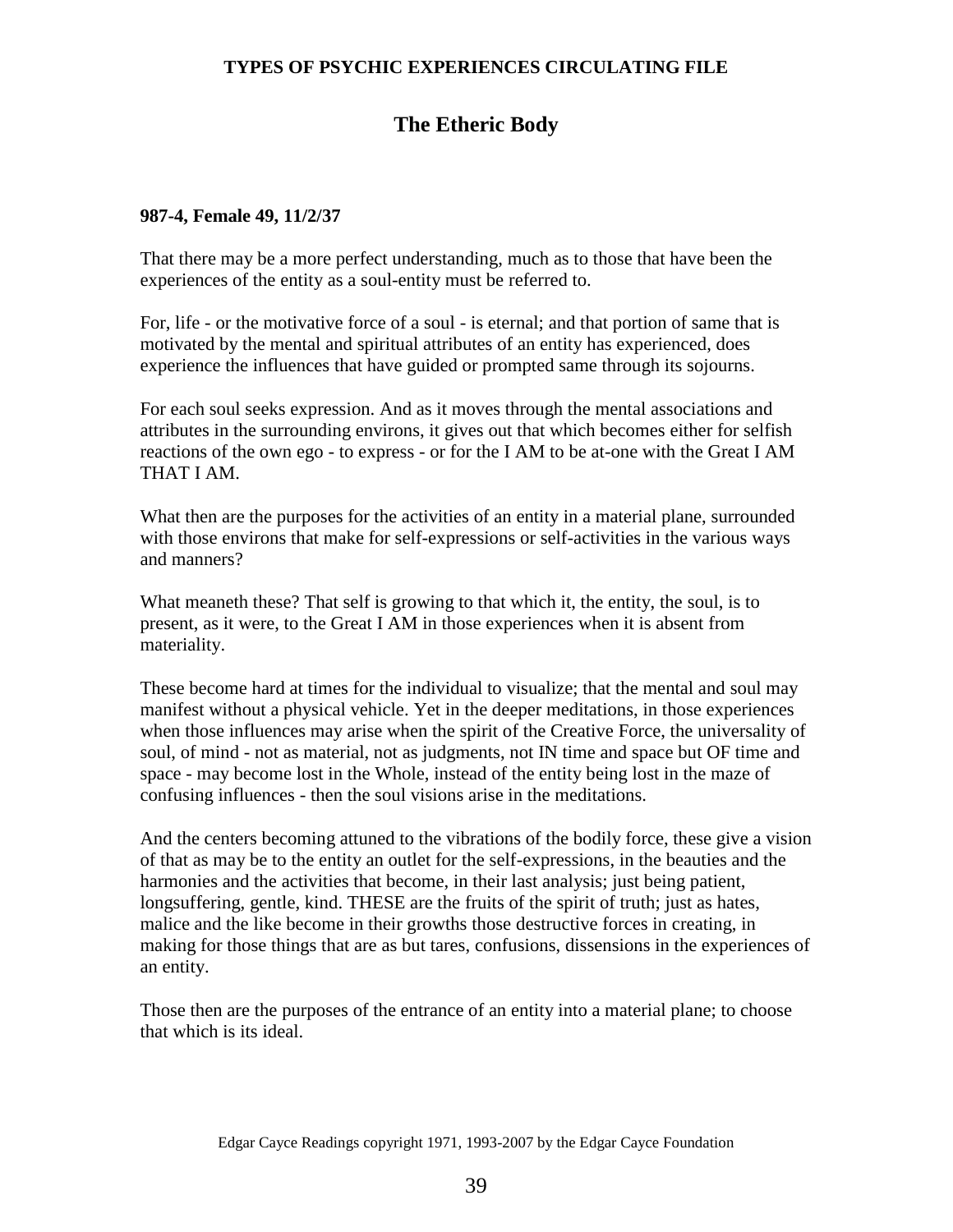# **705-2, Study Group #9, 1/27/35**

(Q) [796]: Do you not believe if one can make herself positive to ONLY the GOOD she can overcome all physical ills of the body, without medicine, provided she feeds it right and treats it right?

(A) What manner of body in a material world can live, survive or remain material without material sustenance? In each sphere of activity there are the attributes of same. The bodyphysical may indeed be healed without medicine, but it becomes rather the ethereal than material.

# **2402-1, Female 56, 11/16/40**

Then there is the ENTITY, the [soul](http://www.are-cayce.org/ecreadings/glosnmed.html#SOUL) body, - that may find material manifestation or expression in the ability not only of BODILY procreation but of every atom, every organ within itself to REPRODUCE itself, its likeness, through the [assimilation](http://www.are-cayce.org/ecreadings/glossmed.html#ASSIMILATION) of that taken within, - either physically OR mentally.

These each have their attributes, their channels of activity.

The [soul](http://www.are-cayce.org/ecreadings/glosnmed.html#SOUL) body manifesting in the physical, as we have heretofore indicated, finds expression in what we call today the [GLANDU](http://www.are-cayce.org/ecreadings/glossmed.html#GLAND)LAR systems of the body….

(Q) Is my etheric body very loosely knit with my physical body? (A) Read what has been given, and we will find this - as we have described - is a portion of the troubles.

With these corrections as outlined, and those suggestions as may be indicated later after the [pathological](http://www.are-cayce.org/ecreadings/glossmed.html#PATHOLOGICAL) conditions are corrected, we may aid in the mental and spiritual and psychological forces of the body.

# **440-13, Male 23, 1/19/34**

(Q) Explain more in detail the settlement "Etheronic energy IS mental control." [GD's note: See 443-5, Par. 18-A on 1/9/34.]

(A) A thesis of 184 pages may be written, my son, on this. But etheronic energy is the emanation from the spirit force through the active force of that which makes for matter being held in its positive position, or in its space of activity. Hence thought as of a body, whether of an animal or a plant, is shown as of plant receiving in its freshness of vigor influences that come from or through the etheronic energy in its activity upon the body, in the expression or upon the plant as in its expression. Hence things that are equal to the same thing are equal to each other.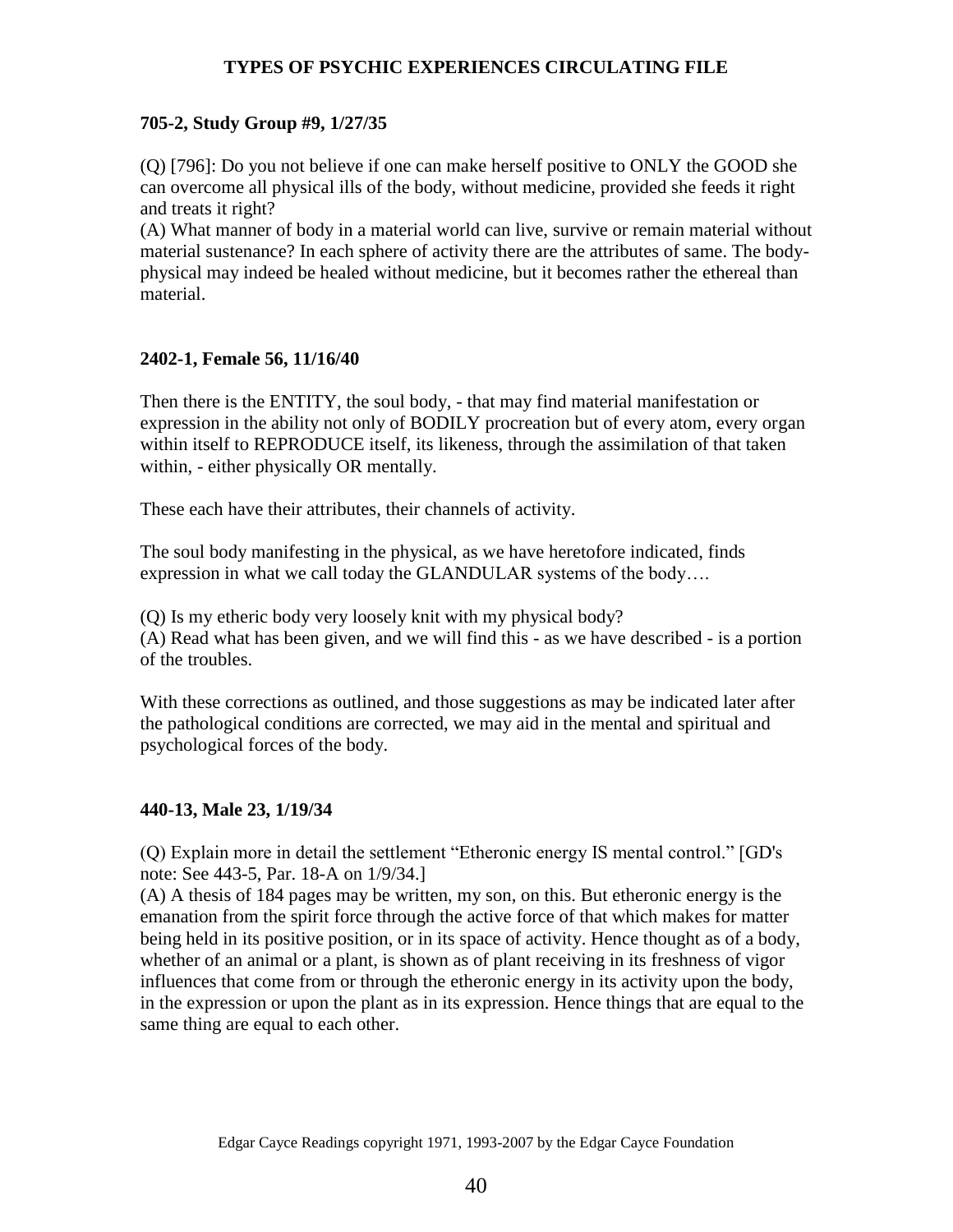### **254-1, Edgar Cayce, 2/13/11**

We have in the body now, a mind, a physical body, and the mental self of Edgar Cayce, Jr., as we have it here in the material world. We have now its relations between the material world, or business world, and its relations between the mental or spiritual world; the mental self, the action from other bodies of the same material world. We have the action of consequent control through the ethereal [etheric?] world. We have an organization of the materialistic through bodies outside, controlling the portions or workings through the business of the works done by this ethereal [etheric?] body [GD's note: All bracketed inserts are mine. In later years, EC referred to the etheric body which lay suspended above his physical body during the readings.] here of Edgar Cayce.

We have into the world all bodies subject to ethereal control. We have all bodies subject to (that is, the abnormal mind, now) ethereal control. Subject to the will of the mental self of the individual man. The development of each individual has this in itself. The condition that we have [Edgar Cayce?] to help the individual bodies are through their individual self, assisted by material objects obtained into the mental mind of the material man.

We have this body here, this mind, this matter, that we have here, of Edgar Cayce, Jr., through the ethereal world, as it gathers from the force given out either from the present, the past, and given back to the material man through the [subconscious](http://www.are-cayce.org/ecreadings/glosnmed.html#SUBCONSCIOUS) self, acting in the material body by the control to which it is in a state of coma.

The control of the subject of self first [Edgar Cayce?] is to be gained and kept under control - the best control of the body in itself.

We have first the direction to the body wherein we have communication, or communion with the control we have gained to the ethereal [etheric?] world; that is, outside, the minds of all matter. It is the mental capacity of all matter. All mental man, through the control by suggestion to the mental, or the invisible action of matter on the mind in the individual self [of Edgar Cayce?], or the organism of the system wherein the man is made. The development of each is to be gained by its control, which is gained by its material work shown to the material man. That is, we have here man (that is, humanity) by nature handed down from one body to the other, who looks for material, or acts on the physical self. And action gained from the ethereal [etheric?], or mental, without its production through the material has no effect on the man.

The place where we use these, for this, is anywhere, so we have it fixed for use to develop or show to the mental- physical man the structure of things gained through the channel where we have contact here with the material world; and the means whereby these can be gained is the ones who see personal gain to self.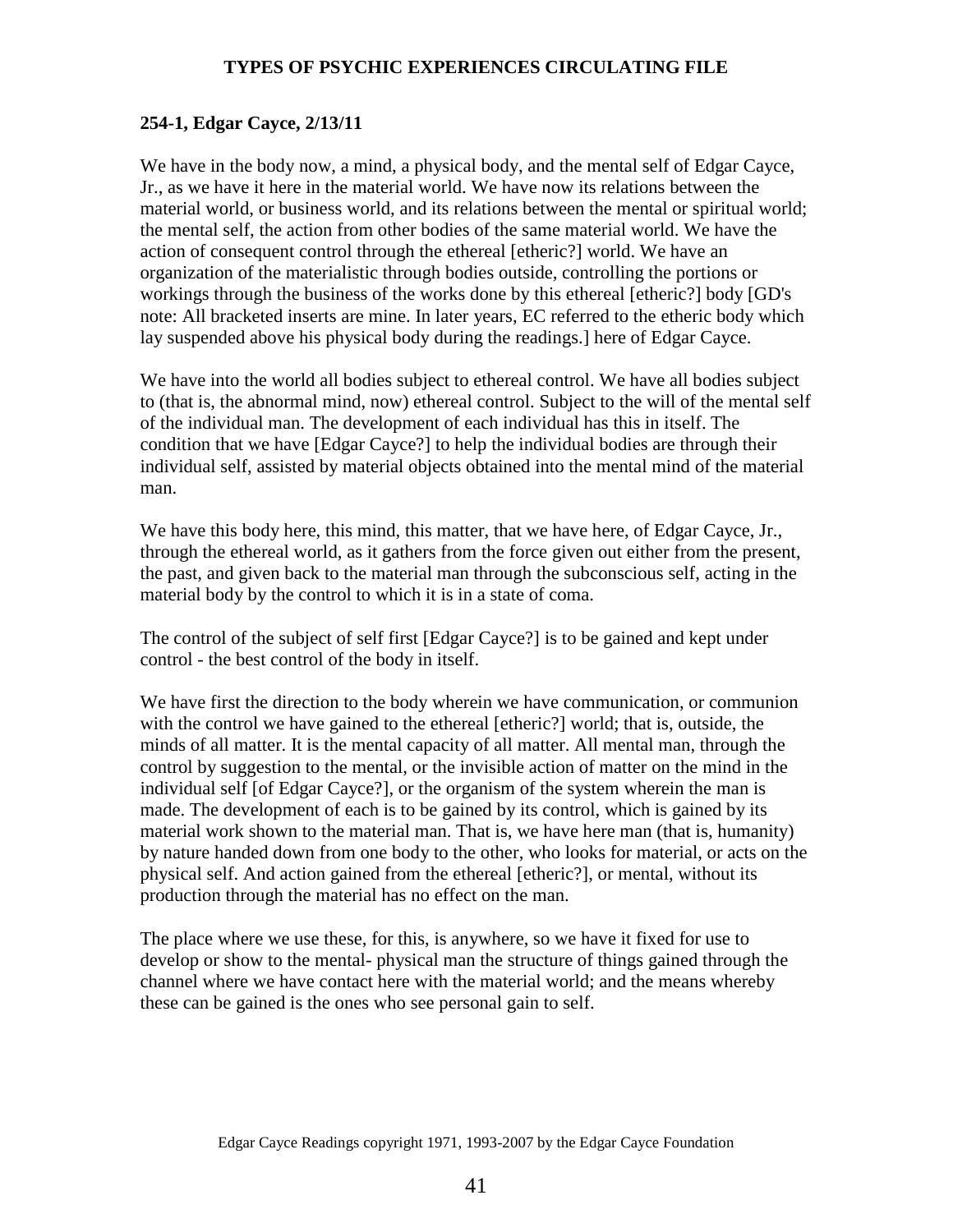### **900-264, Male 31, 8/30/26 (Dream Interpretation)**

(Q) [137], while shaving, cut off a slice of neck flesh or of a [gland.](http://www.are-cayce.org/ecreadings/glossmed.html#GLAND) It didn't hurt any. Then I seemed able to cut out a form of the whole body and there remained some sort of activity in another kind of a casing. "You see now how the body just acts as a kind of an overcoat," I said to [137].

(A) This is as the conclusion, as it were, of these visions or conditions, as are presented from the physical, from the mental, from the material, to that of the CROWNING, as it were, of the experience of the entity through these various conditions; for, as is seen, various portions of that as has been called or termed a portion of an individual may be cut out, or may be taken from by this same development, for, as is seen, as habit, or any condition builded in the body as habit or appetite of a physical, so may that of the spiritual, or of the elemental (as is seen in [gland\)](http://www.are-cayce.org/ecreadings/glossmed.html#GLAND) be builded into its activity, so that the body, physical, mental and spiritual, becomes the cloak, or the dwelling place, or the house, for truly it has been given, the body is the temple of the living God. Then use same. Act in that way and manner as if same WERE the temple of Him whom thou worshipeth, and of Him who is able to give unto the utmost, and who is able to assist in guiding, guarding, directing, the way, [if one will] will one make self in that full atoneness with Him.

(Q) Is this a theosophical indication of the [astral body](http://www.are-cayce.org/ecreadings/glosnmed.html#ASTRALBODY) assumed by the spiritual entity when the physical is cast off?

(A) Rather that full development, as has been given from the first - from the meat to that of the [gland](http://www.are-cayce.org/ecreadings/glossmed.html#GLAND) representing a portion of the individual body, as is seen, which may become the full dwelling place of that astral, and the physical, and the whole - all combined in one.

### **900-348, Male 32, 10/19/27 (Dream Interpretation)**

(Q) Now then, through my subjugation of the external or sensuous self I so attuned myself to my central internal self as to sensuously apperceive that given by Gary. So far so good. Now let's study this central body or let's call it etheric body for purpose of clarification. It is clothed with that internal essence or ether that composes this earthly section of space and which essence pushes its way into externalization form of matter. Inside this are integrated each of the elements that compose other celestial sections. Upon leaving this plane then and going into the next tier of the circle, this earthly etheric garment would be shed for the kind of the next section or world. This process would carry on until the center or core is reached when the body becomes that of the core correct?

(A) Correct, in so far as differentiation may be made in those same various phases as have just been presented. This, as seen, as given, reaching to the core, becoming a portion of the center, and yet this being an INDIVIDUAL in itself, yet conscious of being the center and still the ability to make self one with that center, yet able to act independent OF the center, yet wholly the center and acting only with the center, see?

(continued on the next page)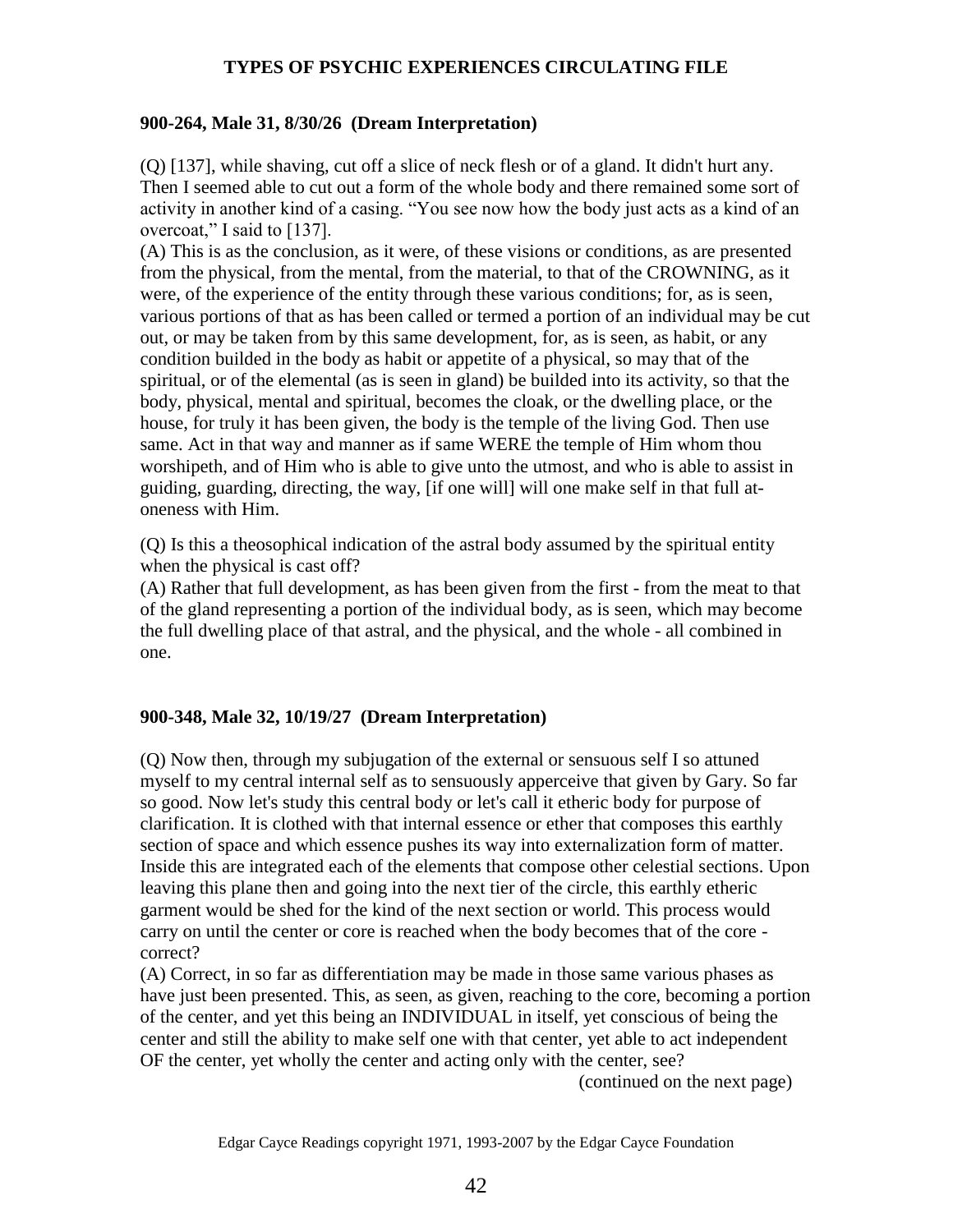This then the final end of each individual [soul](http://www.are-cayce.org/ecreadings/glosnmed.html#SOUL) or being in its [evolution](http://www.are-cayce.org/ecreadings/glosnmed.html#EVOLUTION) to that from which it (the [soul\)](http://www.are-cayce.org/ecreadings/glosnmed.html#SOUL) radiated in the beginning, for through the various phases as have been given we find each building, little by little, line upon line, precept upon precept, becoming one WITH the whole, yet not the whole within itself, but within itself wholly within the whole.

(Q) Now I see that the center of consciousness of the external physical is limited to the flesh body (altho I really am what the contents of my book is, for example, and live in those contents - i.e. [900] says this or that - whereas it is said really in the book or was written by [900]'s physical in a past - yet 100 years from now [900] will still be saying it in the book, so I am there and that forever), whereas my etheric self is limited only by its own developed ability to be aware of itself being in cause everything it previously expressed itself to be. I see that, but is there an etheric organism in the etheric body that enables it to be cognizant of that which it itself is and that which it is aware others are from the different viewpoints of others? How does an etheric entity see, hear, feel, etc? (A) Just in the manner as given! for in the etheric body all hearing is as one, or all noise as one noise, all odor as one odor, all feeling as one feeling - yet each being aware of that IT is and of its relation to the whole, or to the various differentiations in that presented, even in the way and manner as has been given in that of the etheric, celestial, cosmic or [soul](http://www.are-cayce.org/ecreadings/glosnmed.html#SOUL) body - for this grows on and on. While those who see give as that [900] said, is, or expressed so and so, yet [900] is that this has BUILDED, rather than that expressed, and others become that, that that expressed responds in the individual's own development hearing, seeing, feeling - according to that developed towards that one whole, see? for, as given, the individual is absolute the reflection of that individual conception of the created or creator, and the Creator is in the same relation to that creating.

(Q) My stenographer (a great enthusiast for my book), Miss Tomlin, felt herself floating out of the window leaving behind in disinterested fashion her physical body. Borderland entities tell us they have actually viewed in just such disinterested fashion the discarded physical body. How do they SEE that body? "With an ETHERIC [BRAIN,](http://www.are-cayce.org/ecreadings/glossmed.html#BRAIN)" says Lodge's son [Sir [Oliver](http://www.are-cayce.org/ecreadings/glossmed.html#LIVER) Lodge's son, Raymond]. Now taking my understanding and one of [imagination](http://www.are-cayce.org/ecreadings/glosnmed.html#IMAGINATION) may I be told or gain understanding of the ETHERIC [BRAIN?](http://www.are-cayce.org/ecreadings/glossmed.html#BRAIN) A psychic apparatus is not necessary to consciousness except of the external physical kind, I know have experienced that, but what is that element in the one force that is capable of awareness of self? Sensuousness is the effect kind of consciousness, whereas the 4th dimensional kind is the causation kind.

(A) (Interrupting) This correct - and this wherein each and every individual in the cosmic forces or etheric body, or etheric plane, becomes aware of that it is, and of that it is in relation to all other conditions in so far as that INDIVIDUAL development is towards the whole, for to begin from the first we have in that as has been given in the material plane, we have the counterpart, pattern or model through which all may be understood in the etheric or in the celestial, terrestrial plane - if we choose to term in such terms.

In the beginning we find sensuousness, then, is of the body an attribute to physical being, or to physical consciousness. In the etheric or in the cosmic body we find that same condition raised to that in rather the term of the causation, rather than sensuous,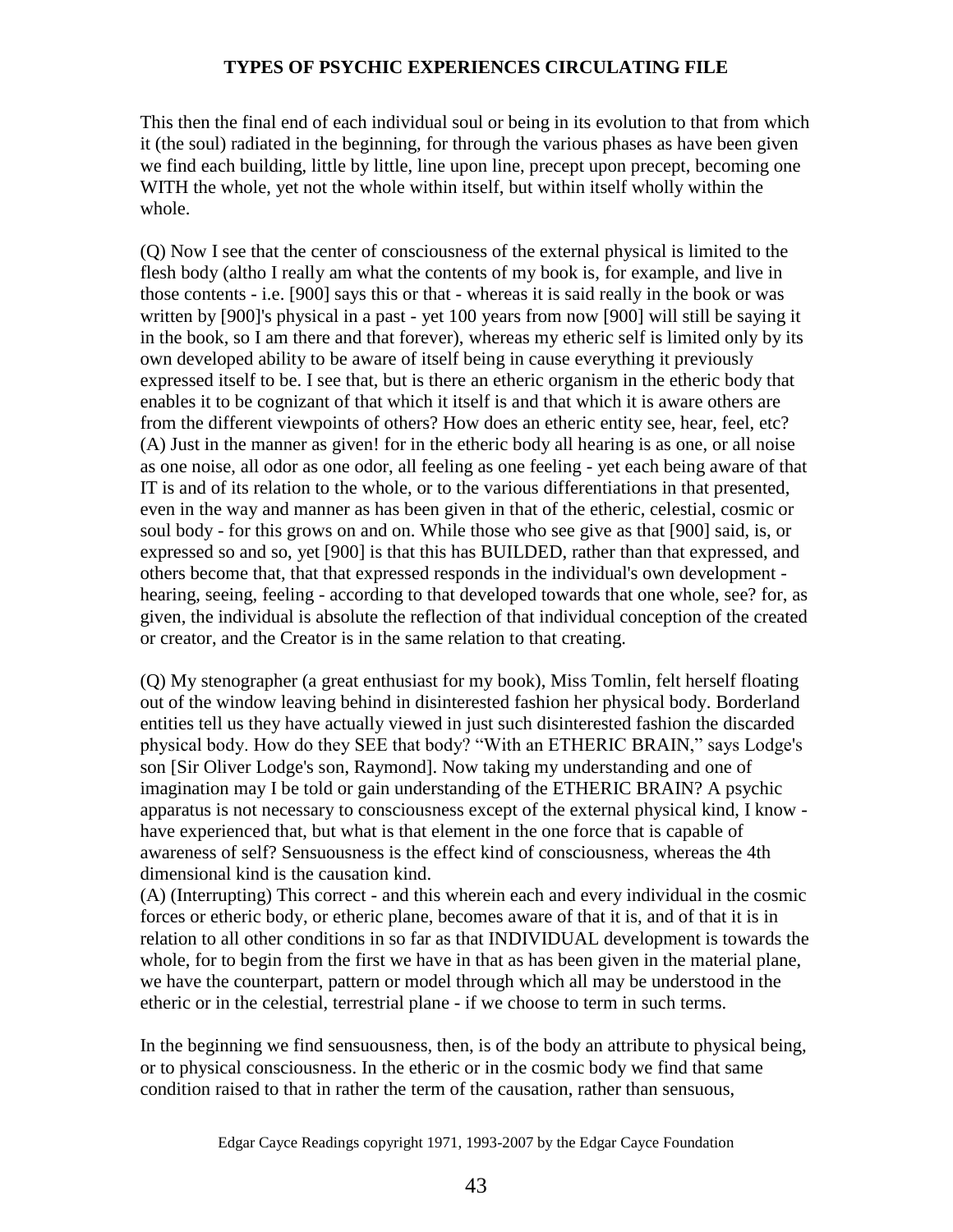becoming aware of those conditions then when there is that [attunement](http://www.are-cayce.org/ecreadings/glosnmed.html#ATTUNEMENT) that levels each to that same level may be in that [attunement](http://www.are-cayce.org/ecreadings/glosnmed.html#ATTUNEMENT) to which the body is, whether in the material or in the ethereal plane. Just as the radio in its activity finds that no matter WHERE the same causation that brings one [attunement](http://www.are-cayce.org/ecreadings/glosnmed.html#ATTUNEMENT) brings the same when attuned to that same causation.

# **281-24, 2nd Reading for the Fourth Annual A.R.E. Congress, 6/29/35**

(Q) In any form of psychic healing, is an etheric intermediary employed? (A) Possible; but the etheric body of the individual seeking or finding expression must be in accord with that which draws upon such an influence.

(Q) In certain types of insanity, is there an etheric body involved? If so, how? (A) Possession.

Let's for a moment use examples that may show what has oft been expressed from here:

There is the physical body, there is the mental body, there is the [soul](http://www.are-cayce.org/ecreadings/glosnmed.html#SOUL) body. They are One, as the Trinity; yet these may find a manner of expression that is individual unto themselves. The body itself finds its own level in its OWN development. The mind, through anger, may make the body do that which is contrary to the better influences of same; it may make for a change in its environ, its surrounding, contrary to the laws of environment or hereditary forces that are a portion of the 'elan vitale' of each manifested body, with the spirit or the [soul](http://www.are-cayce.org/ecreadings/glosnmed.html#SOUL) of the individual.

Then, through pressure upon some portion of the anatomical structure that would make for the disengaging of the natural flow of the mental body through the physical in its relationships to the [soul](http://www.are-cayce.org/ecreadings/glosnmed.html#SOUL) influence, one may be dispossessed of the mind; thus ye say rightly he is "out of his mind."

Or, where there are certain types or characters of disease found in various portions of the body, there is the lack of the necessary 'vitale' for the resuscitating of the energies that carry on through [brain](http://www.are-cayce.org/ecreadings/glossmed.html#BRAIN) structural forces of a given body. Thus disintegration is produced, and ye call it [dementia](http://www.are-cayce.org/ecreadings/glossmed.html#DEMENTIA) praecox - by the very smoothing of the indentations necessary for the rotary influence or vital force of the spirit within same to find expression. Thus derangements come.

Such, then, become possessed as of hearing voices, because of their closeness to the Borderland. Many of these are termed deranged when they may have more of a closeness to the universal than one who may be standing nearby and commenting; yet they are awry when it comes to being normally balanced or healthy for their activity in a material world.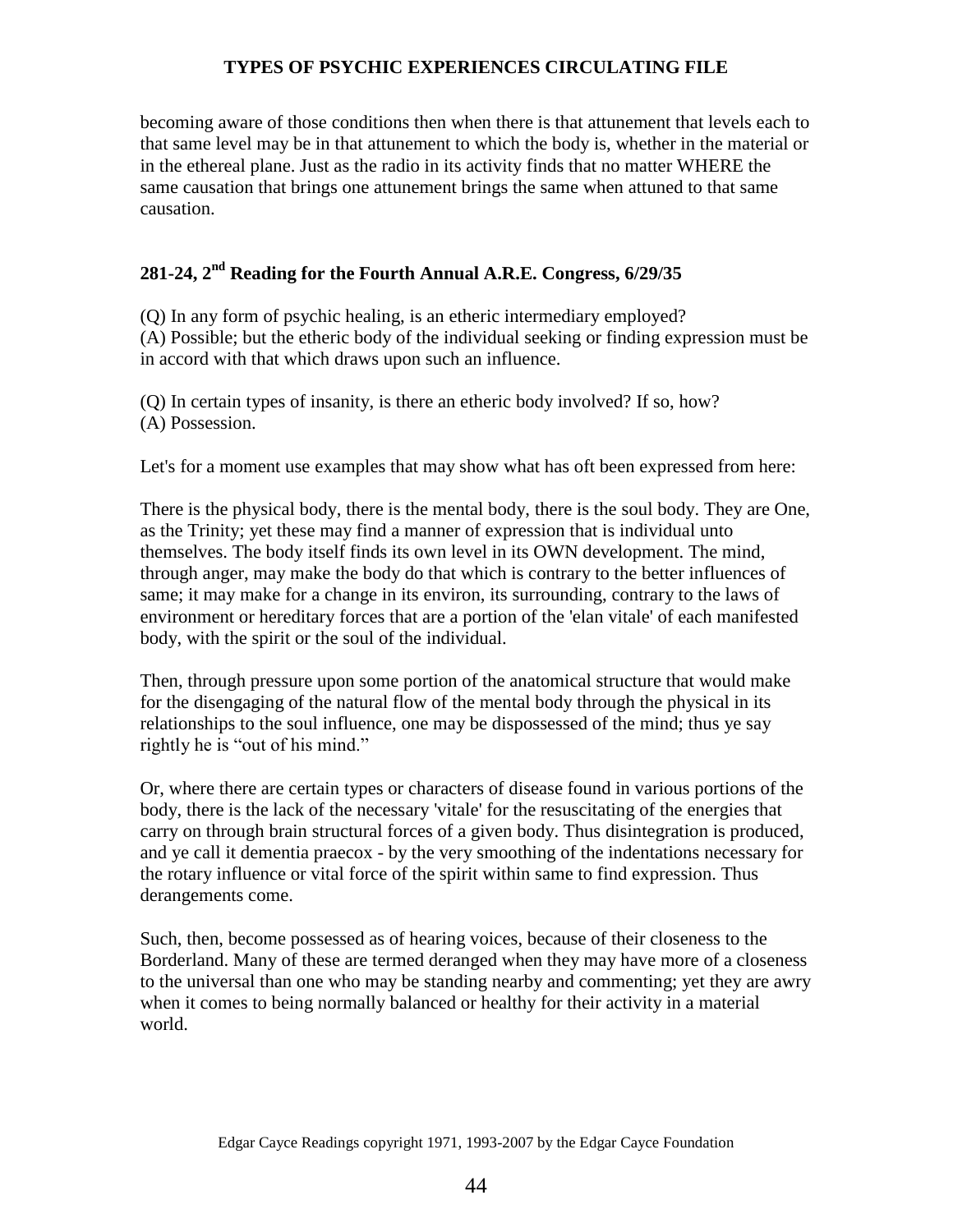# **Astral Projection**

### **853-8, Male 43, 6/8/37**

(Q) Do I actually leave my body at times, as has been indicated, and go to different places?

(A) You do.

(Q) For what purpose, and how can I develop and use this power constructively? (A) Just as has been given as to how to enter into [meditation.](http://www.are-cayce.org/ecreadings/glosnmed.html#MEDITATION) Each and every [soul](http://www.are-cayce.org/ecreadings/glosnmed.html#SOUL) leaves the body as it rests in sleep.

As to how this may be used constructively - this would be like answering how could one use one's voice for constructive purposes. It is of a same or of a similar import, you see; that is, it is a faculty, it is an experience, it is a development of the self as related to spiritual things, material things, mental things.

Then as to the application of self in those directions for a development of same - it depends upon what is the purpose, what is the desire. Is it purely material? Is it in that attitude, "If or when I am in such and such a position I can perform this or that"? If so, then such expressions are only excuses within self - in any phase of an experience.

For as He has given, it is here a little, there a little - Use that you have in hand today, NOW, and when your abilities and activities are such that you may be entrusted with other faculties, other developments, other experiences, they are a part of self.

As to how it may be used: Study to show thyself approved unto God, a workman not ashamed of that you think, of that you do, or of your acts; keeping self unspotted from your own consciousness of your [ideal;](http://www.are-cayce.org/ecreadings/glosnmed.html#IDEAL) having the courage to dare to do that you know is in keeping with God's will.

# **5754-3, "What Happens during Sleep," 7/15/32**

Whether the body desires or not, in sleep the consciousness physically is laid aside. As to what will be that it will seek, depends upon what has been builded as that it would associate itself with, physically, mentally, spiritually, and the closer the association in the mental mind in the physical forces, in the physical attributes, are with spiritual elements, then - as has been seen by even those attempting to produce a certain character of vision or [dream](http://www.are-cayce.org/ecreadings/glosnmed.html#DREAMS) - these follow much in that; for another law that is universal becomes active! Like begets like! That which is sown in honor is reaped in glory. That which is sown in corruption cannot be reaped in glory; and the likings are associations that are the companions of that which has been builded; for such experiences as [dreams](http://www.are-cayce.org/ecreadings/glosnmed.html#DREAMS), visions and the like, are but the ACTIVITIES in the unseen world of the real self of an entity….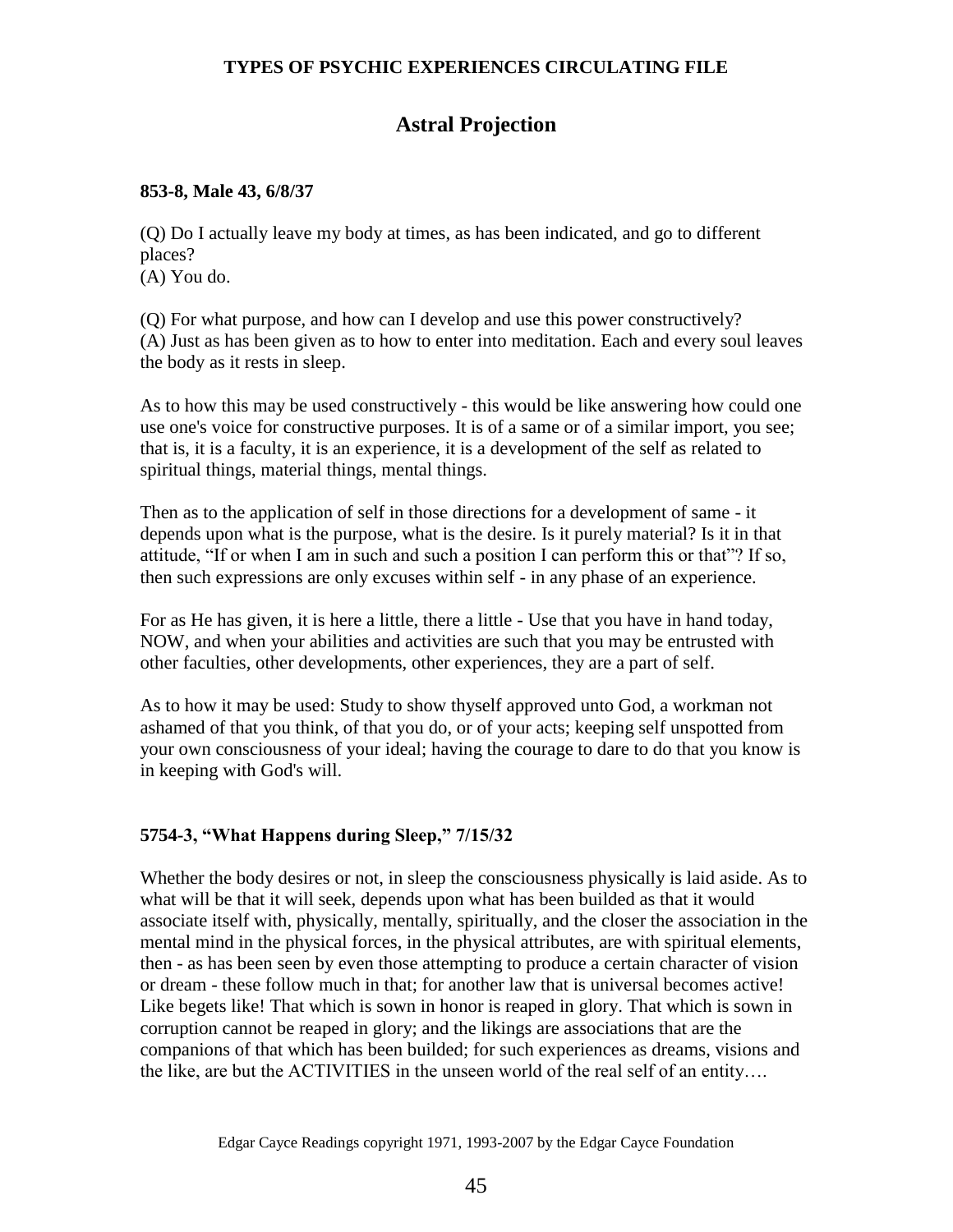(Q) What governs the experiences of the [astral body](http://www.are-cayce.org/ecreadings/glosnmed.html#ASTRALBODY) while in the fourth dimensional plane during sleep?

(A) This is, as has been given, that upon which it has fed. That which it has builded; that which it seeks; that which the mental mind, the [subconscious](http://www.are-cayce.org/ecreadings/glosnmed.html#SUBCONSCIOUS) mind, the subliminal mind, SEEKS! That governs. Then we come to an understanding of that, "He that would find must seek." In the physical or material this we understand. That is a pattern of the subliminal or the spiritual self....

(Q) What connection is there between the physical or conscious mind and the spiritual body during sleep or during an astral experience?

(A) It's as has been given, that SENSING! With what? That separate sense, or the ability of sleep, that makes for acuteness with those forces in the physical being that are manifest in everything animate. As the unfolding of the rose, the quickening in the womb, of the grain as it buds forth, the awakening in all nature of that which has been set by the divine forces, to make the awareness of its presence in MATTER, or material things.

# **516-4, Female 57, 9/13/35**

(Q) In regard to my first projection of myself into the [astral plane,](http://www.are-cayce.org/ecreadings/glosnmed.html#ASTRALPLANE) about two weeks ago: Some of the people were animated and some seemed like waxen images of themselves. What made the difference?

(A) Some - those that appear as images - are the expressions or shells or the body of an individual that has been left when its [soul](http://www.are-cayce.org/ecreadings/glosnmed.html#SOUL) self has projected on, and has not been as yet dissolved - as it were - to the realm of that activity.

For what individuals are lives on and takes form in that termed by others as the [astral](http://www.are-cayce.org/ecreadings/glosnmed.html#ASTRALBODY)  [body.](http://www.are-cayce.org/ecreadings/glosnmed.html#ASTRALBODY) The [soul](http://www.are-cayce.org/ecreadings/glosnmed.html#SOUL) leaves same, and it appears as seen. Other individuals, as experienced, are in their ANIMATED form through their own sphere of experience at the present.

(Q) Why did I see my father and his two brothers as young men, although I knew them when they were white-haired?

(A) They are growing, as it were, upon the eternal plane. For, as may be experienced in every entity, a death is a birth. And those that are growing then appear in their growing state.

(Q) Any other advice?

(A) First, do those things that will make thine body - as it were - WHOLE. Projections, inflections, astral experiences, are much harder upon those who are not WHOLLY physically fit.

# **2067-3, Female 52, 9/3/40**

(Q) In 1934, during my last surgical operation when I was thought dead, I traveled out of the body to California, to realms of light. Where did I go really and what was the meaning and purpose of the experience? (continued on the next page)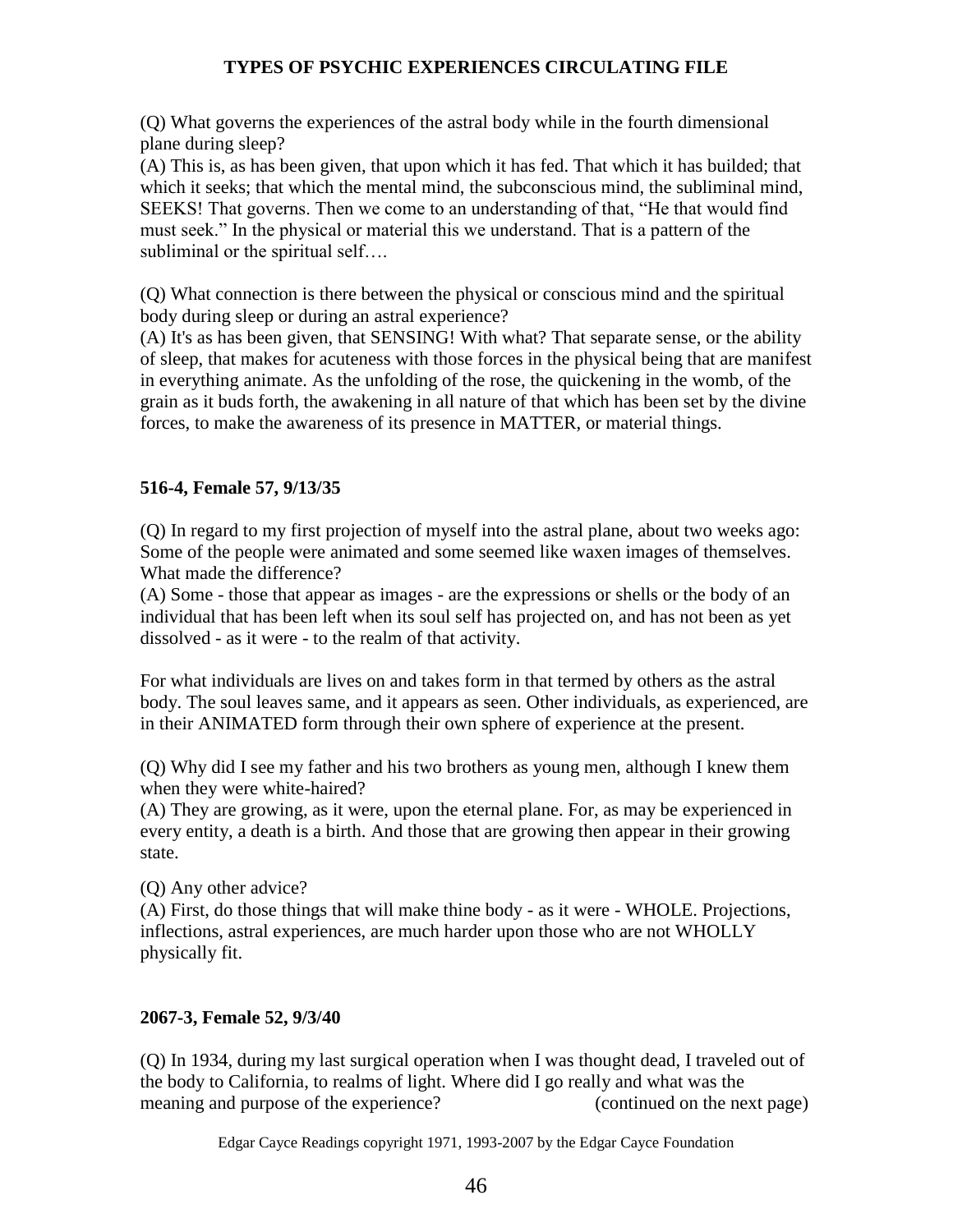(A) This was a coordination of experiences the body had seen in the experiences of others; correlated with the edges of more than one experience to which the body had been subjected or subjugated in other experiences. As to place, - within self. As to conditions, the many experiences of the entity, both mental AND spiritual, in the various realms of consciousness.

As to its worth within self, - the awareness of the universality of consciousness as may be obtained in the one light, that is ALL light.

# **478-4, Male 45, 11/7/35**

(Q) While listening to a sermon ten days ago, which did not fit my present developments, I for a few brief moments lost track of the speaker entirely and my whereabouts. I pictured myself walking up to the pulpit, pointing to the wall, and requesting the speaker to read. He dropped to the floor on one knee and exclaimed, "My God!" The words as pictured on the wall were, "Thou fool, seek and know the truth." I [spoke](http://www.are-cayce.org/ecreadings/glossmed.html#POKE) no other word except, "Read." After this I came to myself and realized where I was. When I got home I related the above to Mrs. [...] and to my surprise she had a similar experience in that she pictured me walking up to the pulpit and expressing my views. This has in a way disturbed me greatly. Please explain. Was the message intended for me? (A) Message intended for thee, in that thou hast (and as we have just given) viewed rather the glory as from the MOUNT, and that thou mayest - not in harsh words but in GENTLENESS of manner - point out the way to many that be even in high places.

Hold FAST to that thou hast gained. For He will comfort thee. How gavest He? "Let not your [heart](http://www.are-cayce.org/ecreadings/glossmed.html#HEART) be troubled, neither be afraid." [John 14:1]

For fear ye rather him that may destroy or take away that thou already hast!

The law of the Lord is perfect, converting the [soul,](http://www.are-cayce.org/ecreadings/glosnmed.html#SOUL) making the paths straight, guiding the self. [Ps. 19:7]

That troubles, turmoils arise; these, as He gave, must ever be - while in materiality. Yet, as thou didst vision, thou wert out of thine body and COULD proclaim to the minister, the speaker, "Thou fool."

How [spoke](http://www.are-cayce.org/ecreadings/glossmed.html#POKE) thy Master? "Trouble not thyself because they speak to others so. For they that gathereth not with us in body may scatter abroad to those that are yet in darkness." [Luke 11:23; Mat. 12:30]

"Feed thou my lambs; tend thou my sheep." [John 21:15--17]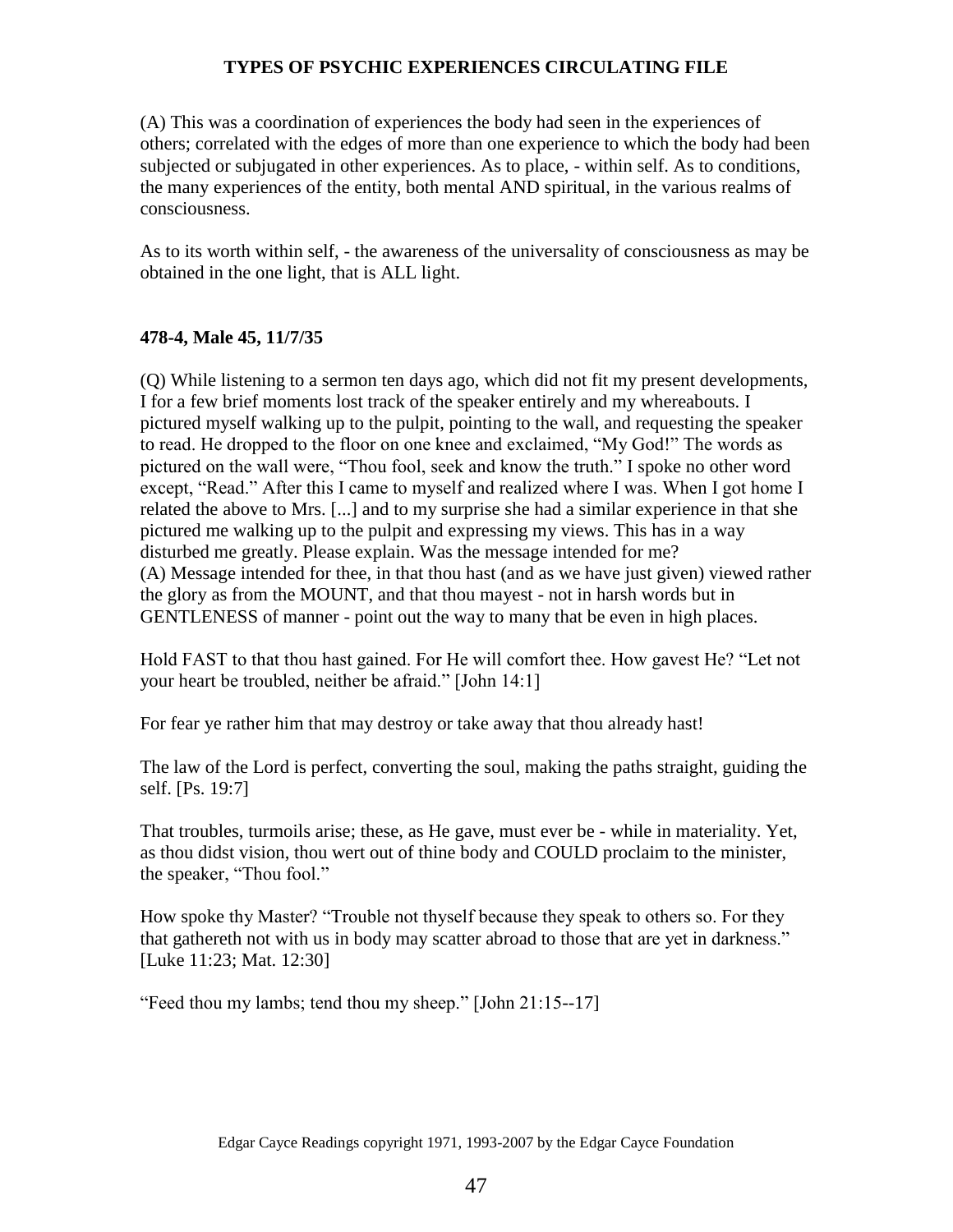#### **853-9, Male 43, 7/24/37**

(Q) Please explain what took place about February 1935 when while asleep I visited ..., N.C., and talked with an old neighbor. Later this neighbor told others that she had seen me. Should I attempt to develop this type of projection?

(A) This should be a result and not an attempt, unless ye know for what purpose ye are using same. This has been given in that which has been explained, as to how, for what purpose, what way, what manner, through what channel, for what use, the developments are obtained.

### **489-1, Female 53, 1/17/34**

(Q) Should the entity allow self to go out of the body?

(A) Allow self to go out of the body if and when it has learned to surround self with the influence of the [CHRIST](http://www.are-cayce.org/ecreadings/glosnmed.html#CHRIST) Consciousness as to prevent the USE of self's abilities by those that would hinder.

(Q) How can the entity train self to do this?

(A) Much of this, much of the basic forces, has been gained by the [soul,](http://www.are-cayce.org/ecreadings/glosnmed.html#SOUL) by the entity, in its manner of expressing love in the life of others; yet as self makes self a channel for the use of its own abilities, the use of its faculties for the spirit of truth, there is set about same that necessary. In any of the forms that have been studied by self, but knowing that the power of the [Christ](http://www.are-cayce.org/ecreadings/glosnmed.html#CHRIST) that is manifest in Truth, whether in this chism, ism, act or thought, IS that which may KEEP the body, the mind, the [soul,](http://www.are-cayce.org/ecreadings/glosnmed.html#SOUL) as ONE - even as taught BY self in [Atlantis,](http://www.are-cayce.org/ecreadings/glosnmed.html#ATLANTIS) as experienced in Judea, as KNOWN in E[ngland,](http://www.are-cayce.org/ecreadings/glossmed.html#GLAND) as found to be present in America.

### **2533-8, Male 39, 5/3/44**

(Q) How may I project a counterpart of my conscious awareness to any given place desired and comprehend or even take part in events there?

(A) Read what we have just been giving. This is an explanation of how. For it takes first spirit and mind form, and may be aware of the elements in space. For time and space are the elements of man's own concept of the infinite and are not realities as would be any bodily element in the earth - as a tree, a rose, a bird, an animal, as even a fellow being. Yet, just as the body may in its own material mind visualize, draw, a concept, a picture of an incident that has happened in time, so may the body in spirit and in spiritual mind project itself, be conscious of elements, be conscious of form, by and through spirit mind - as patterned in a conscious mind. Mind, then, becomes as a stream, with its upper and lower stratum, with that which moves swiftly or that which is resting upon either spirit or physical being.

These come, then, as flashes to a conscious mind. They may be gradually sustained, maintained. Just as mind may be projected. [See next page for newspaper article.] (continued on the next page)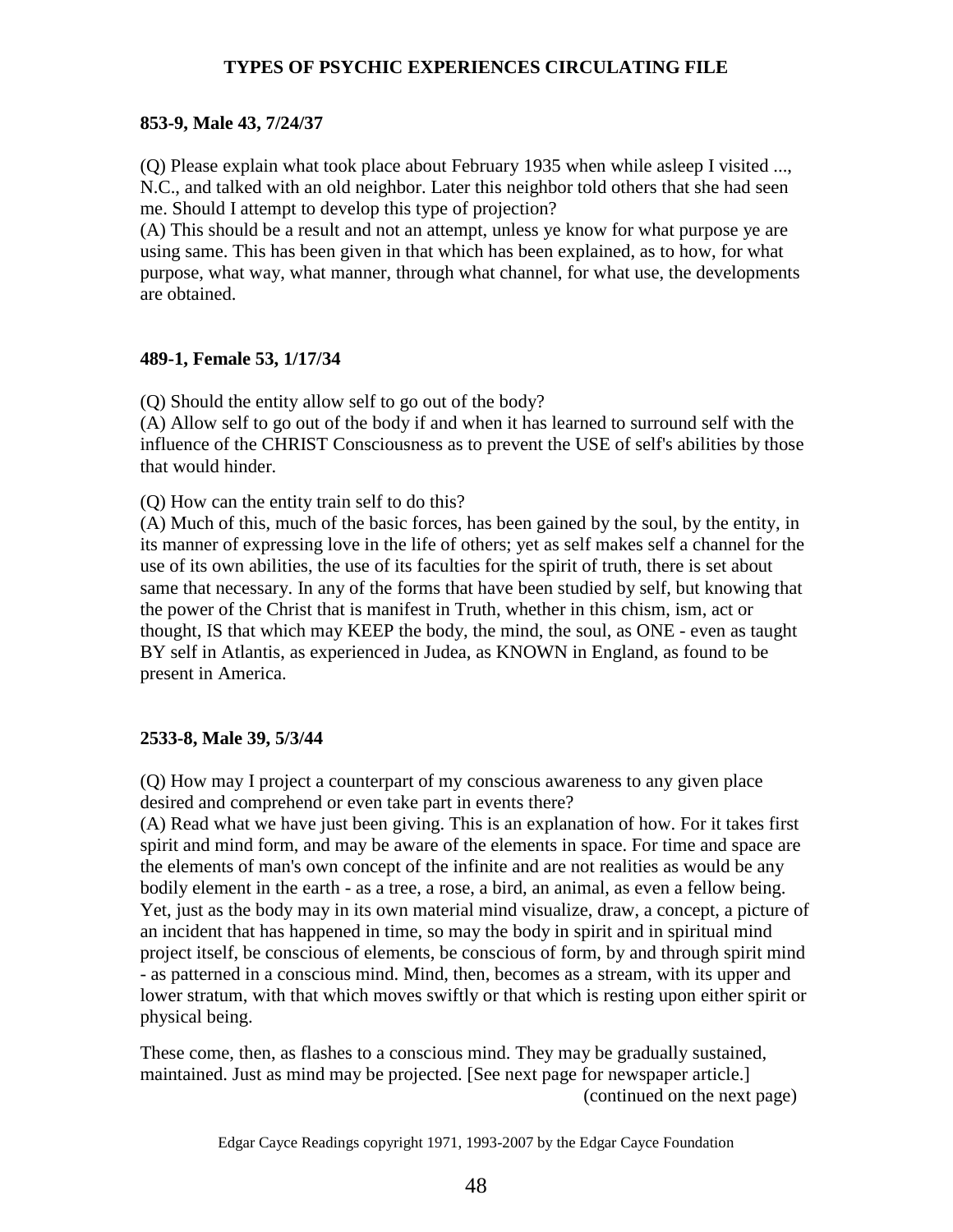Here we will have an illustration: In a camp near here, near this particular spot or place ye occupy, there has been a gift taken by someone else. There will be a projection of the thought, "This MUST BE RETURNED!" and it will be. For here we have the parties to this physical condition existent - right and wrong, good and bad, spirit, mind, body. They are parts of this happening, and it is now being replaced.

(Q) How may I recognize sincere seekers of the Light, [incarnate,](http://www.are-cayce.org/ecreadings/glosnmed.html#INCARNATE) and attune to those di[sincarnate?](http://www.are-cayce.org/ecreadings/glosnmed.html#INCARNATE)

(A) This, too, has just been explained in how and where and in what manner there may be the projection; or even as the body may interpret it when the body in itself may levitate itself from matter. Begin with self, then; attuning self in mind to spirit, until there is the ability in self to see self levitated from its own body. See it pass by. See it stand aside. See it act in all of the activities. This, then, will give the entity that ability within self to discern [incarnate](http://www.are-cayce.org/ecreadings/glosnmed.html#INCARNATE) and di[sincarnate](http://www.are-cayce.org/ecreadings/glosnmed.html#INCARNATE) entities in their own activity.

Begin with self, not outside of self, if you would keep your own rational self.

#### **5756-4, "Communication with those who have passed into the spirit plane," 3/17/27**

(Q) What are the powers of the spirit entity?

(A) Raised to the highest power as is developed in that plane, and are - as outlined - as VARYING as individual's power or ability to manifest, or to exercise that manifestation, in the material. We have not changed, see? for as we would say: What is the power of an individual in the PHYSICAL plane? Naught as it enters. Naught until it reaches that ability to GIVE of self in service. Yet, as we find, there is in all the world nothing that offers so much possibility as when the body of the human is born into the material plane. In the minds of every other, nothing offers more beautiful condition, raised to its same power, as the birth into that of the [astral plane.](http://www.are-cayce.org/ecreadings/glosnmed.html#ASTRALPLANE) Hence, how oft, how oft, is such seen in this entering! How expectant becomes both? Does it become a wonder at that vision as Stephen sees, when "My Lord, standing ready to RECEIVE me," see?

# 9/13/66 Newspaper article from *Greensboro Record*

# **Astral Projection Scientist Dr. E. C. Bernard at Work in Laboratory Professor Says: Body-Mind Separation Possible**  by Rob Wood

RALEIGH, N.C. (AP) - A North Carolina State University psychologist is convinced the minds of many individuals can leave their bodies and drift away, uninhibited by physical barriers or distance.

The phenomenon is called astral (out-of-body) projection. Dr. E. E. Bernard, who is doing research on the phenomenon, said it is "like lying on a sofa, getting up and seeing your body still lying on the couch."

The mind, he said in an interview, may remain in the same room or be projected thousands of miles. Separation of mind and body may last from a few seconds to a few hours.

"These experiences definitely are not hallucinations," he said.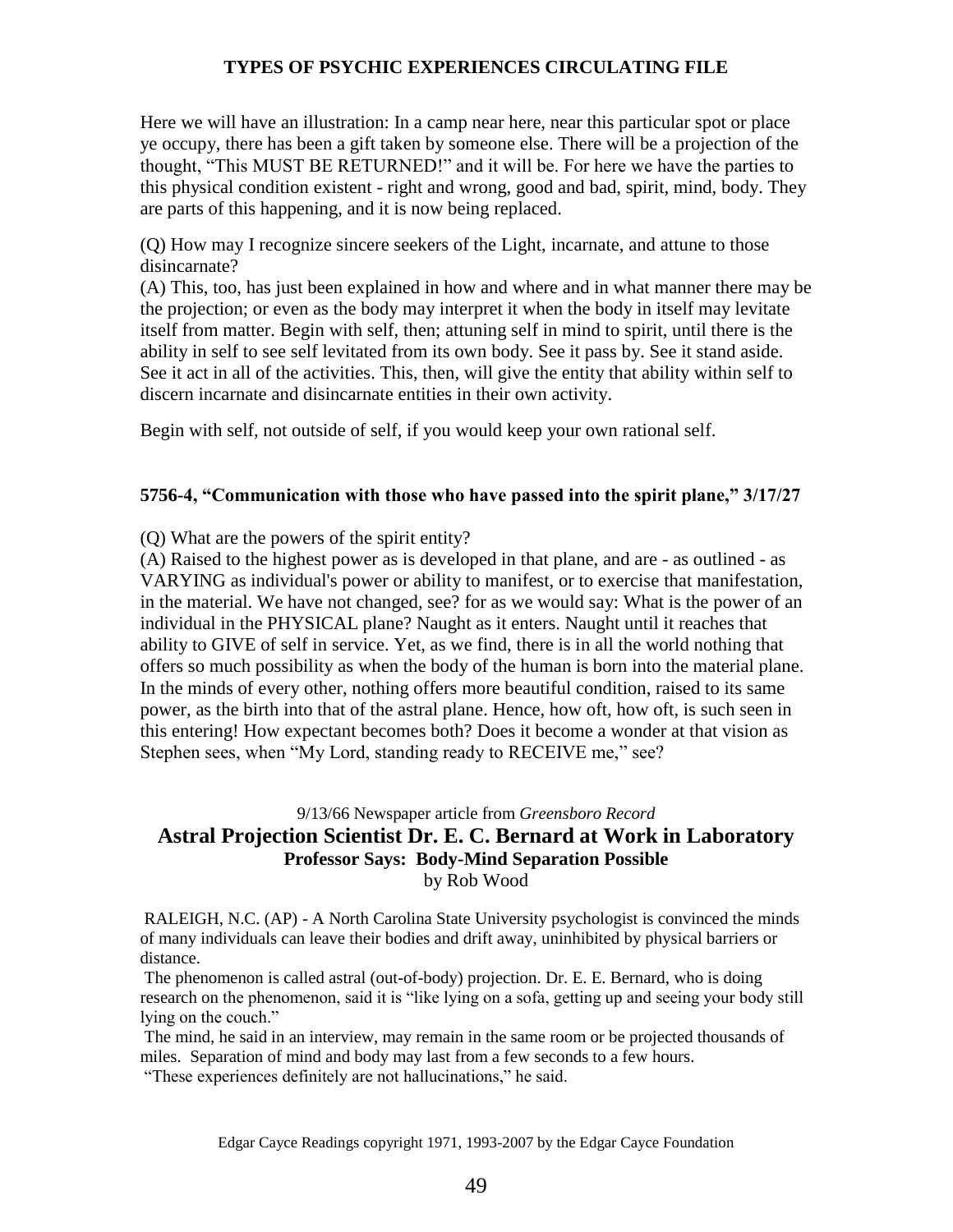Dr. Bernard, 36, said he had uncovered one case where an individual experienced astral projection while sitting at a desk. The mind was projected to a distant city the person had never visited, he said. After the experience, the individual described in detail a street, an office building and the persons he saw.

Dr. Bernard said he investigated and found the street, the building and the people.

Dr. Bernard said his research is not aimed at proving or disproving astral projection because, "I am convinced it is a legitimate phenomenon. In fact I have experienced astral projection."

His first step is to collect data from persons who claim to have experienced out-of-body projection. Dr. Bernard claims he has uncovered several cases of individuals who have experienced astral projection once or twice and others he called "old pros" who "can turn this on and off and control the destination of their minds."

Those who experience out-of-body projection once or twice, Dr. Bernard said, "are afraid and worried."

"One individual thought death had called and this person was watching what he thought to be his own dead body. It was not.

"Many others," he added, "are worried they are losing their minds and refuse to tell anyone in fear they will be committed."

He emphasizes that evidence he has gathered indicates that mind projection causes no harm to the individual.

Dr. Bernard is attempting to determine what types of personalities claim to have experienced astral projection; if those who have experienced the phenomenon can learn to control the destination of their minds, and if others can be taught how to project their minds.

"I believe," he said, "that man has the ability to perform this phenomenon. If he can be taught to project and to control, the prospects are staggering."

Dr. Bernard, a graduate of the University of California at Berkeley and the University of Leeds in England, taught at Cambridge before joining the North Carolina State faculty.

He said out-of-body projection is "much more frequent than many people realize, and estimated one out of every 100 persons has experienced it.

"Our objective," he said, "is to find how to produce the phenomenon, how to control it and how to put it to our most beneficial use."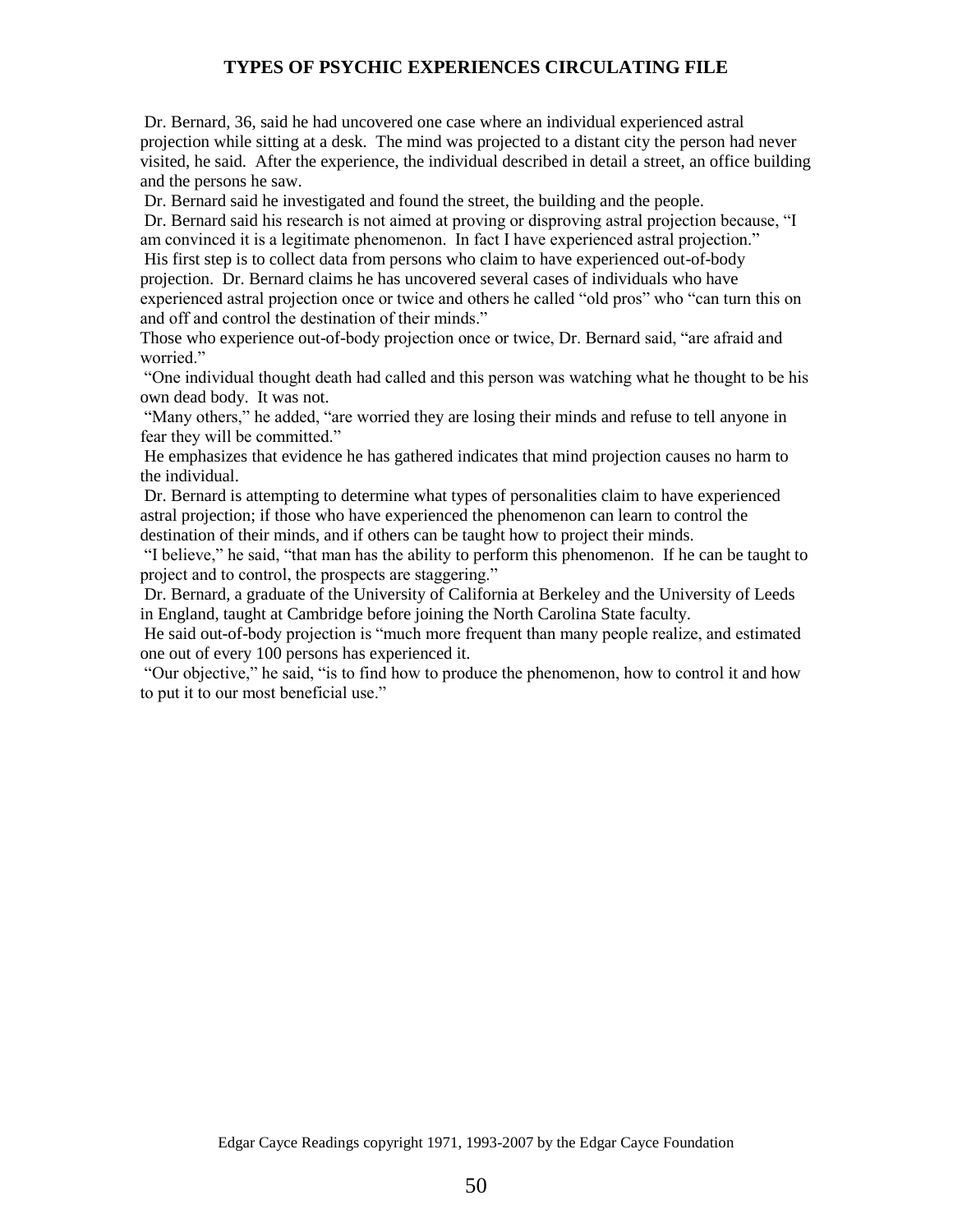#### **Psychic Phenomena and the Bible**

by George Lamsa, Ph.D. *A.R.E. Journal, 1971, Vol. VI, No. 1*

A few decades ago very few Christians in America and Europe realized that forty percent of the Holy Bible came through psychic perception; that is, in dreams, visions and revelations which men of God saw when they meditated upon problems which their conscious minds could not solve.

Both in this country and abroad, the subject of psychic phenomena, dreams and visions was largely ignored; notwithstanding that a large portion of the Scriptures came through such revelations. Jeanne d'Arc was burned at the stake because she said that she was called in a vision to help France at a critical time. In New England, men and women who claimed they had familiar spirits were persecuted or put to death.

All Hebrew prophets and seers were endowed with the gift of prophecy. Through their spiritual eyes they could see that which their physical eyes could not discern. Through their mystic sense they were enabled to transcend the material and physical world and eliminate time and space, and to see the rise and fall of great Empires which had not yet come into existence. In the realm of the Spirit, time and space do not exist and events which are to take place hundreds of years hence, have already taken place. Nearly all of the predictions which have been made by the prophets have come true. Not one word has failed. Babylon and Ninevah are still in ruins and their sites are used by shepherds for encamping and grazing, just as was predicted centuries before Christ.

Psychic ability may be called the sixth sense; one which can foretell disasters, tragedies and famines, and can also reveal periods of prosperity and happiness. The Hebrew patriarchs relied on guidance from visions and dreams for the welfare of their tribes. Pharaoh, who dreamed of seven lean and seven fat cows, and also, seven full ears of wheat and seven blasted ones, was told of seven prosperous years which were to be followed by seven years of famine. No Egyptian was able to understand the symbolic language of Pharaoh's mysterious vision; only Joseph, the son of the last Hebrew patriarch was able to interpret it because he had been trained by his father, Jacob.

Seemingly, the whole of nature is endowed with the sixth sense. Birds, animals and fish have this sense in order that they may be guided in their migrations and to avoid danger.

When man discovered modern means of communications and transportation, he discarded the sixth sense and began to rely on his own wisdom and knowledge. When a sense is not used, sooner or later it becomes dormant. If we were to cover our eyes for several weeks, we would find it difficult to see with them. Or, if we were to tie one of our arms behind us for a month, it would become almost useless.

There is also the seventh sense, that is, man's knowledge of good and evil from which we have the concept of the Golden Rule; not to do unto others what you do not want them to do to you; and also the concept of the law of compensation, man reaps that which he has sown and gathers that which he has scattered. These laws are immutable, just as the rising and setting of the sun. All great nations that have taken the sword have perished by the sword. All those who have oppressed weaker nations, have been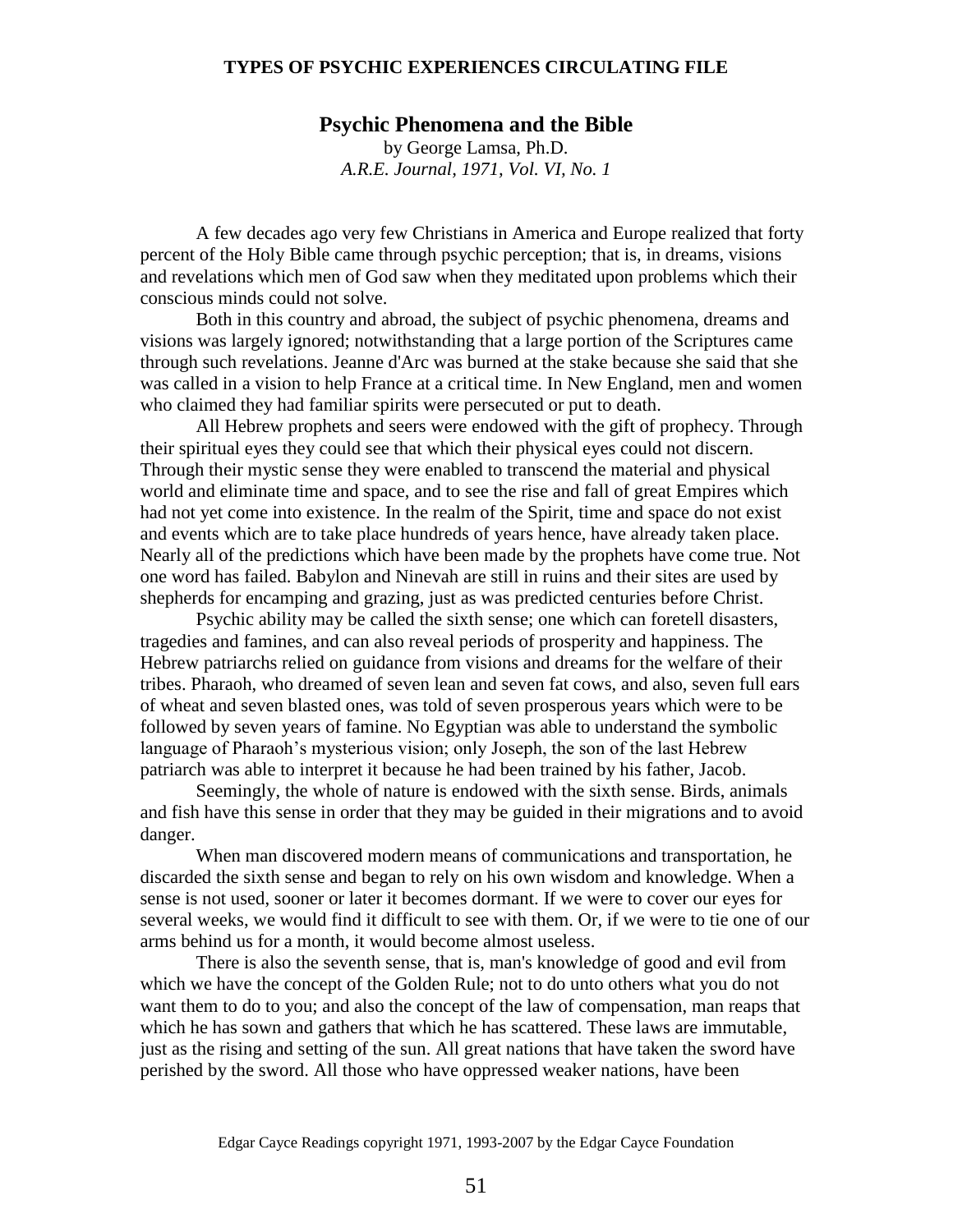oppressed. Assuredly, all men are endowed with seven senses which, whether they are used or not, are inherent in all generations.

Some of the Hebrew prophets were especially gifted psychically. In their dreams and visions they could converse directly with God. Others relied on symbols and similitudes which they saw in their dreams. Moses communed with God as one person communes with another.

The prophets acted as counselors for kings and princes. Although they were able to commune with God at any time, it was usually only during the night when nature is silent, for then the voice of God can be heard aloud.

Job says, "For God speaks once; he does not speak a second time; In a dream, in a vision of the night, when deep sleep falls upon men; while slumbering upon the bed; Then He opens the ears of men and humbles them according to their rebelliousness," (Job 33:14-16). This is why some of the prophets retired into the solitude of the deserts and desolate places where nature is still and where the voice of the Spirit is loud and the glory of God manifested. Here they fasted and prayed so that they might hear the inner voice, the voice of their Creator.

Even Jesus, with all of his knowledge of God and spiritual forces, had to retire into the desert to fast and pray so that he could be able to see the course of events which lay ahead of him. This enabled him to make the decision to embark on his great and hazardous mission. It was during these silent hours in the arid wasteland when he saw his triumph over evil forces and the road which would lead him to the cross and his triumph over death.

Some of the prophets abstained from meat, wine and strong drink, as did Daniel, in order to be able to commune with spiritual forces. Consequently, they were able to transcend the material world and see the course of forthcoming nations, events which would take place centuries after their deaths.

The ability to prophesy was acquired through constant intensive study and meditation. During the time of Samuel there were schools wherein men were taught the rudimentary elements of prophesying.

The prophets played an important part in the history of religion. They shaped the destinies of great nations. In their dreams and visions they saw what the leaders of the world could not see.

Clues to their origin are clearly seen in the first verse of some of the books of the prophets. For example: The book of Isaiah begins with these words, "This is the vision of Isaiah which he saw during the days of certain kings." The book of Ezekiel in a similar way states, "This is the vision of Ezekiel." Other keynotes to indicate that Scriptures were received in a vision are these: *God appeared; I was in Spirit; the Spirit of the Lord came upon me; I was in a vision and I dreamt.* All of the books of the prophets came through high revelation and the authors were admonished by God to write messages in plain language so that the people could understand them.

Edgar Cayce stressed the importance of visions and dreams as a way to commune with spiritual forces. His telepathic-clairvoyant readings exemplified his ability to see both the past and the future, which in Spirit, are one.

Today, we thank God that thousands of people are interested in the many areas of psychic investigation. These people see the great importance which the prophets of Israel played in changing the history of religion and the course of mankind.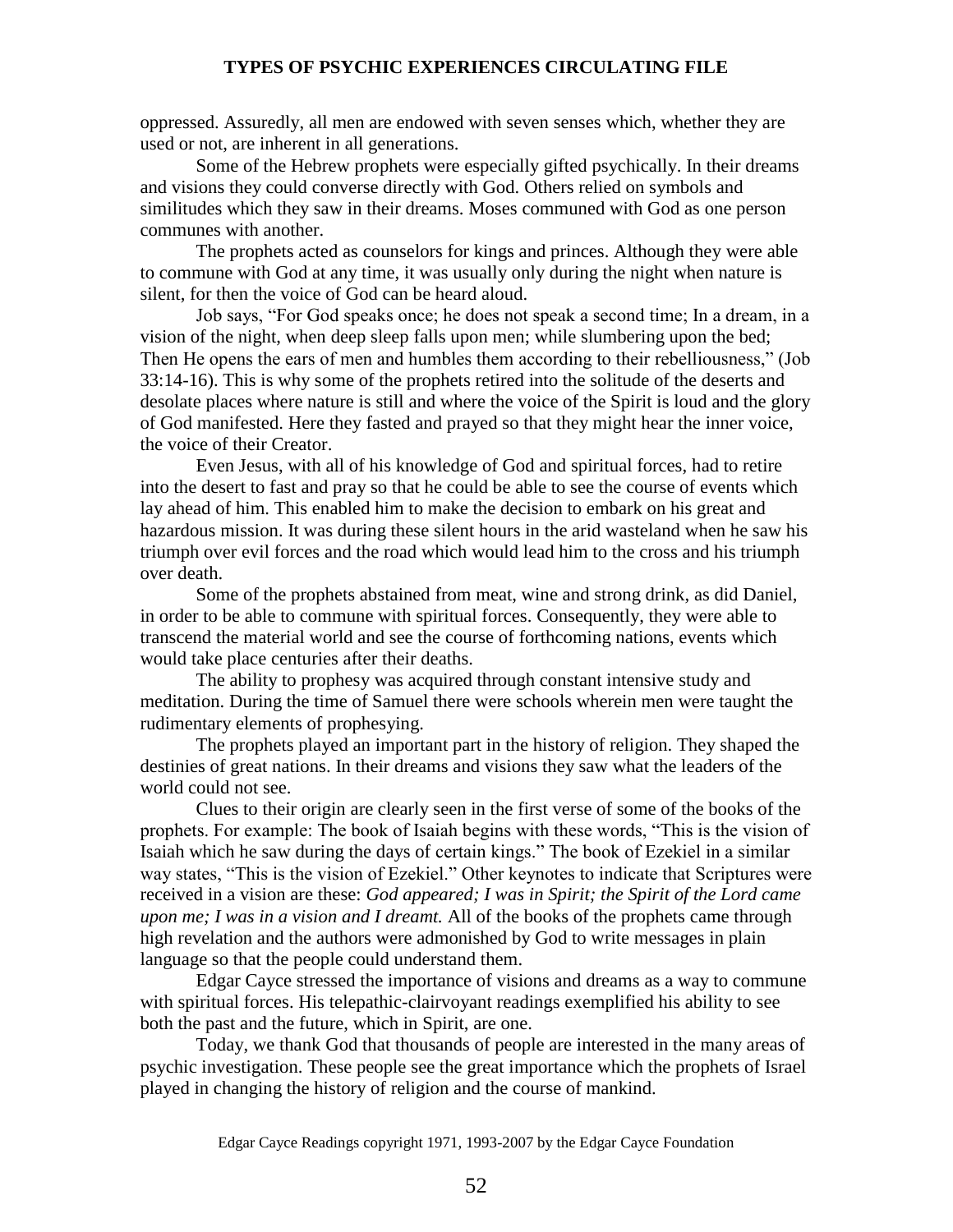What a blessing it will be to the world when this spiritual, or mystic sense, is recovered and once again put into use! Perhaps some day psychically gifted men of God will be consulted by the governments of the world just as the prophets and seers in the olden days were consulted by Kings and Emperors. Then religion will be a blessing to mankind.

*Dr. George M. Lamsa, F.R.S.A., is a renowned Bible scholar, author, and lecturer. Born in Syria, he grew up in a civilization whose customs, manner, and*  language were almost *identical to those in the time of Jesus. The fact that his native tongue was Aramaic, full of idioms and parables unchanged since the time of the Master, contributes to the accuracy of his new translation of the Bible.*

*Dr. Lamsa has lectured and taught classes at A.R.E. headquarters in Virginia Beach.*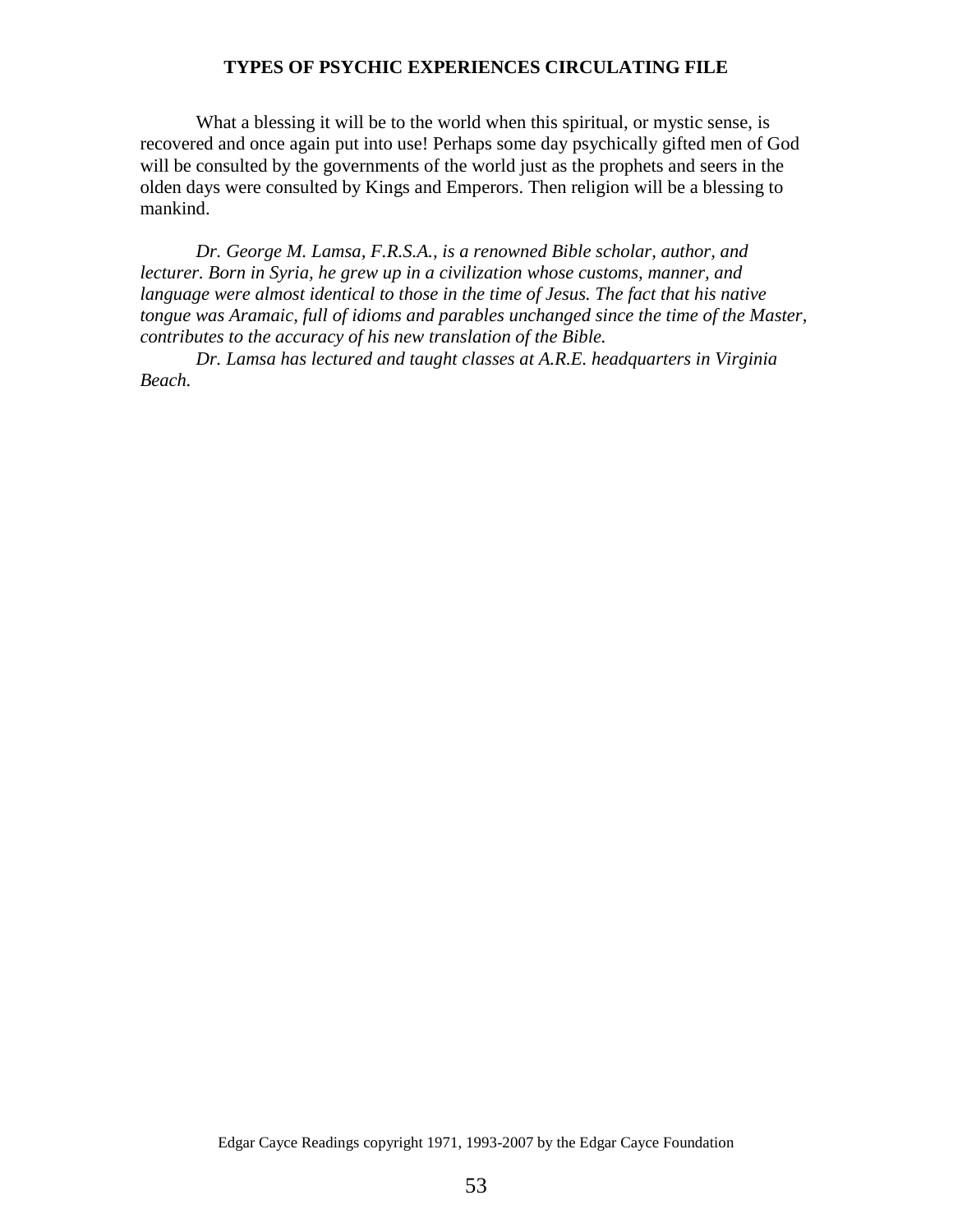# **Communication with Edgar Cayce Fact or Fiction?\*** by Hugh Lynn Cayce *A.R.E. Journal, 1974, Vol. IX, No. 1*

In 1947, in Chicago, at one of my very first lectures, I was confronted with the dilemma as to what point of view to take regarding communication with Edgar Cayce. After the lecture several people came up to speak to me. One of the first was a man who told me that he was the minister of a local spiritualist church. He said that he was very sorry to have to give me the message he had for me but that Edgar Cayce had been at the lecture, standing at my right side. My father had communicated to him that he was very sorry that he ever gave many of his psychic readings. He wanted me to burn all of them to stop the work which had been launched to study his records. I got the man's name and address and thanked him. Moments later I was confronted with another message bearer. A lady who was also a minister of a spiritualist church - this one on the outskirts of Chicago - said that she was happy to give me a message from Edgar Cayce. He had been there for the evening lecture, standing just to my left, and he wanted me to "go forward with the work of the organization." You pay your money and take your choice!

The whole field of psychical research is one which, at times, is extremely confusing. Evidence for survival is hard to clarify and harder to prove. In the light of modern telepathic and clairvoyant research, it seems almost impossible. We are frequently confused by what we see and hear. Too often we take words at their face value and are apt to misunderstand scientific data.

There is a great deal of information on life after death in thousands of the psychic readings given by Edgar Cayce between 1901 and 1945. He was not a medium in the ordinary sense of the word. That is to say that insofar as we could determine, he did not have guides nor controls. There were times when he seemed to stop on the beam of light on which he traveled to talk with those who were on other planes of consciousness or in a state of so-called death. On such occasions we could hear only one side of the telephonelike conversation.

In Virginia Beach, Virginia, On July 9, 1934, Edgar Cayce had completed a physical check reading for one of my mother's cousins - a man who had cancer and was to die shortly. Edgar Cayce had been given the suggestion to awaken. My father then, apparently, began to talk with my uncle, my mother's brother, who had died in his early twenties while he was in the southwest receiving treatment for tuberculosis. At the time he went to the southwest for this treatment, his grandfather was in the process of supervising construction of the home to which many members of the large family gathered, from time to time, for family reunions and special events. Also prior to his illness my uncle had been on the baseball team. According to the conversation, as it appears in the readings, in my uncle's mind the house construction had been finished on another level of consciousness and he was there with other members of the family who

 $\overline{a}$ 

This article is adapted from a speech given by Hugh Lynn Cayce at the 16th Annual Conference banquet of the Spiritual Frontiers Fellowship in Chicago last May.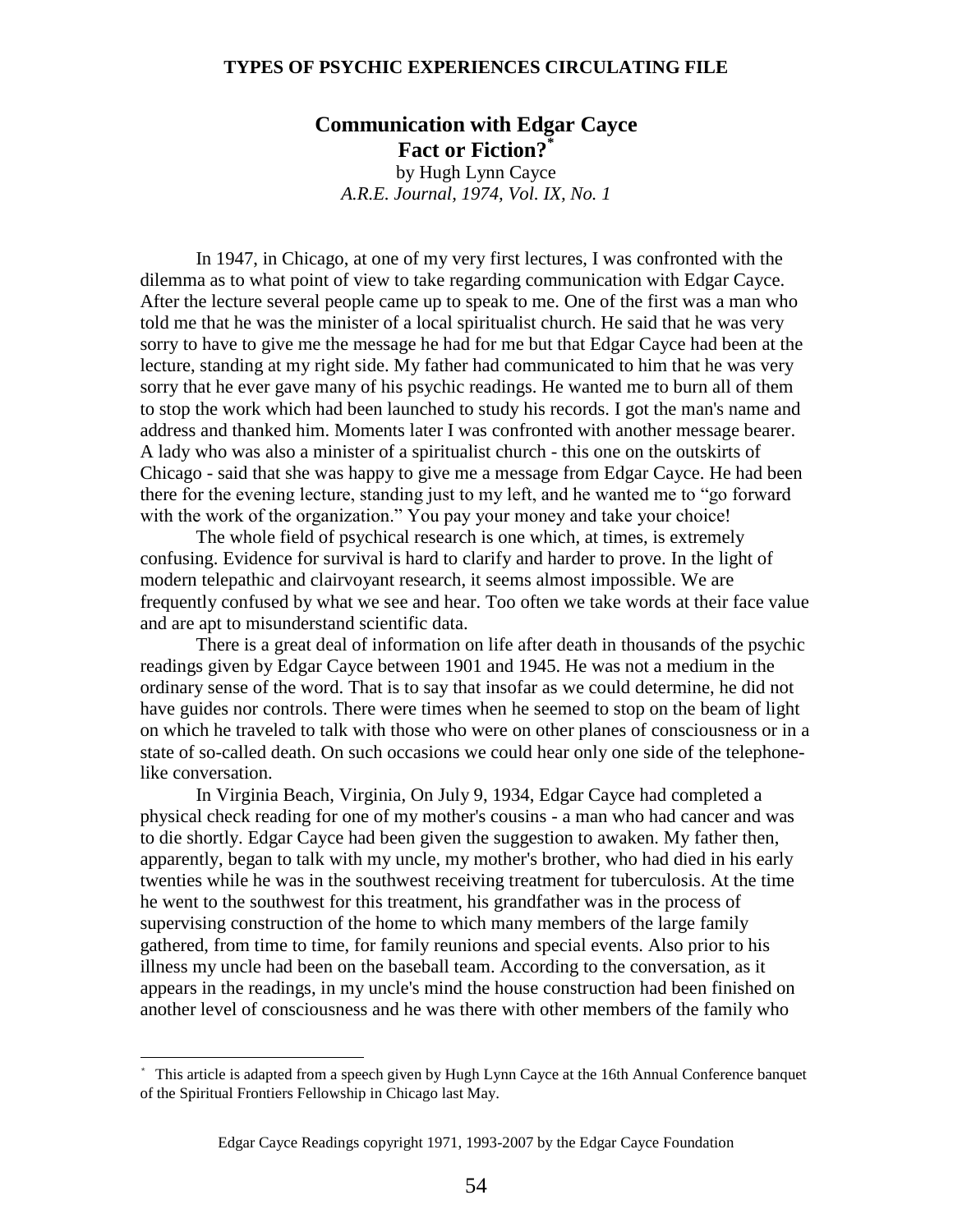also had died. It seems he continued to play baseball. In his consciousness, however, he had apparently arrived at a state of mind where he could say:

**. . . for we have reached together [that place] where we see the light and know the pathway to the Savior is along the narrow way that leads to** *His* **throne. We are on that plane where you have heard it spoken of that the body, the mind, are one with those things we have builded. 5730-13**

Later, when we asked questions about this communication, Edgar Cayce described this plane of consciousness as similar, in many ways, to the earth plane but of finer structure. Included in this reading is the following:

**For the soul lives on; and as conditions are only the release of the soul body from a house of clay the activities in the world of matter are only changed in their** *relationships* **to that which produces same and that [which] the physical body sees in material or threedimensional form. 5756-14**

His reference to light was of special interest to us, because there were about seventeen times when Edgar Cayce retained memory from the altered state of consciousness from which he gave psychic information. On these occasions the memories related to his moving on a shaft of light. From the readings on these memories I have put together a composite statement as follows:

I see myself as a tiny dot outside of my physical body, which lies inert before me. I find myself oppressed by darkness, and there is a feeling of terrific loneliness. Suddenly, I am conscious of a beam of white light. As this tiny dot, I move upward in the light, knowing that I must follow it or be lost.

As I move along this path of light, I gradually become conscious of various levels upon which there is movement. Upon the first levels there are vague, horrible shapes, grotesque forms such as one sees in nightmares. Passing on, there begin to appear on either side misshapen forms of human beings with some part of the body magnified. Again there is change, and I become conscious of gray-hooded forms moving downward. Gradually, these become lighter in color. Then the direction changes and these forms move upward, and the color of the robes grows rapidly lighter. Next, there begin to appear on either side vague outlines of houses, walls, trees, etc., but everything is motionless. As I pass on, there is more light and movement in what appear to be normal cities and towns. With the growth of movement I become conscious of sounds. At first they are indistinct rumblings and then there is music, laughter, and the singing of birds. There is more and more light. The colors become very beautiful, and there is only a blending of sound and color. Quite suddenly, I come upon a hall of records. It is a hall without walls, without a ceiling, but I am conscious of seeing an old man who hands me a large book, a record of the individual for whom I seek information.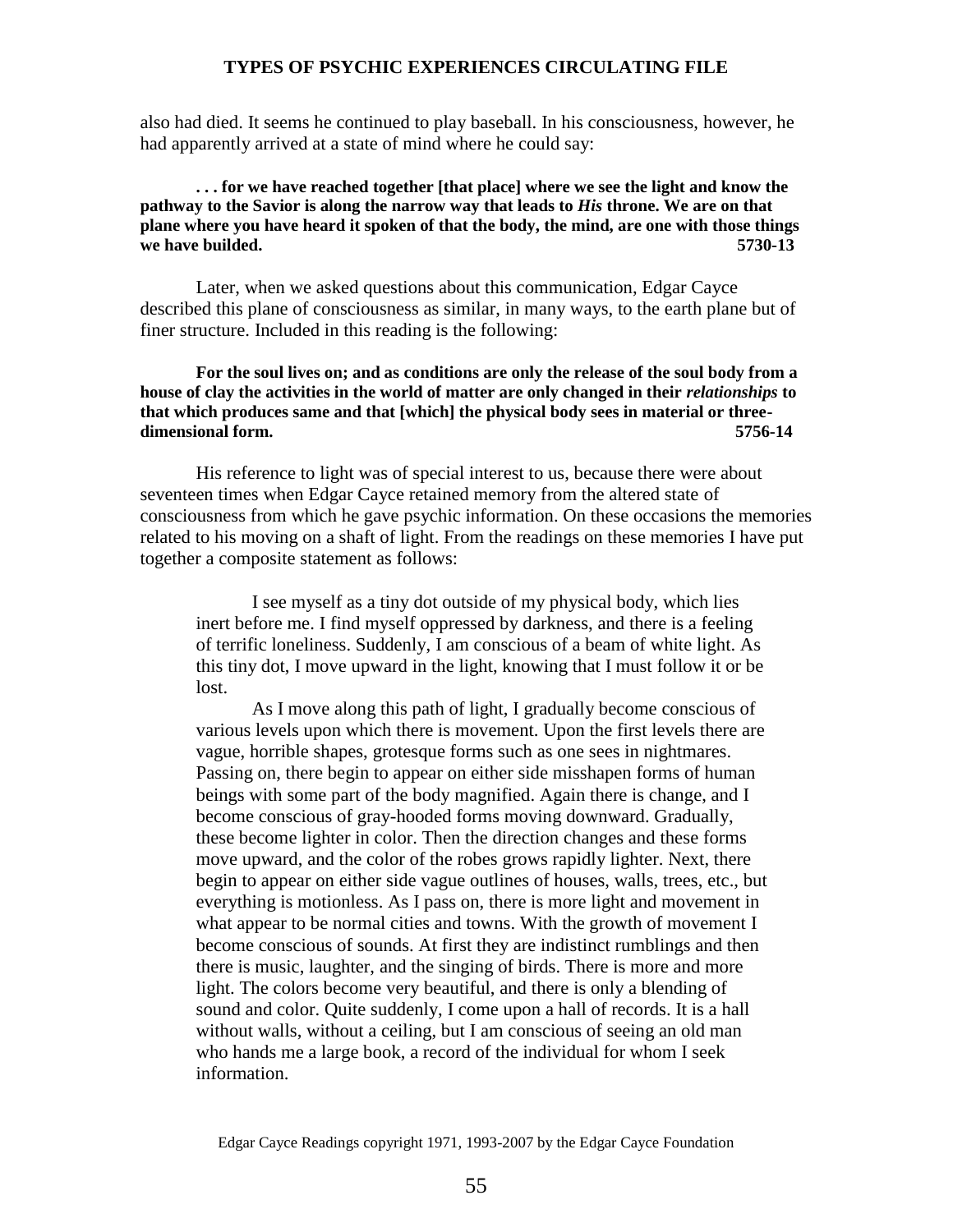Many individuals questioned Edgar Cayce about life after death. On one occasion he answered a specific question about communication with those who had passed on.

**Q-20. Is it possible for this body, Edgar Cayce, in this state, to communicate with anyone who has passed into the spirit world?**

**A-20. The spirit of all that have passed from the physical plane remain about the plane until their development carry them onward or are returned for their development here, when they are in the plane of communication or remain within this sphere, any may be communicated with. There are thousands about us here at present. 3744-2**

The following question brought further clarification on the subject:

**Q-1. What is meant by souls within this sphere may be communicated with by the body, Edgar Cayce, in the psychic state?**

**A-1. Each and every soul entity, or earthly entity, passing through the earth's plane, radiates in that plane those conditions that are radiated from the soul or spiritual entity in the individual. This then becomes the fact, the real fact, in the material world.**

**When the body Edgar Cayce is in the psychic or subconscious condition, he is able then to reach all the subconscious minds, when directed to such subconscious minds by suggestion, whether in the material world or in the spiritual world, provided the spiritual entity has not passed entirely into [another level]. Then we only reach those radiations left in earth's plane that are taken again when entering in earth's plane, whether [the] entity is conscious of same or not. The consciousness of reaching that condition wherein the physical body may take up that truth known, must be reached by all. 900-22**

Individuals asked questions about the form life takes after death. The following excerpt clarified this question:

**. . .** *for thoughts are deeds***, and are children of the relation reached between the mental and the soul, and has its relation to spirit and soul's plane of existence, as they do in the physical or earth plane. What one thinks continually, they become; what one cherishes in their heart and mind they make a part of the pulsation of their heart, through their own blood cells, and build in their own physical, that which its spirit and soul must feed upon, and that with which it will be possessed, when it passes into the realm for which the other experiences of what it has gained here in the physical plane, must be used. 3744-4**

The following question and answer further elaborate this idea:

**Q-4. What form does the spirit entity take ... ?**

**A-4. [It takes] that form that the entity creates for itself in the plane in which the existence is passed.** 900-19

Many types of psychic information, purportedly from entities who have passed on, suggest that all emotions and even physical suffering are not wiped out at death. This extract from the Edgar Cayce data is one such example:

**Q-1. Does death instantly end all feeling in the physical body? If not, how long can it feel?**

**A-1. This would be such a problem; dependent upon the character of which unconsciousness is produced to the physical reaction - or the manner in which the consciousness has been trained.**

**Death - as commonly spoken of - is only passing through God's other door. That there is continued consciousness is evidenced, ever, by the associations of influences, the**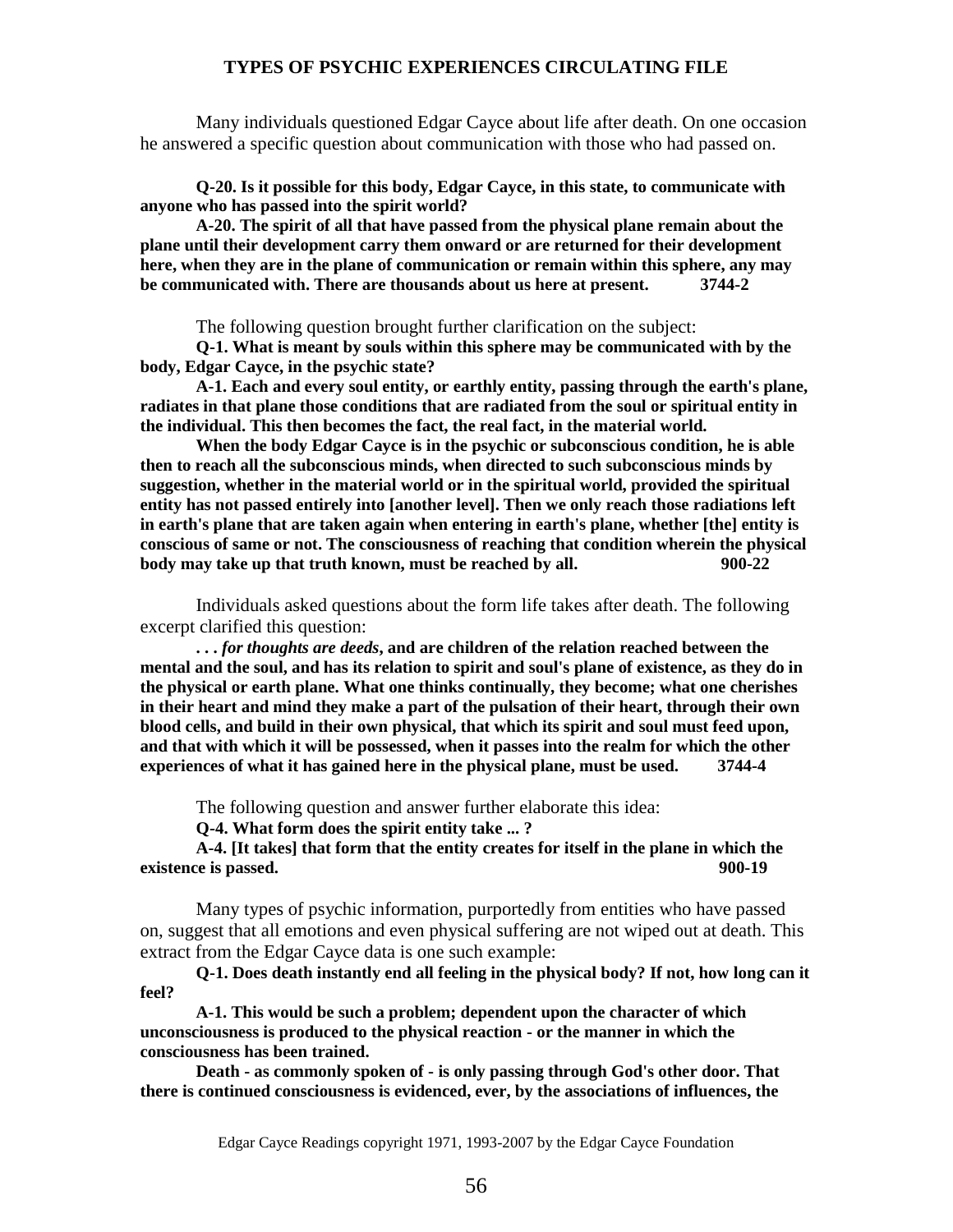**abilities of entities to project or to make those impressions upon the consciousness of sensitives or the like.**

**As to how long - many an individual has remained in that called death for what ye call years without realizing it was dead!**

**The feelings, the desires for what ye call appetites are changed, or not aware at all. The ability to communicate is that which usually disturbs or worries others.**

**Then, as to say how long - that depends upon the entity.**

**For as has been given, the psychic forces of an entity are constantly active - whether the soul-entity is aware of same or not. Hence as has been the experience of many, these become as individual as individualities or personalities are themselves. 1472-2**

Even more specific is this selection:

**As to how long it requires to lose physical consciousness depends upon how great are the** *appetites* **and desires of a physical body! 1472-2**

Other details about the forms of life following physical death appear in the answers to questions of a person who felt that he had had a projection into what he called "the astral plane." This individual saw human-like forms there, some of which were motionless, wax-like figures, and others which were animated. Here are the questions and answers concerning the incident:

**Q-5. In regard to my first projection of myself into the astral plane, about two weeks ago: Some of the people were animated and some seemed like waxen images of themselves. What made the difference?**

**A-5. Some - those that appear as images - are the expressions or shells or the body of an individual that has been left when its soul self has projected on, and has not been as yet dissolved - as it were - to the realm of that activity.**

**For what individuals are lives on and takes form in that termed by others as the astral body. The soul leaves same and it appears as seen. Other individuals, as experienced, are in their animated form through their own sphere of experience at the present.**

**Q-6. Why did I see my father and his two brothers as young men, although I knew them when they were white-haired?**

**A-6. They are growing, as it were, upon the eternal plane. For, as may be experienced in every entity, a death is a birth. And those that are growing then appear in their growing state. 516-4**

There is an interesting statement which F.W.H. Myers, early psychic investigator associated with the formation of the British Society of Psychical Research and author of *Human Personality and its Survival of Bodily Death*, is purported to have made to Mrs. Holland, a well-known medium of the day. "If it were possible for the soul to die back to earth again, I should die of sheer yearning to reach you, to tell you that all we imagined is not half so wonderful as the truth." In many ways the Edgar Cayce information seems to confirm these words.

This background of general information from the Edgar Cayce readings on survival after physical death encourages us to turn directly to the purported communications from Edgar Cayce. From time to time through the years since his death, a great many people have written to me, or spoken to me, indicating that they believe they are in touch with Edgar Cayce who is conveying messages through them to me. On all such occasions I have expressed what is certainly genuine interest, and in each case have written to ask that they seek identification for me. That is, I have asked them to have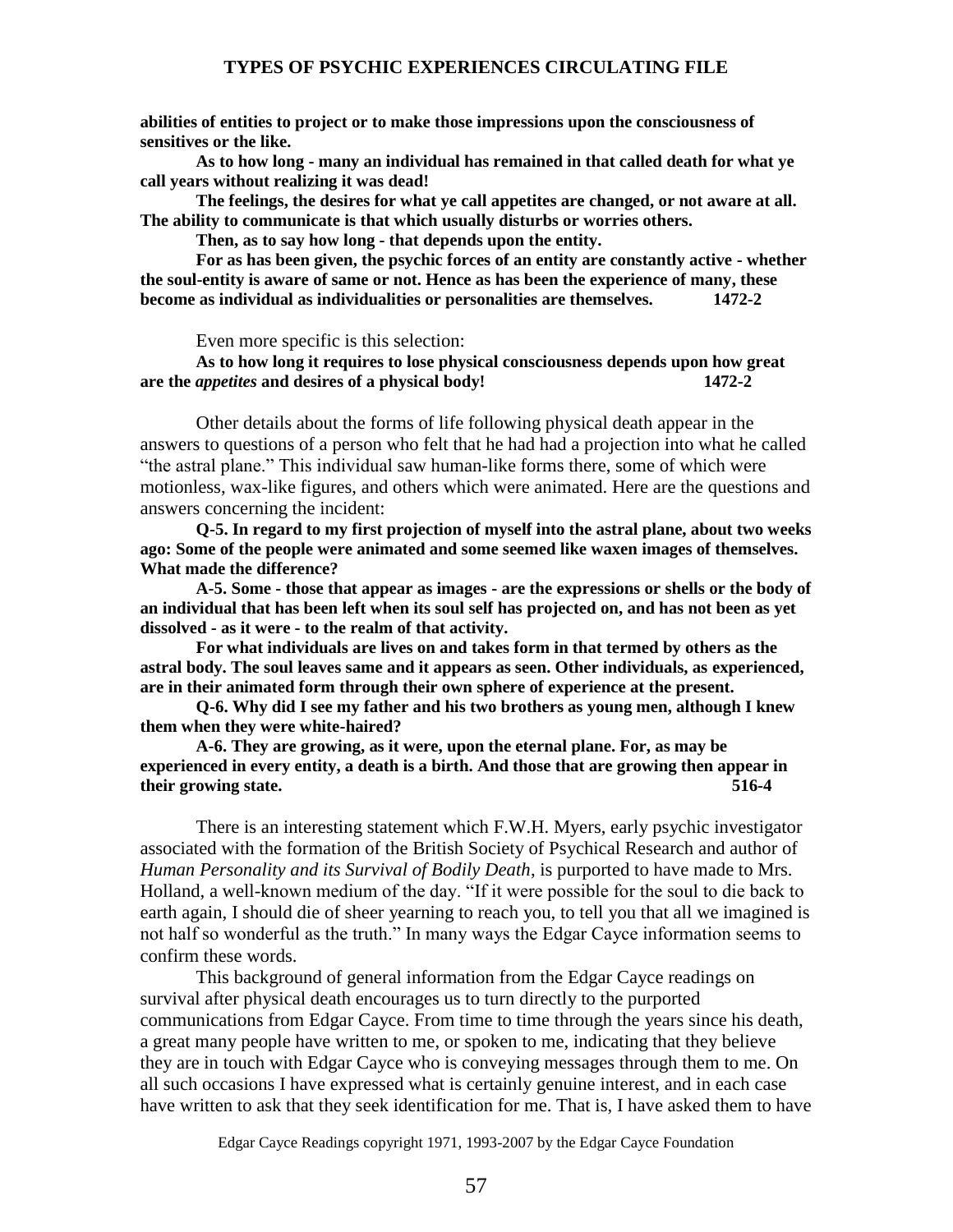Edgar Cayce give information which would assure me and other members of the family that it is indeed he who is communicating. Over a period of several years I have asked all of these persons the same question, "What can you tell me about Gail?" Here are some of the answers which have been received over a period of three years.

*Response No. 1*: "Gail is a woman who was a friend of mine at one time. She was so despondent over lack of money that she was contemplating suicide. I was able to prevent this by informing her that her father was trying to communicate with her, to say that the money was corning soon. I also gave her a reading on the last day of my life by letter<sup>"</sup>

*Response No. 2* - *First try*: "Gail was a playmate of yours, a ten-year-old girl that drowned. Gail was walking on a fallen tree, struck her head as she fell in the water. You were blamed, but you were the innocent bystander. She used to hold Edgar's hand as she skipped. She was of the Presbyterian faith. Edgar sends his fatherly love to you. Edgar says that you are anxious to contact him ... Back to Gail - she was inclined to fib. Do you remember the time that Aunt Nellie was run over by a horse? Gail told it as if it were a runaway horse. Gail's mother's name was Hilda." *Fourth try*: "Gail was my cousin on my father's side of the family. We were quite close as children. In fact, she lived in our house at one time. She's a grey-haired woman now. Big-boned, I'd say."

*Response No. 3 - December 7, 1970*: "Gail's death was an accident, due to the fact that he liked to climb. He had climbed up a tree, lost his balance and fell, hitting a tree limb with his head. There was also a spinal injury."

The most recent communication included the following:

*Response No. 4*: "Gail is a vacation area or resort, with a stationary boat included, for sleeping."

In my opinion, the question "What can you tell me about Gail?" was a valid one that should be of considerable concern to my father if, indeed, it is he who is attempting communication and provided, of course, that he is in touch with the family activities, as is the claim in most of these purported communications. Gail, as many people know since I have begun to relate this story, is Edgar Cayce's granddaughter who is making a recovery from physical difficulties by following the Edgar Cayce readings. She is, at present, working in the office of the Edgar Cayce Foundation in close association with Gladys Davis Turner, Edgar Cayce's secretary for many years. Gail was born after Edgar Cayce's death in January 1945.

In the book, *The Outer Limits of Edgar Cayce's Power*, my brother, Edgar Evans Cayce, and I have dealt with five types of readings given by Edgar Cayce which, in some instances, do not seem to be correct in the information given. In the chapter, "The Nature of Psychic Perception," we discuss the possible sources of Edgar Cayce's psychic data. We describe one of these areas as a world of thought form. The world of thought form may be identified by many different terms - the stream of mind, the universal mind, the akashic records. Edgar Cayce's readings describe it like this:

**In giving the interpretations of the records as we find them, these are written upon the skein of time and space by the activity of the mental self. For the superconscious mind becomes the mind of the soul in those interims between material manifestations and the cosmic or universal manifestations - yet these are one. For it is as the activities of a day, of an hour - the reactions from same are dependent upon what has been builded in the consciousness of the soul. Thus these become, as here, a part of the whole entity's experience in the material sojourns. 3605-1**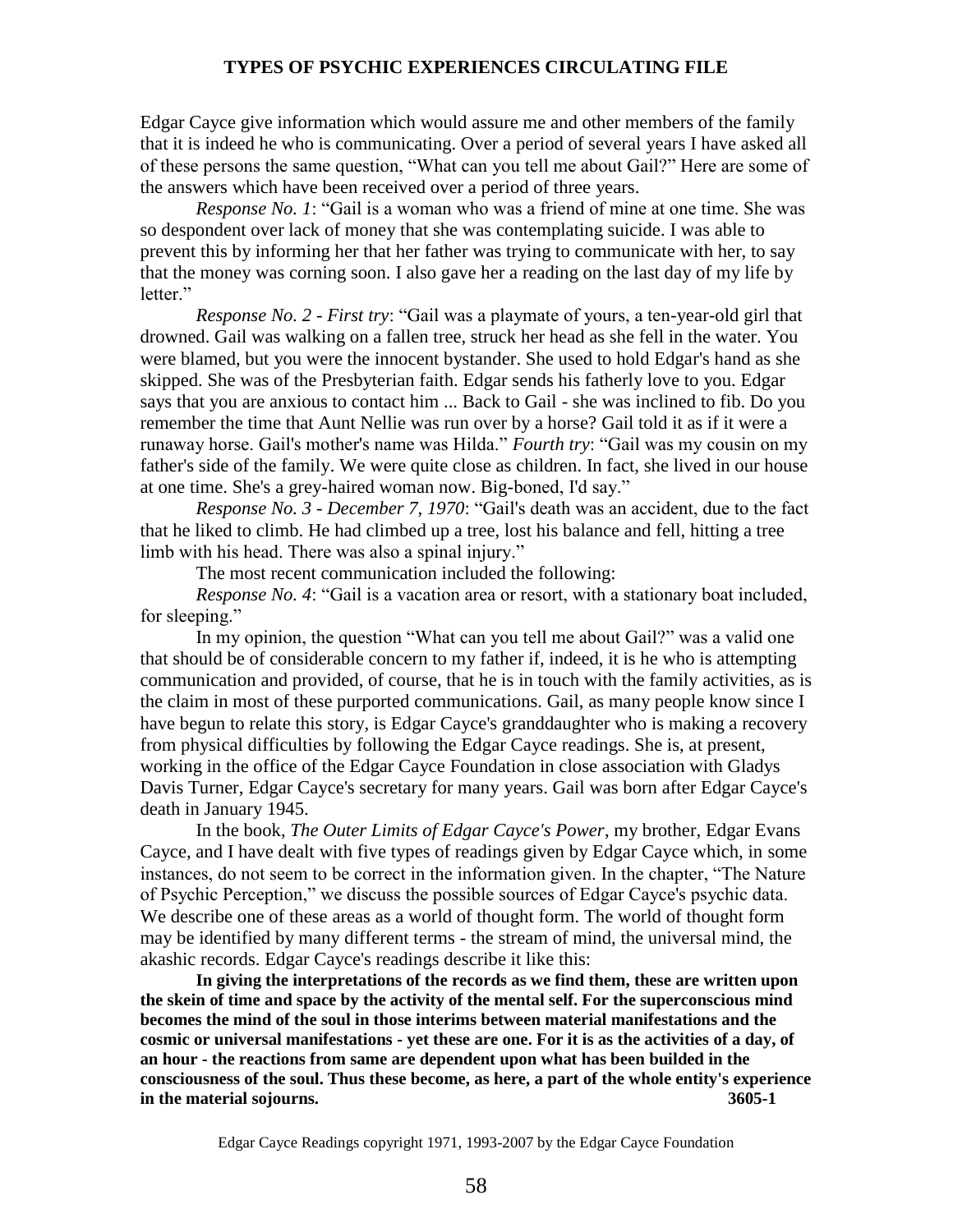And in another place:

**Conditions, thoughts, activities of men in** *every* **clime are things; as thoughts are things. They make their impressions upon the skein of time and space. Thus, as they make for their activity, they become as records that may be read by those in accord or** *attuned* **to such a condition. 3976-16**

Apparently, we are not able yet to measure thought energy as accurately as we may be able to do in the near future. It would seem that thoughts, especially heated, highly emotionally charged thought patterns, actually shape a finer kind of matter which is moving so fast that our senses are not able to perceive it. Sense perception is possible by an individual who has altered his state of consciousness and can thus tune to these higher vibrations. In his book, *The Edge of the Unknown*, Sir Arthur Conan Doyle makes a statement about thought forms which I think is pertinent:

If a sensitive is able to feel some record of a past event, then there is evidence that by an extension of this process one who is still more sensitive would actually see the person who left the impression. That it is the actual person in spirit is in most cases utterly incredible to me….

It is more credible . . . that some thought form is shed and remains visible, at the spot where great mental agony has been endured. `How' and `why' are questions which will be solved by our descendants. If we could conceive that we have form within form like the skins of an onion, that the outer skin should peel off under the influence of emotion and continue a mechanical existence at that spot while the rest of the organism passed on and never even missed it, such a supposition, farcical as it appears, would match the recorded facts better than anything else I know. Each fresh discarded skin of the onion would be a fresh thought form, and our track through life would be marked in its more emotional crises by a long trail of such forms.

Finally, each of us as individuals must come to grips with our own personal experiences involving survival. It is here that I, myself, have found the greatest source of consolation and understanding. Frequently such personal experiences do not constitute evidence for anyone else, and such experiences will not deter me from further investigation, searching out measurable evidence for survival. However, as any investigator knows, if telepathy and clairvoyance are allowed as possibilities, survival evidence is tenuous, at best. I have had dreams of both my mother and father since their death, dreams which have been so vivid and so helpful that they do constitute, for me, proof of their survival of bodily death. I have also had some conscious breakthroughs small visions one might call them - which have sometimes involved more than one person. They have brought me and those with whom I am closely associated physical, mental and emotional help that has been most compelling. For the present, these experiences are too personal to relate in detail.

There is one peculiar story I would like to share with you in closing. It involves my mother, Gertrude Cayce, who had many readings from Edgar Cayce during her lifetime. In one of these she was given a life-seal. It consisted of symbols which Edgar Cayce suggested be painted or embroidered and kept where she could see them. This combination of symbols, he said, would speak to her unconscious and would be of help to